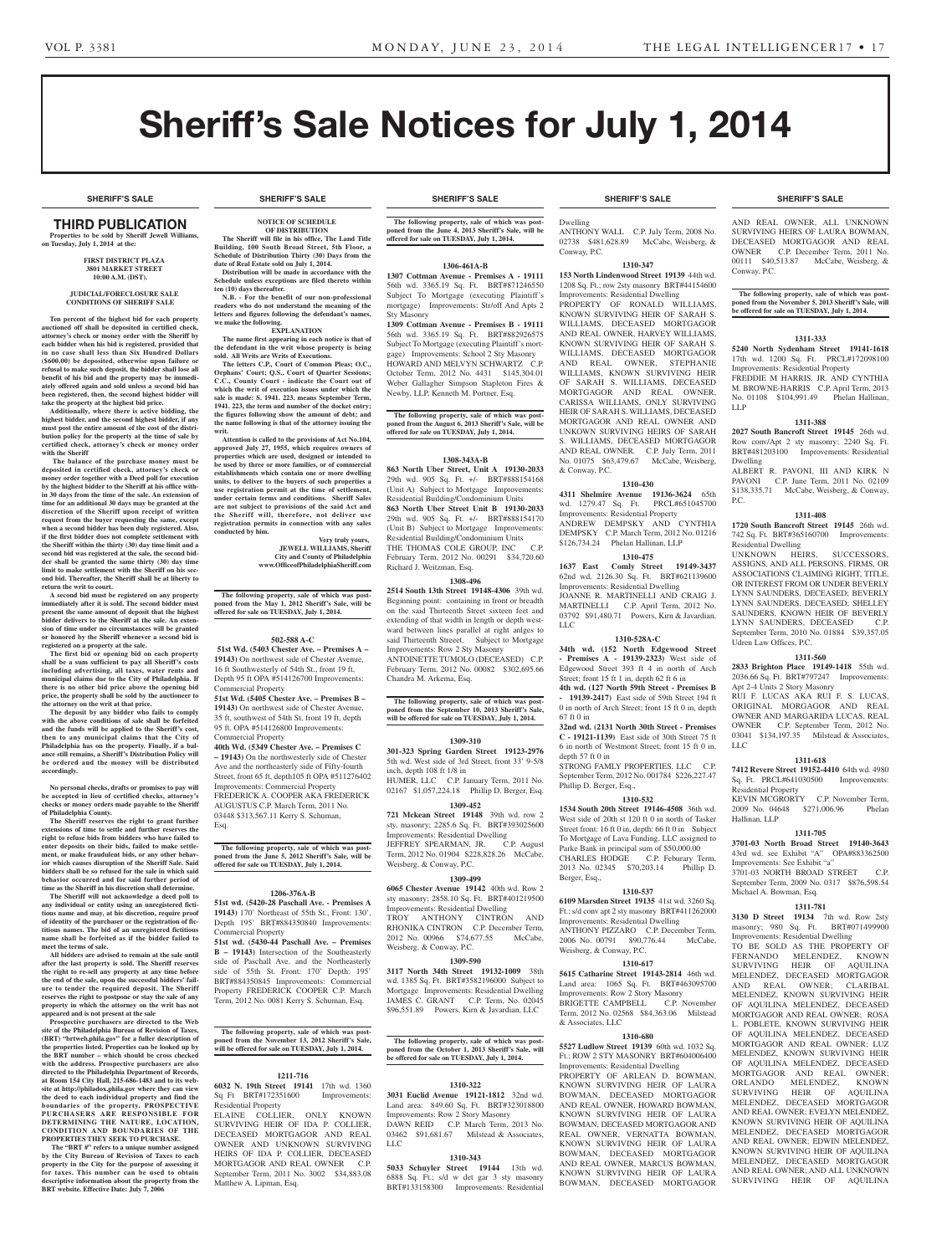#### MELENDEZ, DECEASED MORTGAGOR AND REAL OWNER. C.P. March Term, 2012 No. 00423 \$55,412.24 McCabe, Weisberg, & Conway, P.C.

## **1311-799**

**1417 Weaver Street 19150** 50th wd. Row b/gar 2sty masonry; 2508 Sq. Ft. BRT#501470600 Improvements: Residential Dwelling JACQULEYN TRICE AND THOMAS TRICE C.P. July Term, 2012 No. 02816 \$144,150.30 McCabe, Weisberg, & Conway, P.C.

#### **1311-818**

**12435 Balston Road 19154** 58th wd. Row b/ gar 2sty masonry; 1360 Sq. Ft. BRT#663227000 Improvements: Residential Dwelling SHERRY CHIGER, KNOWN SURVIVING HEIR OF CHARLES CHIGER, DECEASED MORTGAGOR AND REAL OWNER; RHONDA CHIGER, KNOWN SURVIVING HEIR OF CHARLES CHIGER, DECEASED MORTGAGOR AND REAL OWNER; AND ALL UNKNOWN SURIVING HEIRS OF CHALRES CHIGER, DECEASED MORTGAGOR AND REAL OWNER. C.P. June Term, 2012 No. 04625 \$187,965.02 McCabe, Weisberg, & Conway, P.C.

### **The following property, sale of which was post-poned from the December 3, 2013 Sheriff's Sale, will be offered for sale on TUESDAY, July 1, 2014.**

#### **1312-334**

**556 Geneva Avenue 19120** 42nd wd. 1500 Sq. Ft. BRT#421215100 Improvements: Residential Property EVELYN L. CAMPBELL C.P. January Term, 2012 No. 01938 \$129,034.98 KML Law

Group, P.C.

#### **1312-382**

**7239 Guyer Avenue 19153-2416** 40th wd. 1233.03 Sq. Ft. BRT#404348800 Subject to Mortgage Improvements: Residential Dwelling BRUCE E MARTIN AKA BRUCE MARTIN C.P. August Term, 2012 No. 02678 \$102,337.34 Powers, Kirn & Javardian, LLC

### **1312-390**

**2426 South Mildred Street 19148** row 2 sty masonry PRCL#134S9284, BRT#134S9284 Improvements: Residential Dwelling RICHARD SITES C.P. April Term, 2012<br>No. 002928 \$105,081.35 Federman & No. 002928 \$105,081.35 Associates, LLC

#### **1312-409**

**1156 North 64th Street 19151-3127** 34th wd. 1600 Sq. Ft. BRT#344255600 Improvements:

Residential Dwelling PHYLLIS WELTON C.P. February Term, 2013 No. 00105 \$151,458.43 Law Offices

## of Gregory Javardian

**1312-412**

#### **7120 Guyer Avenue 19153-2406** 40th wd. 1227.7 Sq. Ft. BRT#404352800 Improvements: Residential Dwelling RAHAMATOULAH TRAORE AND HADY TRAORE C.P. July Term, 2012 No. 03857

\$76,151.84 Law Offices of Gregory Javardian **1312-470 423 Knorr Street 19111-4614** 35th wd. 2500

Sq. Ft. OPA#353147100 Improvements: Residential Property

REGINALD SMITH C.P. February Term, 2013 No. 03235 \$95,352.34 Phelan Hallinan, LLP

#### **1312-480**

**633 West Olney Avenue 19120** 61st wd. 2475 Sq. Ft. BRT#612009100 Improvements: Residential Property

ANTHONY COBB C.P. May Term, 2013 No. 002365 \$113,433.38 Christopher A. DeNardo, Esq.

#### **1312-494**

**1511 North 54th Street 19131** 44th wd. 1543 Sq. Ft. BRT#442361100 Improvements: Residential Property WENDELL GREEN C.P. June Term, 2013 No. 03495 \$111,118.90 KML Law Group,

#### **1312-630**

P.C.

**4335 L Street 19124-4323** 33rd wd. 1546.40<br>
Sq. Ft. OPA#332404400 Improvements: Sq. Ft. OPA#332404400 Residential Property ANNETTE LIGHTNER C.P. June Term, 2013

No. 02507 \$57,903.42 Phelan Hallinan, LLP

## **The following property, sale of which was post-poned from the January 7, 2014 Sheriff's Sale, will be offered for sale on TUESDAY, July 1, 2014.**

#### **1401-333**

**5518 Master Street 19131** 4th wd. 1215<br>Sq. Ft. BRT#041226300 Improvements: Sq. Ft. BRT#041226300 Residential Property

STEPHEN BASS C.P. May Term, 2013 No. 00824 \$50,284.95 KML Law Group, P.C.

#### **1401-342 4775 Tampa Street 19120** 42nd wd. 1200 Sq. Ft.; Row b/gar 2sty masonry BRT#421586600 Improvements: Residential Dwelling ARMINA SEALS C.P. July Term, 2013 No. 03170 \$40,814.84 McCabe, Weisberg, &

Conway, P.C. **1401-355 1332 South 31st Street 19146** 36th wd. 2277.12 Sq. Ft.; row 2 sty masonry BRT#362274900 Improvements: Residential Dwelling

HENRY R. YARBROUGH C.P. May Term, 2009 No. 01477 \$71,016.41 McCabe, Weisberg, & Conway, P.C. **1401-380**

**1415 Kerper Street 19111** 53rd wd. 1188 Sq. Ft.; row b/gar 2sty masonry BRT#532112100 Improvements: Residential Dwelling CONFESOR R. SIERRA C.P. December Term, 2010 No. 02473 \$89,338.83 McCabe, Weisberg, & Conway, P.C.

#### **1401-424**

**5147 Oakland Street 19124** 23rd wd. 1214 Sq. Ft.; row b/gar 2sty BRT#621399800 Subject to Rent Improvements: Residential Dwelling JOSEPH BIANCHIMANO AND THOMAS PRENDERGAST C.P. March Term, 2012 No. 04080 \$105,691.76 McCabe, Weisberg, & Conway, P.C.

**1401-554**

**1600 South 53rd Street 19143** 51st wd. On the corner formed by the intersection of the southwest side of 53rd Street with the southeast side of Greenway Avenue. Southwest corner of 53rd Street; front 16 ft 11 in; depth 67 ft, 0 in. OPA#512074200 Improvements: Commercial Property SANDRA WESTBROOK C.P. November

Term, 2008 No. 04081 \$127,201.50 Ron L. Woodman, Esq.

#### **1401-623 400 West Cheltenham Avenue – Premises A**

**– 19120** 61st wd. On southwesterly side of the intersection of southwest line of Cheltenham Avenue and northwesterly side of 4th Street. Front: 101 ft 2-384/1000 in Depth: Irreg OPA#882756700 Improvements: Commercial Property

#### **408 Oak Lane Ave. – Premises B – 19120** OPA/BRT#882756700

GWANG HO YI C.P. April Term, 2009 No. 01149 \$899,460.38 Ron L. Woodman, Esq **1401-651**

**6549 Ditman Street 19135-2704** 41st wd. 1182.22 Sq. Ft. OPA#411241700 Improvements: Residential Property SERGEY MUSHEYEV AKA SERGY MUSHEYEV AND EDVARD MUSHEYEV C.P. March Term, 2012 No. 00554 \$96,220.15 Phelan Hallinan, LLP

**1401-687 1838 North Marston Street 19121-2623**  32nd wd. 581 Sq. Ft. OPA#323194800

Improvements: Residential Property MAURICIO DAWSONIA C.P. May Term, 2013 No. 02443 \$59,817.60 Phelan Hallinan, LLP

#### **1401-713**

**1167 East Sharpnack Street 19150-3108**  50th wd. Beginning at a point on the northwest side of Sharpnack Street (50 feet wide) at the distance of 57 feet, 10 inches measured along the said side of Sharpnack Street south 38 degrees 36 minutes 2 seconds west from the southwest side of Baldwin Street (50 feet wide). Improvements: Row B/gar 2sty Masonry MADELINE J. HENDERSON C.P. June Term, 2013 No. 01509 \$185,825.75 Chandra M. Arkema, Esq.

#### **1401-726**

**5945 Chester Avenue 19143** 40th wd. 1448.75 Sq. Ft. BRT#401117700 Improvements: Residential Dwelling CATHERINE GOODLEY AND HENRY GOODLEY C.P. August Term, 2013 No.

## **1401-738**

**7503 North 21st Street 19138** 10th wd. 1856 Sq. Ft. BRT#101183700 Improvements: Residential Dwelling FELICIA PARKER AND KAREEM PATTERSON C.P. February Term, 2013 No. 01715 \$72,305.97 Udren Law Offices, P.C. 00347 \$100,542.09 Udren Law Offices, P.C.

**The following property, sale of which was postponed from the February 4, 2014 Sheriff's Sale, will be offered for sale on TUESDAY, July 1, 2014.**

#### **1402-313**

**7526 Brockton Road 19151-2825** 34th wd. 1760 Sq. Ft. OPA#343147700 Improvements: Residential Property WILLIE B. FORD C.P. November Term, 2009 No. 02163 \$126,773.23 Phelan Hallinan, L.L.P.

**4109 Gypsy Lane 19129** 21st wd. 21,725 Sq. Ft. OPA#213220945 Improvements: Residential Property ROSIE BROWN C.P. May Term, 2008 No. 00571 \$746,810.81 Phelan Hallinan, L.L.P.

**1402-329**

## **1402-455**

**4735 Whitaker Avenue 19120** 42nd wd. 1200 Sq. Ft.; row b/gar 2sty masonry BRT#421565100 Improvements: Residential Dwelling REGINALD BATES C.P. December Term,

2012 No. 00967 \$64,421.76 McCabe, Weisberg, & Conway, P.C. **1402-456**

#### **6059 Allman Street 19142** 40th wd. 952 Sq. Ft. BRT#401243300 Improvements: Residential Property

SANAYYAH H. MILLER C.P. July Term, 2013 No. 00828 \$86,625.80 KML Law Group, P.C.

#### **1402-510**

**757 South 17th Street 19146** 30th wd. 1328 Sq. Ft. BRT#6S2065, BRT#881577100 Improvements: Residential Dwelling MAURICE UPSHUR AND ZINA UPSHUR C.P. September Term, 2013 No. 00492 \$353,308.70 Udren Law Offices, P.C.

#### **1402-538**

**2443 Tremont Street 19115-5032** 56th wd. BRT#562265818 Subject to Mortgage Improvements: Residential Dwelling JERROME R. STINNIE AND MANUELA T. STINNIE C.P. July Term, 2012 No. 04662<br>\$259,472.23 Powers, Kirn & Javardian, Powers, Kirn & Javardian, L.L.C.

#### **1402-545**

**4119 Baring Street 19104-2266** 6th wd. 1252.80 Sq. Ft. BRT#061026500 Subject to Mortgage Improvements: Residential Dwelling ANTHONY JORDAN C.P. July Term, 2012 No. 02305 \$147,696.77 Powers, Kirn & Javardian, L.L.C.

#### **1402-546**

**11 North 54th Street 19139** s/d conv apt 2sty masonry BRT#441207000 Improvements: Residential Dwelling JAMES B. WATSON C.P. June Term, 2012 No. 00564 \$79,698.02 Federman &

Associates, L.L.C. **1402-565**

**6230 Torresdale Avenue 19135-3719** 41st wd. 1701.90 Sq. Ft. BRT#411291700 Subject to Mortgage Improvements: Row B/gar 1 Story Masonry JOHN R. KLEMICK C.P. July Term, 2013 No. 02894 \$65,439.08 Milstead & Associates,

#### **1402-598**

L.L.C.

**4231 Frost Street 19136-3125** 41st wd. 1080 Sq. Ft. BRT#651222500 Residential Dwelling GREGGORY G. GINTER C.P. February Term, 2013 No. 01338 \$104,700.76 Pressman & Doyle, L.L.C.

#### **1402-601**

**513 Saint Michael Drive 19148** 39th wd. 1489.50 Sq. Ft. BRT#392227726 Improvements: Residential Dwelling NO HUYNH AND JIMMY TRAN C.P. June Term, 2009 No. 02839 \$256,841.80 Udren Law Offices, P.C.

## **1402-622**

**212-20 Race Street, Unit 3C 19106** 5th wd. 1820 Sq. Ft.; res condo. 4sty mason-<br>ry BRT#888040509 Improvements: ry BRT#888040509 Condominium JUDE T. MACINTOSH C.P. July Term, 2013 No. 02007 \$273,960.96 McCabe, Weisberg,

## & Conway, P.C.

**1402-639 7349 Dicks Avenue 19153** 40th wd. 1120 Sq. Ft.; row b/gar 2sty masonry BRT#404328500 Improvements: Residential Dwelling DARCIE L. PHILPOTT C.P. August Term, 2008 No. 02940 \$107,630.82 McCabe, Weisberg, & Conway, P.C.

## **The following property, sale of which was post-poned from the March 4, 2014 Sheriff's Sale, will be offered for sale on TUESDAY, July 1, 2014.**

#### **1403-310**

**5957 Malta Street 19120-1211** 35th wd. 960 Sq. Ft. OPA#352286400 Improvements: Residential Property JAMES VARGHESE AND MARY JAMES C.P. June Term, 2013 No. 00028 \$92,943.06 Phelan Hallinan, LLP

### **1403-318**

**4814-18 Griscom Street 19124** 23rd wd. 7615.80 Sq. Ft. BRT#232435410 Subject to Mortgage Improvements: Residential Property ADRIAN DEJESUS AND BRENDA DAVILA, AS JOINT TENANTS C.P. November Term,

2011 No. 0966 \$177,219.40 Scott A. Dietterick, Esq., Kimberly A. Bonner, Esq., Joel A. Ackerman, Esq., Ashleigh L. Marin, Esq., Ralph M. Salvia, Esq., Jaime R. Ackerman, Esq., Zucker, Goldberg & Ackerman, LLC

2030.31 Sq. Ft. BRT#541112700 Subject to Mortgage Improvements: Residential Dwelling JUSTICE K. TAKYI-BUACHIE C.P. March Term, 2013 No. 02204 \$125,631.09 Powers,

**1403-373 1617 Wakeling Street 19124** 62nd wd. 1953.63 Sq. Ft. BRT#622000600 Improvements:

SHAYA GROSS C.P. September 2013 No. 002094 \$84,972.18 Amy Glass, Esq. **1403-378 7930 Mars Place 19153** 40th wd. 1611.90 Sq. Ft. BRT#405890025 Subject to Mortgage Improvements: Residential Property BETTY JEAN CRUMEL C.P. January Term, 2011 No. 0951 \$145,764.60 Scott A. Dietterick, Esq., Kimberly A. Bonner, Esq., Joel A. Ackerman, Esq., Ashleigh L. Marin, Esq., Ralph M. Salvia, Esq., Jaime R. Ackerman, Esq., Zucker, Goldberg & Ackerman, LLC **1403-381 1521 South Taylor Street 19146-4011**  36th wd. 726.75 Sq. Ft. BRT#36-4-1773-00 Improvements: Row 2 Story Masonry ISRAEL JIMENEZ AKA ISRAEL VILLAFANA C.P. September Term, 2012 No. 02660 \$89,934.94 Milstead & Associates,

**1403-388 7011 Montague Street 19135-1703** 55th wd. 2283.30 Sq. Ft. OPA#552304300 Improvements: Residential Property<br>PATRICIA A. BERGEY C.P. December

Term, 2011 No. 00034 \$149,286.69 Phelan

**1403-389 5521 Spruce Street 19139-3932** 46th wd. 1564 Sq. Ft. BRT#604063100 Improvements:

DANA NIBBLINS C.P. December Term, 2009 No. 03180 \$26,272.96 Milstead &

**1403-417A 508-534 Walnut Street 19106** 5th wd. 855728 Sq. Ft. (more or less) TXPRCL# 88-3-0065-00 Improvements: Multi Tenant Office Tower On A

BROADWAY PENN MUTUAL OFFICE FEE LP (FEE INTEREST IN 508-34 WALNUT STREET, PHILADELPHIA, PENNSYLVANIA). C.P. May Term, 2011 No. 1797 \$130,592,313.73 Cozen O'Connor, Robert Dell'Osa, Esq. and Sarah Schlossberg,

**1403-417B 249 South 6th Street 19106-3718** 5th wd. TXPRCL#88-3-4070-00 Improvements: Fee Interest Of Broadway Penn Mutual Garage Fee LP And Leasehold Interst Of Broadway Penn Mutual Office Fee LP In A Two-level 612 Space (more Or Less), Underground Parking Garage. BROADWAY PENN MUTUAL GARAGE FEE LP (FEE INTEREST IN 249 SOUTH 6TH STREET, PHILADELPHIA, PENNSYLVANIA); AND BROADWAY PENN MUTUAL OFFICE FEE LP (LEASEHOLD INTEREST IN 249 SOUTH 6TH STREET, PHILADELPHIA, PENNSYLVANIA) C.P. May Term, 2011 No. 1797 \$130,592,313.73 Cozen O'Connor, Robert Dell'Osa, Esq. and

**1403-429 7672 Woodcrest Avenue 19151** 34th wd. 1320 Sq. Ft. BRT#343190300, BRT#34-66N3-158 Improvements: Residential Dwelling TARA BROWN C.P. May Term, 2013 No. 01998 \$173,018.99 Udren Law Offices, P.C. **1403-453 11704 Joseph Kelly Terrace 19154-1638**  66th wd. 10175 Sq. Ft. OPA#662000412 Improvements: Residential Property KIMBERLY A. MARTINEZ C.P. September Term, 2010 No. 01735 \$274,277.32 Phelan

**1403-456 6631 Dorel Street 19142-2618** 40th wd. 1061.45 Sq. Ft. OPA#406337700 Improvements: Residential Property ROBBIN A. LLOYD-HARRIS C.P. August Term, 2012 No. 01716 \$44,461.71 Phelan

**1403-457 6018 Hazelhurst Street 19151-3532** 34th wd. 1440 Sq. Ft. OPA#342123300 Improvements:

TIMOTHY KENNEDY, IN HIS CAPACITY AS HEIR OF THOMASINE KENNEDY, DECEASED. WAYNE KENNEDY, IN HIS CAPACITY AS HEIR OF THOMASINE<br>KENNEDY, DECEASED. KENYETTA

KENNEDY, IN HER CAPACITY AS HEIR OF THOMASINE KENNEDY, DECEASED. DERRICK KENNEDY, IN HIS CAPACITY AS HEIR OF THOMASINE KENNEDY,<br>DECEASED. UNKNOWN HEIRS,

UNKNOWN HEIRS,

PATRICIA A. BERGEY

Semi Det 2 Story Masonry

16-acre Site (more Or Less)

Sarah Schlossberg, Esq.

Hallinan, LLP

Hallinan, LLP

Residential Property

KENNEDY, DECEASED.

Hallinan, LLP

Associates, LLC

Esq.

Kirn & Javardian, LLC

Residential Property

LLC

#### **1403-320 4815 Greenway Avenue 19143-4416** 40th wd.

1232 Sq. Ft. OPA#273137200 Improvements: Residential Property CICERO SIMMONS AND JOANNE SIMMONS C.P. July Term, 2013 No. 02719 \$74,856.73 Phelan Hallinan, LLP

## **1403-323**

**1119 East Cheltenham Avenue 19124**  35th wd. 1251.25 Sq. Ft. BRT#352017100 Improvements: Residential Property

ROBERT A. LEE, AS SOLE OWNER C.P. April Term, 2011 No. 2339 \$131,771.35 Scott A. Dietterick, Esq., Kimberly A. Bonner, Esq., Joel A. Ackerman, Esq., Ashleigh L. Marin, Esq., Ralph M. Salvia, Esq., Jaime R. Ackerman, Esq., Zucker, Goldberg & Ackerman, LLC

#### **1403-330 817 South 60th Street 19143** 3rd wd. 1566

Residential Property

Udren Law Offices, P.C.

Residential Dwelling

Offices, P.C.

& Javardian, LLC

wd. 1477 Sq. Ft. Improvements: Residential Property DAVID B. MACDONALD AKA DAVID MACDONALD AND CELIA CRUZ C.P. June Term, 2012 No. 03092 \$151,478.24

Phelan Hallinan, LLP

Residential Dwelling

Goldberg & Ackerman, LLC

Residential Dwelling

Riloff, Esq.

& Javardian, LLC

Property

Sq. Ft. BRT#033199500 Improvements:

BEVERLY R. PARKER C.P. February Term, 2011 No. 4057 \$131,946.90 Scott A. Dietterick, Esq., Kimberly A. Bonner, Esq., Joel A. Ackerman, Esq., Ashleigh L. Marin, Esq., Ralph M. Salvia, Esq., Jaime R. Ackerman, Esq., Zucker, Goldberg & Ackerman, LLC **1403-346 6656 Blakemore Street 19119** 22nd wd. 1517.23 Sq. Ft. BRT#221286100 Improvements: Residential Dwelling SHERRI JEFFRIES AND CARL PRAY C.P. March Term, 2010 No. 05237 \$171,561.47

**1403-347 6239 Pine Street 19143** 3rd wd. 1143.75 Sq. Ft. BRT#03-2-041100 Improvements:

CARRIE MIDDLETON C.P. April Term, 2013 No. 01010 \$57,801.84 Udren Law

**1403-349 52 East Clapier Street 19144-5933** 12th wd. 1181.05 Sq. Ft. BRT#121023000 Subject to Mortgage Improvements: Residential Dwelling WILLIE MAE BRYAN C.P. November Term 2012 No. 01125 \$58,421.72 Powers, Kirn

**1403-359 110 West Meade Street 19118-3810** 9th

**1403-360 1610 East Roumfort Road 19150** 50th wd. 2575.06 Sq. Ft. BRT#501500400 Improvements: Residential Dwelling TALIBA V. HOLLIDAY C.P. September 2013 No. 000187 \$176,767.55 Martha E. Von Rosenstiel, Esq., Heather Riloff, Esq. **1403-361 1324 Locust Street, Unit #317 19107** 5th wd. 0 Sq. Ft. BRT#888115272 Improvements:

JOHN P. KEALEY C.P. May Term, 2011 No. 01637 \$139,862.47 Udren Law Offices, P.C. **1403-364 2555 Hobson Street aka 2555 South Hobson Street 19142** 40th wd. 1108.52 Sq. Ft. BRT#406082400 Improvements: Residential

FREDDIE M. HARRIS, JR., AS SOLE OWNER C.P. November Term, 2010 No. 4125 \$95,626.60 Scott A. Dietterick, Esq., Kimberly A. Bonner, Esq., Joel A. Ackerman, Esq., Ashleigh L. Marin, Esq., Ralph M. Salvia, Esq., Jaime R. Ackerman, Esq., Zucker,

**1403-368 1835 South 12th Street 19148** 39th wd. 960 Sq. Ft. BRT#394591300 Improvements:

ROSEMARIE SCRENCI AKA ROSA MARIE SCRENCI AND CARLO V. SCRENCI C.P. July Term, 2013 No. 004455 \$106,529.20 Martha E. Von Rosenstiel Esquire, Heather

**1403-369 5961 Shisler Street 19149-3728** 1650 Sq. Ft. BRT#531286500 Subject to Mortgage Improvements: Residential Dwelling MERLYN HORSFORD C.P. September Term, 2012 No. 03263 \$51,813.51 Powers, Kirn

**1403-370 1427 Elbridge Street 19149-2740** 54th wd.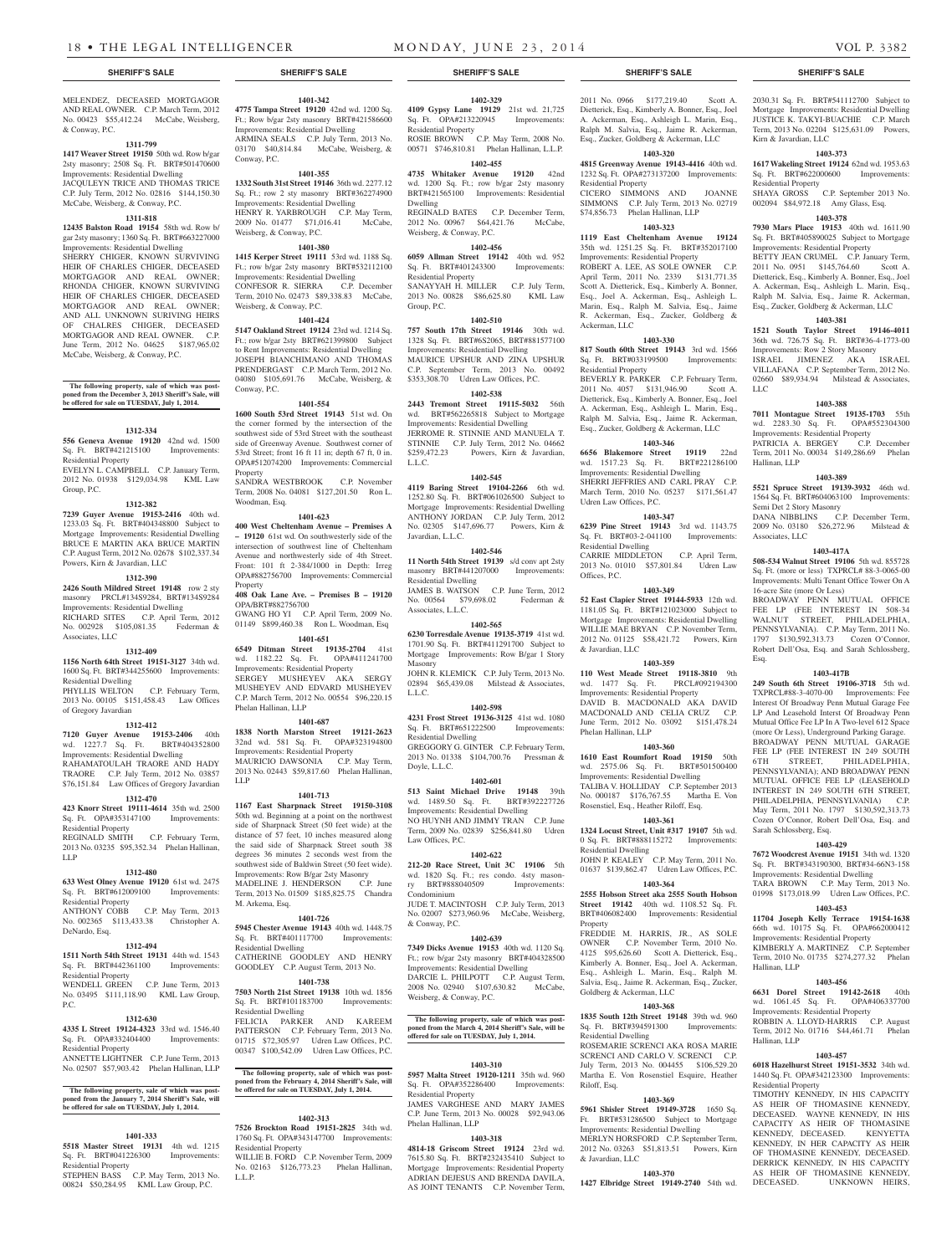Ackerman, LLC

Property

Group, P.C.

Ackerman, LLC

Residential Property

Phelan Hallinan, LLP

Residential Property

P.C.

Property

& Conway, P.C.

Conway, P.C.

& Conway, P.C.

Weisberg, & Conway, P.C.

Marin, Esq., Ralph M. Salvia, Esq., Jaime R. Ackerman, Esq., Zucker, Goldberg &

**1404-454 2834 B Street 19134** 7th wd. 1102 Sq Ft BRT#071392300 Improvements: Residential

JOHANNA ORTIZ SOLELY IN HER CAPACITY AS HEIR OF LUCIANO ORTIZ, DECEASED, JUANITA MORALES REYES ORTIZ, SOLELY IN HER CAPACITY AS HEIR OF LUCIANO ORTIZ, DECEASED AND UNKNOWN HEIRS OF LUCIANO ORTIZ, DECEASED. C.P. June Term, 2013 No. 01327 \$74,414.72 KML Law

**1404-466 509 East Wyoming Avenue 19120-4509**  42nd wd. 1280 Sq Ft BRT#421062600 Improvements: Residential Property SHANETTE JOHNSON, MARRIED & TODD MONTAGUE, MARRIED AS JOINT TENANTS, NOT AS TENANTS BY THE ENTIRETY OR TENANTS IN COMMON C.P. May Term, 2012 No. 0719 \$83,879.09 Scott A. Dietterick, Esq., Kimberly A. Bonner, Esq., Joel A. Ackerman, Esq., Ashleigh L. Marin, Esq., Ralph M. Salvia, Esq., Jaime R. Ackerman, Esq., Zucker, Goldberg &

**1404-470 5351 Eadom Street 19137-1304** 45th wd. 902.98 Sq Ft OPA#453403000 Improvements:

RANDY GRUBB AKA RANDALL J. GRUBB C.P. April Term, 2013 No. 02617 \$66,828.51

**1404-475 6603 McCallum Street 19119** 22nd wd. 5266 Sq Ft BRT#223229300 Improvements:

VINCENT GREEN C.P. April Term, 2013 No. 03799 \$597,412.02 KML Law Group,

**1404-483 402 Parlin Street 19116** 58th wd. 3170 Sq Ft BRT#582048300 Improvements: Residential

MARIAMMA ABRAHAM C.P. December Term, 2011 No. 3304 \$171,883.52 Scott A. Dietterick, Esq., Kimberly A. Bonner, Esq., Joel A. Ackerman, Esq., Ashleigh L. Marin, Esq., Ralph M. Salvia, Esq., Jaime R. Ackerman, Esq., Zucker, Goldberg & Ackerman, LLC **1404-487 846 Tyson Avenue 19111** 53rd wd. 1358 Sq Ft; s/d w b/g 2s masonry BRT#532216400 Improvements: Residential Dwelling NGON T. MAK C.P. September Term, 2013 No. 02976 \$177,240.84 McCabe, Weisberg,

**1404-488 2941 South 66th Street 19142** 40th wd. 1360 Sq Ft; row b/gar 2sty masonry BRT#406613400 Improvements: Residential Dwelling JOSEPH A. LYBRAND C.P. August Term,<br>2013 No. 02765 \$95.184.15 McCabe. 2013 No. 02765 \$95,184.15 Weisberg, & Conway, P.C.

**1404-499 3418 Bleigh Avenue 19136** 35th wd. 1432 Sq Ft; row b/gar 2sty masonry BRT#642141000 Improvements: Residential Dwelling KELLY ROSTICK, ADMINSTRATRIX OF THE ESTATE OF ANTOINETTE M. KELLER, DECEASED MORTGAGOR AND REAL OWNER C.P. September Term, 2013 No. 04176 \$113,664.11 McCabe, Weisberg, &

**1404-504 15011 Endicott Street 19116** 58th wd. 1349 Sq Ft; det w/d.gar 1.5 sty mas+0 BRT#583177500 Improvements: Residential Dwelling CASEY L. ZAKRZEWSKI C.P. July Term, 2013 No. 01891 \$151,528.06 McCabe,

**1404-506 2524 Almond Street 19125** 31st wd. 680 Sq Ft; row 2 sty masonry BRT#312080000 Improvements: Residential Dwelling ANDREW LANDIS C.P. August Term, 2013 No. 01503 \$140,394.24 McCabe, Weisberg,

**1404-517 325 North 60th Street 19131** 34th wd. 1404 Sq Ft, row conv/apt 2sty masonry BRT#042271400 Improvements: Residential Dwelling<br>
LISA COTTMAN-NEWSOME C.P. April

Term, 2013 No. 05026 \$74,321.76 McCabe,

**1404-525 2833 Rosehill Street 19134** 7th wd. 1064 Sq Ft BRT#07-1-423600 Improvements:

RICHARD BAKER C.P. August Term, 2013 No. 00094 \$51,927.55 Udren Law

LISA COTTMAN-NEWSOME

Weisberg, & Conway, P.C.

Residential Dwelling

Offices, P.C.

SUCCESSORS, ASSIGNS, AND ALL PERSONS, FIRMS, OR ASSOCIATIONS CLAIMING RIGHT, TITLE, OR INTEREST FROM OR UNDER THOMASINE KENNEDY, DECEASED. C.P. February Term, 2012 No. 03686 \$63,675.04 Phelan Hallinan, LLP

#### **1403-459**

**5045 North 16th Street 19141-2240** 17th wd. 1376 Sq. Ft. OPA#172115400 Improvements: Residential Property RAYMOND T. BLUE AND VERONICA I.

BLUE C.P. March Term, 2009 No. 02130 \$59,428.08 Phelan Hallinan, LLP

#### **1403-461**

**1119 Foster Street 19116-3771** 58th wd. 3220.50 Sq. Ft. OPA#582175910 Improvements: Residential Property IRINA GODOVANNIK C.P. October Term,

2011 No. 01990 \$239,258.49 Phelan Hallinan, LLP

#### **1403-473**

**1317 Snyder Avenue 19148-5514** 39th wd. 1350 Sq. Ft. BRT#394274600 Improvements:

Residential Property LAWRENCE J. RAO, JR. C.P. January Term, 2012 No. 3019 \$157,091.58 Scott A. Dietterick, Esq., Kimberly A. Bonner, Esq., Joel A. Ackerman, Esq., Ashleigh L. Marin, Esq., Ralph M. Salvia, Esq., Jaime R. Ackerman, Esq., Zucker, Goldberg & Ackerman, LLC

#### **1403-492**

**517 West Rockland Street 19120-3743**  49th wd. 1275 Sq. Ft. OPA#491120400

Improvements: Residential Property MARIA RAMOS, IN HER CAPACITY AS ADMINSTRATRIX AND HEIR OF THE ESTATE OF ANGELO SCOTT, JR. ANA MARIE SCOTT, IN HER CAPACITY AS HEIR OF THE ESTATE OF ANGELO SCOTT, JR, ANGELO SCOTT, IN HIS CAPACITY AS HEIR OF THE ESTATE OF ANGELO SCOTT, JR, SIAYA MARIE SCOTT, IN HER CAPACITY AS HEIR OF THE ESTATE OF ANGELO SCOTT, JR, SHARIMAR MARIE SCOTT, IN HER CAPACITY AS HEIR OF THE ESTATE OF ANGELO SCOTT, JR. UNKNOWN HEIRS, SUCCESSORS, ASSIGNS, AND ALL PERSONS, FIRMS, OR ASSOCIATIONS CLAIMING RIGHT, TITLE, OR INTEREST FROM OR UNDER ANGEL SCOTT, DECEASED. C.P. March Term, 2012 No. 00748 \$43,037.23 Phelan Hallinan, LLP

## **1403-493**

**6539 Marsden Street 19135-2708** 41st wd. 1050 Sq. Ft. OPA#411275600 Improvements: Residential Property DARLITA LEE C.P. May Term, 2012 No.

01646 \$104,085.81 Phelan Hallinan, LLP

## **1403-503**

**4349 Deer Path Lane 19154** 66th wd. 1757.92 Sq. Ft. BRT#66-2-450600 Improvements: Residential Dwelling ALAN J. MCCAUSLAND AKA ALAN<br>MCCAUSLAND AND TERESA

MCCAUSLAND AND TERESA MCCAUSLAND C.P. August Term, 2013 No. 00987 \$156,503.62 Udren Law Offices, P.C.

## **1403-505**

**4423 Marple Street 19136** 65th wd. 1450.80 Sq. Ft. BRT#651108700 Improvements: Residential Dwelling CRYSTAL HUFFMAN C.P. September Term, 2013 No. 01386 \$124,172.35 Udren Law

Offices, P.C.

## **1403-509**

**312 Hoffnagle Street 19111** 63rd wd. 5135.13 Sq. Ft. BRT#63-1-379700 Subject to Mortgage Improvements: Residential Dwelling MICHAELA M. PARROTTI C.P. July Term, 2010 No. 01319 \$42,892.68 Mark J. Udren, Esq.

#### **1403-521**

**7321 Palmetto Street 19111** 35th wd. 1350 Sq. Ft. BRT#561011300 Improvements: Residential Dwelling; Semi Det 2sty Masonry SEAN ALIVERA C.P. September Term, 2012 No. 03448 \$219,578.59 McCabe, Weisberg & Conway, P.C.

#### **1403-524**

**2212 West Berks Street 19121** 32nd wd. 1254 Sq. Ft. BRT#322225701 Subject to Mortgage Improvements: Residential Dwelling; Row 2sty Masonry ROBIN D. GAYMON C.P. December Term,

2012 No. 01391 \$33,547.63 McCabe, Weisberg & Conway, P.C.

## **1403-527**

**8816 Ridge Avenue, Unit 7 19128** 21st wd. 1632 Sq. Ft. BRT#21-2-5228-18 Improvements: Residential Property CHARLTON MEDLEY AND SYBIL MCKNIGHT-MEDLEY, AS TENANTS BY THE ENTIRETY C.P. July Term, 2011 No. 0600 \$337,317.61 Scott A. Dietterick, Esq., Kimberly A. Bonner, Esq., Joel A. Ackerman, Esq., Ashleigh L. Marin, Esq., Ralph M. Salvia, Esq., Jaime R. Ackerman, Esq., Zucker,

Goldberg & Ackerman, LLC **1403-539 2084 Clementine Street 19134** 25th wd. 888 Sq. Ft. BRT#252256500 Improvements:

Residential Property MICHAEL ANTONYUK AND MARINA PETCHERSKAIA C.P. August Term, 2012 No. 1643 \$28,838.95 Amy Glass, Esq.

## **1403-545**

**5017 Tulip Street 19124-2221** 62nd wd. 990 Sq. Ft. BRT#622461600 Subject to Mortgage Improvements: Residential Dwelling KEISHA N. NORTHINGTON C.P. December Term, 2012 No. 02128 \$87,245.68 Powers, Kirn & Javardian, LLC

#### **1403-550**

**2104 Delaire Landing Road 2-104 19114**  65th wd. 1224 Sq. Ft. BRT#888650455 Improvements: Condominium; Res Condo 2sty Frame

STEVEN A. BERMAN AND JEFFERY S. BERMAN, ADMINISTRATOR OF THE ESTATE OF STEVEN A. BERMAN, DECEASED MORTGAGOR AND REAL OWNER C.P. August Term, 2013 No. 01851 \$105,505.82 McCabe, Weisberg & Conway, P.C.

#### **1403-554**

**431 East Sharpnack Street 19119** 22nd wd. 2345.25 Sq. Ft. BRT#22113020 Improvements: Residential Dwelling; Row B/ gar 2sty Masonry JEMAL SCOTT C.P. January Term, 2009 No. 02643 \$104,324.88 McCabe, Weisberg &

#### **1403-558**

Conway, P.C.

**713 West Wingohocking Street 19140** 49th wd. 1290 Sq. Ft. BRT#491008100 Subject to Mortgage Improvements: Residential Dwelling; Semi Det 2sty Masonry DR. NDUBUISI O. OKORO AND BRENDA OKORO C.P. June Term, 2013 No. 01138 \$43,827.03 McCabe, Weisberg & Conway, P.C.

#### **1403-559A-I**

**908-910 Spruce Street, Unit B1 – Premises A - 19107** 5th wd. approx 17800 Sq. Ft. BRT#88- 8-0420-31 Subject to Mortgage Subject to Rent Improvements: Condominium Units

**908-910 Spruce Street, Unit 3 – Premises B - 19107** 5th wd. approx 17800 Sq. Ft. BRT#88- 8-0420-33 Subject to Mortgage Subject to Rent

Improvements: Condominium Units **908-910 Spruce Street, Unit 5 – Premises C - 19107** 5th wd. Approx 17800 Sq. Ft. BRT#88- 8-0420-35 Subject to Mortgage Subject to Rent

Improvements: Condominium Units **908-910 Spruce Street, Unit 6 – Premises D - 19107** 5th wd. approx 17800 Sq. Ft. BRT#88- 8-0420-36 Subject to Mortgage Subject to Rent Improvements: Condominium Units

**908-910 Spruce Street Unit 7 – Premises E - 19107** 5th wd. Approx 17,800 Sq. Ft. BRT#88- 8-0420-37 Subject to Mortgage Subject to Rent Improvements: Condominium Units

**908-910 Spruce Street, Unit 8 – Premises F - 19107** 5th wd. approx 17800 Sq. Ft. BRT#88- 8-0420-38 Subject to Mortgage Subject to Rent

Improvements: Condominium Units **908-910 Spruce Street Unit 9 – Premises G - 19107** 5th wd. approx 17800 Sq. Ft. BRT#88- 8-0420-39 Subject to Mortgage Subject to Rent

Improvements: Condominium Units **908-910 Spruce Street, Unit 11 – Premises H** 

#### **- 19107** 5th wd. approx 17800 Sq. Ft. BRT#88- 8-0420-41 Subject to Mortgage Subject to Rent Improvements: Condominimum Units

**908-910 Spruce St, Unit 12 – Premises I - 19107** 5th wd. approx 17,800 Sq. Ft. BRT#88- 8-0420-42 Subject to Mortgage Subject to Rent Improvements: Condominium Units

EFL PARTNERS, X C.P. January Term, 2010 No. 00314 \$4,005,226.47 Loren L. Speziale, Esq.

### **1403-560**

**519 Watkins Street 19148** 1st wd. 1014 Sq. Ft. BRT#011371300 Subject to Mortgage Improvements: Residential Dwelling; Row 2sty Masonry JOSEPHINE H. TUITT AND GLEN T. PROSPERE C.P. July Term, 2013 No. 02253

\$126,949.35 McCabe, Weisberg & Conway, P.C.

### **1403-564**

**6342 North Opal Street 19141** 50th wd. 1005 Sq. Ft. BRT#172368700 Subject to Mortgage Improvements: Residential Dwelling; Row 2sty Masonry

PROPERTY OF EVELYN BRIDGES. KNOWN SURVIVING HEIR OF MYRTLE BRIDGES, DECEASED MORTGAGOR AND REAL OWNER, SHERISE LARAE TEMPLE, KNOWN SURVIVING HEIR OF MYRTLE BRIDGES, DECEASED MORTGAGOR AND REAL OWNER, MICAHEL BRIDGES, KNOWN SURVIVING HEIR OF MYRTLE BRIDGES, DECEASED MORTGAGOR AND REAL OWNER, TIMOTHY BRIDGES,

KNOWN SURVIVING HEIR OF MYRTLE BRIDGES, DECEASED MORTGAGOR AND REAL OWNER AND ALL UNKNOWN KNOWN SURVIVING HEIRS OF MYRTLE BRIDGES, DECEASED MORTGAGOR AND REAL OWNER. C.P. May Term, 2012 No. 02337 \$67,562.87 McCabe, Weisberg & Conway, P.C.

## **1403-565**

**6017 North American Street 19120** 61st wd. 990 Sq. Ft. BRT#612405900 Improvements: Residential Dwelling; Row B/gar 2sty Masonry EDWARD WALTER BERG C.P. March Term, 2013 No. 00062 \$76,061.93 McCabe, Weisberg & Conway, P.C.

#### **1403-566**

**549 North 64th Street 19151** 34th wd. 1354 Sq. Ft. BRT#343077100 Improvements: Residential Dwelling; Row 2sty Masonry MARIAN J. LANCASTER C.P. October Term, 2011 No. 00741 \$98,308.07 McCabe, Weisberg & Conway, P.C.

#### **1403-573**

**1556 North 28th Street 19121** 29th wd. 2700 Sq. Ft. BRT#29210770 Improvements: Residential Dwelling; Row W-off/str 3 Sty Masonry WANDA D. RUCKER AKA WANDA RUCKER C.P. September Term, 2013 No.

02517 \$141,511.94 McCabe, Weisberg & Conway, P.C. **1403-577**

**1420 East Bristol Street 19124** 33rd wd. 1224 Sq. Ft. BRT#332096300 Subject to Mortgage Improvements: Residential Dwelling; Row B/ gar 2 Story Masonry SERGEY MUSHEYEV AND EDWARD MUSHEYEV C.P. January Term, 2012 No. 02903 \$105,594.18 McCabe, Weisberg & Conway, P.C.

### **1403-582**

**1536 Magee Avenue 19149** 54th wd. 3772.10 Sq. Ft. BRT#541130500 Improvements: Residential Dwelling; Apt 2-4 Unts 2sty Masonr ALEXANDER V. KOSTIN C.P. March Term, 2012 No. 00801 \$190,378.19 McCabe, Weisberg & Conway, P.C.

#### **1403-586**

**176 West Spencer St 19120-1938** 61st wd. 1050 Sq. Ft. BRT#612218400 Improvements: Residential Dwelling SARI T. LAM, HIEP CONG TRUONG AND NHU Q. TRUONG C.P. June Term, 2010 No. 01451 \$65,633.34 Udren Law Offices, P.C.

#### **1403-595**

**5764 West Oxford Street 19131** 52nd wd. 1399 Sq. Ft. BRT#043266100 Improvements: Residential Dwelling; Row B/gar 2sty Masonry ERICKA N. SOLOMON C.P. July Term, 2013 No. 01743 \$101,412.02 McCabe, Weisberg & Conway, P.C.

#### **1403-605**

**2443 East Clearfiled Street 19134-4438**  25th wd. 1065 Sq. Ft. OPA#251121700 Improvements: Residential Property ANTHONY PIZZARO C.P. June Term, 2012 No. 02626 \$148,697.80 Phelan Hallinan, LLP

#### **1403-611**

**1274 South 24th Street 19146** 36th wd. 1308<br>Sq. Ft. BRT#361374100 Improvements: Sq. Ft. BRT#361374100 Residential Property

ROBERT WALKER, AS SOLE OWNER C.P. May Term, 2011 No. 0824 \$63,044.06 Scott A. Dietterick, Esq., Kimberly A. Bonner, Esq., Joel A. Ackerman, Esq., Ashleigh L. Marin, Esq., Ralph M. Salvia, Esq., Jaime R. Ackerman, Esq., Zucker, Goldberg & Ackerman, LLC

## **The following property, sale of which was postponed from the April 1, 2014 Sheriff's Sale, will be offered for sale on TUESDAY, July 1, 2014.**

#### **1404-306**

**5103 F Street 19124** 35th wd. 1741.30 Sq Ft BRT#351338900 Improvements: Residential Property

JOSE WAKEFIELD AND RUTH WAKEFIELD C.P. September Term, 2007 No. 03013 \$50,271.76 Scott A. Dietterick, Esq., Kimberly A. Bonner, Esq., Joel Ackerman, Esq., Ashleigh L. Marin, Esq., Ralph M. Salvia, Esq., Jaime R. Ackerman, Esq., Zucker, Goldberg & Ackerman, LLC

#### **1404-313**

**1362 Fanshawe Street 19111** 53rd wd. 1203.53 Sq Ft BRT#532034900 Improvements: Residential Property WAYNE M. CROZIER AKA WYANE M. CROZIER AKA WAYNE CROZIE SR. C.P.

June Term, 2008 No. 04734 \$125,398.71 KML Law Group, P.C.

#### **1404-339**

**8112 Lindbergh Blvd 19153** 40th wd. 1600 Sq Ft BRT#40-5-8475-37 Improvements:

### **SHERIFF'S SALE SHERIFF'S SALE SHERIFF'S SALE SHERIFF'S SALE SHERIFF'S SALE**

Single Row Home TRACY BOGANS C.P. August Term, 2013 No. 00265 \$133,572.11 Craig H. Fox, Esq

#### **1404-341**

**3320 Kip Street 19134** 33rd wd. 862.2 Sq Ft BRT#073086200 Improvements: Residential Dwelling KAREN ORTIZ AKA KAREN N ORTIZ C.P. July Term, 2013 No. 04416 \$61,045.85 Udren Law Offices, P.C.

#### **1404-350**

**2626 South Daggett Street 19142-2805**  40th wd. 1240 Sq Ft OPA#406010600 Improvements: Residential Property ILISA GREENE AND MICHAEL GREENE C.P. September Term, 2012 No. 03433 \$80,657.99 Phelan Hallinan, LLP

**1404-357 7023 Ogontz Avenue 19138-2013** 10th wd. 1600 Sq Ft OPA#101217000 Improvements:

No. 04507 \$89,326.02 Phelan Hallinan, LLP **1404-362 6955 Hegerman Street 19135-1927** 41st wd. 2200 Sq Ft BRT#412437600 Improvements:

CORTNEY GREEN AND LISA PIERCE, AS JOINT TENANTS WITH THE RIGHT OF SURVIVORSHIP AND NOT AS TENANTS IN COMMON C.P. May Term, 2012 No. 3458 \$183,974.40 Scott A. Dietterick, Esq., Kimberly A. Bonner, Esq., Joel A. Ackerman, Esq., Ashleigh L. Marin, Esq., Ralph M. Salvia, Esq., Jaime R. Ackerman, Esq., Zucker,

**1404-371 2212 North Salford Street 19131-2210**  52nd wd. 1443.20 Sq Ft OPA#522265800 Improvements: Residential Property ZACHARY ROBINSON C.P. January Term, 2008 No. 01586 \$127,512.17 Phelan

**1404-373 1532 North Felton Street 19151** 34th wd. 2518 Sq Ft BRT#342347300 Improvements: Residential Dwelling; Row Conv/apt 2sty

P. ERIK POGWIST AKA P. ERIC POGWIST C.P. July Term, 2012 No. 02223 \$48,009.53 McCabe, Weisberg, & Conway, P.C. **1404-382 7540 Sherwood Road 19151** 34th wd. 1389.19 Sq Ft BRT#343237200 Improvements:

No. 02951 \$135,708.18 KML Law Group,

**1404-388 4351 North 5th Street 19140-2333** 7th wd. 1650 Sq Ft BRT#072183000 Improvements:

TIA L. KIMBLE C.P. May Term, 2012 No. 2187 \$121,980.66 Scott A. Dietterick, Esq., Kimberly A. Bonner, Esq., Joel A. Ackerman, Esq., Ashleigh L. Marin, Esq., Ralph M. Salvia, Esq., Jaime R. Ackerman, Esq., Zucker,

**1404-416 626 East Raymond Street 19120** 42nd wd. 800 Sq Ft BRT#42-1-015500 Improvements: Residential Dwelling; Row 2sty Masonry FUNMILAYO AGUN C.P. September Term, 2013 No. 02153 \$30,016.66 McCabe,

**1404-417 1152 Brill Street 19124** 62nd wd. 2000 Sq Ft BRT#621036100 Improvements: Residential Dwelling; Row B/gar 2sty Masonry MARIA M. VARGAS C.P. September Term, 2013 No. 00550 \$136,023.88 McCabe,

**1404-420 1908 Alter Street 19146** 36th wd. 840 Sq Ft; row 2 masonry BRT#361002200 Improvements: Residential Dwelling ADAM SMOLANOWICZ C.P. June Term, 2013 No. 03841 \$188,626.19 McCabe,

**1404-424 1651 Worrell Street 19124** 33rd wd. 1245 Sq Ft; row 2sty masonry BRT#332041700 Improvements: Residential Dwelling FRANK STINSON AND SHARON STINSON C.P. December Term, 2012 No. 01219 \$119,631.54 McCabe, Weisberg, & Conway,

**1404-453 5829 Warrington Avenue 19143-5215** 3rd wd. 1500 Sq Ft BRT#034077900 Improvements:

DARIUS GERALD, AS SOLE OWNER C.P. January Term, 2012 No. 2388 \$55,034.12 Scott A. Dietterick, Esq., Kimberly A. Bonner, Esq., Joel A. Ackerman, Esq., Ashleigh L.

C.P. August Term, 2013

C.P. April Term, 2008

Residential Property<br>WALTER BUTLER

Residential Property

Goldberg & Ackerman, LLC

Hallinan, LLP

Masonry

P.C.

Residential Property<br>KIA S. SAWYER

Residential Property

Goldberg & Ackerman, LLC

Weisberg, & Conway, P.C.

Weisberg, & Conway, P.C.

Weisberg, & Conway, P.C.

Residential Property

P.C.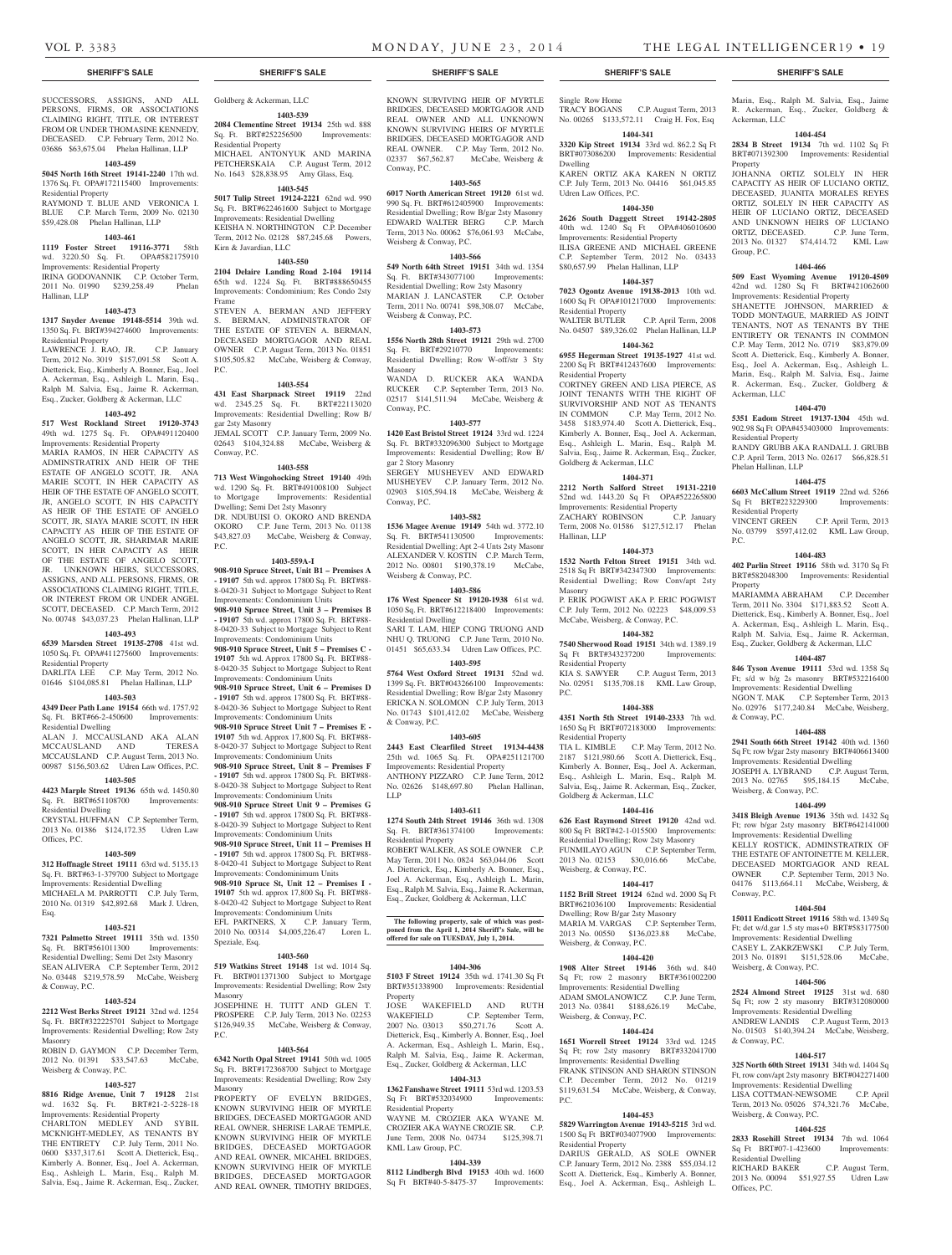#### **1404-527**

Eisenberg, P.C.

**30 South 62nd Street 19139** 33rd wd. 812 Sq Ft BRT#332321300 Improvements: Residential Real Estate ELSA I. CANDELARIA C.P. May Term, 2013 No. 02168 \$108,542.66 Stern &

### **1404-535**

**415 South 49th Street 19143-1709** 60th wd. 1760 Sq Ft BRT#461226000 Subject to Mortgage Improvements: Two-story Masonry Dwelling KIM ANH THI NGUYEN C.P. July Term,

2011 No. 02040 \$252,499.86 Bernstein-Burkley, P.C.

#### **1404-536**

**6833 North Broad Street 19126** 50th wd. 1558 Sq Ft; row conv/apt 2 sty stone BRT#611209100 Improvements: Residential Dwelling

#### BARRINGTON HYLTON C.P. July Term, 2013 No. 02288 \$75,879.29 McCabe, Weisberg, & Conway, P.C. **1404-537**

**5410 Large Street 19124** 62nd wd. 1455.36 Sq Ft BRT#621334000 Improvements: Residential Dwelling

C.P. December Term, 2012 No. 02661 \$108,845.78 Udren Law Offices, P.C.

#### **1404-584**

**6137 Erdrick Street 19135** 55th wd. 1440 Sq Ft BRT#552270200 Improvements: Residential Property STACEY FOCA AND MICHAEL T. FOCA

C.P. December Term, 2012 No. 03263 \$148,868.86 KML Law Group, P.C.

#### **1404-586**

**5843 Florence Avenue 19143** 40th wd. Row 2 story masonry BRT#034068300 Improvements: Residential Dwelling ETHEL E. EDWARDS BY DEED DATED NOVEMBER 6, 200 AND RECORDED JANUARY 30, 2003 AS INSTRUMENT #50605243. C.P. October Term, 2010 No. 00464 \$52,224.98 Federman & Associates, LLC

#### **1404-597**

**1134 Unruh Street 19111-4938** 53rd wd. 2585.06 Sq Ft BRT#532058700 Improvements: Residential Property SERGIO PIZARRO AND SARA PIZARRO, HIS WIFE C.P. March Term, 2012 No. 03060 \$83,747.38 Scott A. Dietterick, Esq., Kimberly A. Bonner, Esq., Joel A. Ackerman, Esq., Ashleigh L. Marin, Esq., Ralph M. Salvia, Esq., Jaime R. Ackerman, Esq., Zucker, Goldberg & Ackerman, LLC

#### **1404-601**

**2024 Longshore Avenue 19149** 54th wd. 1679.8 Sq Ft BRT#139N12-122 Improvements: Residential Dwelling<br>STEVEN JONES,

STEVEN JONES, PERSONAL REPRESENTATIVE OF THE ESTATE OF LISA A. ROSENBAUM. UNKNOWN HEIRS, SUCCESSORS, ASSIGNS, AND ALL PERSONS, FIRMS, OR ASSOCIATIONS CLAIMING RIGHT, TITLE OR INTEREST FROM OR UNDER LISA A. ROSENBAUM, DECEASED. RACHEL ROSENBAUM, KNOWN HEIR OF LISA A. ROSENBAUM, NICHOLAS SALVATORE, KNOWN HEIR OF LISA A. ROSENBAUM ESTATE OF LISA A. ROSENBAUM, C/O STEVEN JONES, PERSONAL REPRESENTATIVE. C.P. May Term, 2013 No. 02704 \$187,719.79 Udren Law Offices, P.C.

#### **1404-603**

**253 South 46th Street 19139** 46th wd. 2073.75 Sq Ft BRT#46-1-1649-00 Improvements: Residential Dwelling

ESTATE OF FRANK E. WYATT, C/O FRANK ANDRE WYATT JR., PERSONAL REPRESENTATIVE LACINNE HENDERSON, PERSONAL REPRESENTATIVE OF ESTATE OF FRANK E. WYATT. UNKNOWN HEIRS, SUCCESSORS, ASSIGNS, AND ALL PERSONS, FIRMS, OR ASSOCIATIONS CLAIMING RIGHT, TITLE OR INTEREST FROM OR UNDER FRANK E. WYATT, DECEASED, ESTATE OF FRANK E. WYATT C/O LACINNE HENDERSON, PERSONAL REPRESENTATIVE FRANK ANDRE WYATT, JR., PERSONAL REPRESENTATIVE OF ESTATE OF FRANK E. WYATT. C.P. December Term, 2009 No. 02650 \$430,511.18 Udren Law Offices, P.C.

## **1404-613**

## **66 East Coulter Street 19144-2218** 12th

wd. 2488.75 Sq Ft OPA#122020100 Improvements: Residential Property JEFFREY DULDULAO C.P. September Term, 2012 No. 03410 \$142,779.24 Phelan Hallinan, LLP

#### **1404-628**

**2720 Cambridge Street 19130-1207** 29th wd. 612.48 Sq Ft OPA#292010200 Improvements:

Residential Property JOSE RIVERA AND PAULA RIVERA C.P. March Term, 2010 No. 00464 \$223,355.13 Phelan Hallinan, LLP

**The following property, sale of which was post-poned from the May 6, 2014 Sheriff's Sale, will be offered for sale on TUESDAY, July 1, 2014.**

#### **1405-302**

**6744 Woodland Avenue 19142** 40th wd. 1664 Sq. Ft. BRT#403153400 Improvements: Residential Property COOPER P LETONA C.P. September Term, 2013 No. 03345 \$110,464.25 KML Law

Group, PC

Hallinan, LLP

**1405-304 239 West Abbottsford Avenue 19144-4214**  13th wd. 2254.21 Sq. Ft. OPA#133039400 Improvements: Residential Property RASHAAN LAWRENCE AKA RASHAN LAWRENCE AND CASSANDRA P. LAWRENCE AKA CASSANDRA LAWRENCE C.P. March Term, 2013 No. 01761 \$172,455.98 Phelan Hallinan, LLP

### **1405-314**

**1835 South 28th Street 19145** 48th wd. 1624.25<br> **Sq. Ft. OPA#482345400** Improvements: Sq. Ft. OPA#482345400 Residential Property MARC GARGIULO C.P. December Term, 2011 No. 01738 \$51,844.87 Phelan

**1405-320 4522 Marple Street 19136-3716** 65th wd.  $1132.45$  Sq. Ft. Improvements: Residential Property RAFFAELE A. SCALICI AKA RAFFAELE SCALICI AND COLLEEN M. SCALICI AKA<br>COLLEEN SCALICI C.P. September C.P. September Term, 2012 No. 00982 \$87,815.37 Phelan Hallinan, LLP

#### **1405-322**

**3053 Agate Street 19134-4320** 25th wd. 1030 Sq. Ft. OPA#252331300 Improvements: Residential Property JORGE I OSPINA AND JESSICA RAMIREZ C.P. May Term, 2012 No. 00965 \$67,755.31 Phelan Hallinan, LLP

## **1405-338**

**7109 Buist Avenue 19142-1521** 40th wd. 1221.28 Sq. Ft. OPA#404277500 Improvements: Residential Property<br>IONATHAN DAVIS C.P. September Term, 2012 No. 00473 \$85,825.46 Phelan Hallinan, LLP

## **1405-339**

**2438 South Lee Street 19148-4106** 39th wd. 922 Sq. Ft. OPA#391216700 Improvements: Residential Property JENNIFER N. ACKER; ROBERT J. FORD C.P. April Term, 2013 No. 04381 \$121,706.85 Phelan Hallinan, LLP

### **1405-346**

**12729 Medford Road 19154-1417** 66th wd. 2000 Sq. Ft. OPA#663261700 Improvements: Residential Property SILVIO M. IANNUZZI, III; NANCY L.

BOSSERT C.P. February Term, 2012 No. 03096 \$169,344.55 Phelan Hallinan, LLP **1405-353**

**3568 Gloucester Lane 19114-1907** 66th wd. 1995.40 Sq. Ft. BRT#66-1-2478-00 Improvements: Residential Property

JENNIFER ONORATO C.P. March Term, 2012 No. 0726 \$184,829.00 Scott A. Dietterick, Esq., Kimberly A. Bonner, Esq., Joel A. Ackerman, Esq., Ashleigh L. Marin, Esq., Ralph M. Salvia, Esq., Jaime R. Ackerman, Esq., Zucker, Goldberg & Ackerman, LLC

#### **1405-355**

**3825 Fairdale Road 19154** 66th wd. 2026.75 Sq. Ft. BRT#66-2573000 Improvements: Residential Property

RICHARD GEPHART, JR. C.P. December Term, 2012 No. 0011 \$200,679.66 Scott A. Dietterick, Esq., Kimberly A. Bonner, Esq., Joel A. Ackerman, Esq., Ashleigh L. Marin, Esq., Ralph M. Salvia, Esq., Jaime R. Ackerman, Esq., Zucker, Goldberg & Ackerman, LLC

#### **1405-358**

**136 East Upsal Street AKA 136 Upsal 19119- 2339** 22nd wd. 3314.10 Sq. Ft. BRT#22- 1076400 Improvements: Residential Property CINDY WESTON C.P. May Term, 2012 No. 3465 \$339,407.20 Scott A. Dietterick, Esq., Kimberly A. Bonner, Esq., Joel A. Ackerman, Esq., Ashleigh L. Marin, Esq., Ralph M. Salvia, Esq., Jaime R. Ackerman, Esq., Zucker, Goldberg & Ackerman, LLC

#### **1405-362**

**357 Reno Street 19124** 5th wd. 845 Sq. Ft. BRT#056156400 Subject to Mortgage Improvements: Residential Property

RICHARD E. ROBERTS, AS SOLE OWNER C.P. March Term, 2011 No. 1295 \$262,957.44

#### **SHERIFF'S SALE SHERIFF'S SALE SHERIFF'S SALE SHERIFF'S SALE SHERIFF'S SALE**

Scott A. Dietterick, Esq., Kimberly A. Bonner, Esq., Joel A. Ackerman, Esq., Ashleigh L. Marin, Esq., Ralph M. Salvia, Esq., Jaime R. Ackerman, Esq., Zucker, Goldberg & Ackerman, LLC

**1405-363 5422 Market Street 19139** 60th wd. 1376 Sq. Ft. BRT#603003400 Improvements: Residential Property

RALPH HARRELL, AS SOLE OWNER C.P. April Term, 2011 No. 1848 \$58,454.65 Scott A. Dietterick, Esq., Kimberly A. Bonner, Esq., Joel A. Ackerman, Esq., Ashleigh L. Marin, Esq., Ralph M. Salvia, Esq., Jaime R. Ackerman, Esq., Zucker, Goldberg & Ackerman, LLC

**1405-364 3430 Vaux Street 19129-1437** 38th wd. 1393.80 Sq. Ft. BRT#38-2-225100 Improvements:

Residential Property L. SUE TRAWEEK C.P. January Term, 2012 No. 3226 \$69,100.96 Scott A. Dietterick, Esq., Kimberly A. Bonner, Esq., Joel A. Ackerman, Esq., Ashleigh L. Marin, Esq., Ralph M. Salvia, Esq., Jaime R. Ackerman, Esq., Zucker, Goldberg & Ackerman, LLC

## **1405-365**

**38 Wyneva Street aka 38 West Wyneva Street 19144** 12th wd. 2784.22 Sq. Ft. BRT#123020900 Subject to Mortgage Subject to Rent Improvements: Residential Property WARREN FLUCK C.P. March Term, 2011 No. 03404 \$54,231.13 Scott A. Dietterick, Esq., Kimberly A. Bonner, Esq., Joel A. Ackerman, Esq., Ashleigh L. Marin, Esq., Ralph M. Salvia, Esq., Jaime R. Ackerman, Esq., Zucker, Goldberg & Ackerman, LLC

#### **1405-366**

**6620 Ross Street 19119** 22nd wd. 1095 Sq. Ft. BRT#221218400 Subject to Mortgage Improvements: Residential Property JOSEPH M. O'MALLEY, AS SOLE OWNER C.P. November Term, 2010 No. 03505 \$67,766.41 Scott A. Dietterick, Esq., Kimberly A. Bonner, Esq., Joel A. Ackerman, Esq., Ashleigh L. Marin, Esq., Ralph M. Salvia, Esq., Jaime R. Ackerman, Esq., Zucker, Goldberg & Ackerman, LLC

#### **1405-367**

**7349 Garman Street 19153-2208** 40th wd. 1096 Sq. Ft. BRT#404305900 Improvements: Residential Property<br>DAWN R. WHITT C.P. March Term, 2012 No. 1526 \$79,749.17 Scott A. Dietterick, Esq., Kimberly A. Bonner, Esq., Joel A. Ackerman, Esq., Ashleigh L. Marin, Esq., Ralph M. Salvia, Esq., Jaime R. Ackerman, Esq., Zucker, Goldberg & Ackerman, LLC

#### **1405-368**

**6705 Grovers Avenue 19142-2608** 40th wd. 1362 Sq. Ft. BRT#406352400 Improvements: Row B/gar 2sty Masonry FATIMATA SANOGO C.P. May Term,

2013 No. 03133 \$81,550.02 Milstead & Associates, LLC

#### **1405-376**

**819 Kerper Street 19111** 53rd wd. 3106.43 Sq. Ft. BRT#532098300 Subject to Mortgage Improvements: Residential Property

ISRAEL DIAZ AND NATALIE R. LEHUTA-DIAZ C.P. May Term, 2011 No. 3440 \$205,971.61 Scott A. Dietterick, Esq., Kimberly A. Bonner, Esq., Joel A. Ackerman, Esq., Ashleigh L. Marin, Esq., Ralph M. Salvia, Esq., Jaime R. Ackerman, Esq., Zucker, Goldberg & Ackerman, LLC

#### **1405-377**

**4938 Penn Street 19124** 23rd wd. 5342.73 Sq. Ft. BRT#234292600 Improvements: Residential Property<br>COLLEEN

SCOTT-JENKINS, ADMINISTRATRIX OF THE ESTATE OF STEVEN B. JENKINS, DECEASED C.P. August Term, 2013 No. 001402 \$215,322.26 Bradley J. Osborne, Esq.

## **1405-385**

**5728 Colgate Street 19120-1717** 35th wd. 1150 Sq. Ft. BRT#35-1318200 Improvements: Residential Property

JOAN ANN M SANTIAGO, AS SOLE OWNER C.P. March Term, 2012 No. 1317 \$94,638.79 Scott A. Dietterick, Esq., Kimberly A. Bonner, Esq., Joel A. Ackerman, Esq., Ashleigh L. Marin, Esq., Ralph M. Salvia, Esq., Jaime R. Ackerman, Esq., Zucker, Goldberg & Ackerman, LLC

#### **1405-386**

**280 East Bringhurst Street 19144-1761**  12th wd. 1607 Sq. Ft. BRT#12-1-1074-00 Improvements: Residential Property SEAN BEACH C.P. December Term, 2011 No. 3415 \$126,520.08 Scott A. Dietterick, Esq., Kimberly A. Bonner, Esq., Joel A. Ackerman, Esq., Ashleigh L. Marin, Esq., Ralph M. Salvia, Esq., Jaime R. Ackerman, Esq., Zucker, Goldberg & Ackerman, LLC

wd. 1803 Sq. Ft. BRT#52-1-4296-00 Improvements: Residential Dwelling PETER HENRY AND LISA HENRY C.P. December Term, 2003 No. 02391 \$121,388.31

**1405-465 251 East Walnut Park Drive 19120** row b/garage 2 story masonry BRT#611365300 Improvements: Residential Dwelling YVETTE BULLOCK AKA YVETTE LAMBERT AKA YVETTE LAMBERT-BULLOCK AKA YVETTE F. LAMBERT BULLOCK AKA YVETTE F. LAMBERT AND ALFRED BULLOCK C.P. January Term, 2013 No. 02907 \$109,796.99 Federman &

**1405-467 3020 Hale Street 19149-3104** 55th wd. 1137.50 Sq. Ft. OPA#551000150 Improvements:

JENNIFER MALDONADO C.P. October Term, 2013 No. 01431 \$93,227.13 Phelan

**1405-468 4000 Gypsy Lane Unit 220 aka Unit 200A2 aka Unit #200 19129** 21st wd. 828 Sq. Ft. BRT#888210124 Improvements: Residential

DAMARIS ROBLES AND TERESA RONDON C.P. April Term, 2009 No. 01348 \$176,050.37 Scott A. Dietterick, Esq., Kimberly A. Bonner, Esq., Joel A. Ackerman, Esq., Ashleigh L. Marin, Esq., Ralph M. Salvia, Esq., Jaime R. Ackerman, Esq., Zucker, Goldberg &

**1405-470 334 West Woodlawn Street 19144-3817**  12th wd. 1401 Sq. Ft. BRT#124087600 Improvements: Residential Property SHERRY N WRIGHT C.P. March Term, 2012 No. 0733 \$115,496.85 Scott A. Dietterick, Esq., Kimberly A. Bonner, Esq., Joel A. Ackerman, Esq., Ashleigh L. Marin, Esq., Ralph M. Salvia, Esq., Jaime R. Ackerman, Esq., Zucker, Goldberg & Ackerman, LLC **1405-473 312 West Hortter Street 19119-3105**  22nd wd. 3682.53 Sq. Ft. OPA#223057600 Improvements: Residential Property MARY L. CARTER C.P. February Term, 2013 No. 00473 \$317,658.36 Phelan

**1405-474 2424 Golf Road 19131** 52nd wd. 11375 Sq. Ft. BRT#521263520 Improvements: Residential

EDWIN G. BEAUSOLEIL AND ROBERT A. CUDJOE C.P. July Term, 2013 No. 01375 \$314,861.38 KML Law Group, PC **1405-479 6207 Limekiln Pike 19141-1405** 17th wd. 1350 Sq. Ft. OPA#172304500 Improvements:

DONALD OUTTERBRIDGE C.P. June Term, 2010 No. 01983 \$102,168.36 Phelan

**1405-480 925 Unruh Avenue 19111** 53rd wd. 5088 Sq. Ft. BRT#532070000 Improvements:

HOA DAM AND HONG VAN LE C.P. August Term, 2013 No. 01219 \$181,838.77 Martha E. Von Rosenstiel Esq., Heather Riloff,

**1405-483 229 East Allen Street 19125** row 3 story masonry BRT#181288800 Improvements:

BRIAN MCCLOUD C.P. April Term, 2013 No. 02589 \$181,150.40 Federman &

**1405-490 1857 Beyer Avenue 19115-4701** 56th wd. 3761.40 Sq. Ft. BRT#562306200 Subject to Mortgage Subject to Rent Improvements:

JOSEPH T. EGAN, JR. C.P. March Term, 2013 No. 04399 \$49,799.74 Scott A. Dietterick, Esq., Kimberly A. Bonner, Esq., Joel A. Ackerman, Esq., Ashleigh L. Marin, Esq., Ralph M. Salvia, Esq., Jaime R. Ackerman, Esq., Zucker, Goldberg & Ackerman, LLC **1405-491 908 Bridge Street 19124-1711** 35th wd. 1140 Sq. Ft. BRT#351147500 Subject to Mortgage Improvements: Residential Property JOSE PEREZ AND PIEDAD DURAN, AS TENANTS BY THE ENTIRETY C.P. May Term, 2012 No. 0152 \$107,224.79 Scott A. Dietterick, Esq., Kimberly A. Bonner, Esq., Joel A. Ackerman, Esq., Ashleigh L. Marin, Esq., Ralph M. Salvia, Esq., Jaime R. Ackerman, Esq., Zucker, Goldberg & Ackerman, LLC **1405-494 4151 North 6th Street 19140-2509** 43rd wd. 1050 Sq. Ft. OPA#433263200 Improvements:

Barbara A. Fein, Esq.

Associates, LLC

Residential Property

Hallinan, LLP

Property

Ackerman, LLC

Hallinan, LLP

Residential Property

Residential Dwelling

Residential Dwelling

Associates, LLC

Residential Property

Hallinan, LLP

Esq.

Property

## **1405-390**

**5826 Vine Street 19139-1237** 4th wd. 1152 Sq. Ft. OPA#042160100 Improvements: Residential Property<br>DARIUS GERALD C.P. November Term, 2013 No. 01125 \$39,770.64 Phelan Hallinan, LLP

#### **1405-392**

**239 Rochelle Avenue 19128-3813** 21st wd. 2566.20 Sq. Ft. OPA#213013000 Improvements: Residential Property JOSHUA HUJACK C.P. March Term, 2013 No. 03451 \$129,905.15 Phelan Hallinan, LLP

## **1405-393**

**4646 Fernhill Road 19144-4224** 13th wd. 1184 Sq. Ft. OPA#133134200 Improvements: Residential Property ANNETTE L. OYANA C.P. December Term, 2012 No. 04142 \$59,470.10 Phelan Hallinan, LLP

## **1405-395**

**4852 North Lawrence Street 19120-4127**  42nd wd. 1106.76 Sq. Ft. OPA#422485600 Improvements: Residential Property SANDRA HARRIS C.P. September Term, 2013 No. 00517 \$104,299.44 Phelan Hallinan, LLP

#### **1405-401**

**7420 Rising Sun Avenue 19111** 56th wd. 2995.78 Sq. Ft. BRT#561003300 Improvements: Residential Property JAMES E EVANS C.P. April Term, 2013 No. 01493 \$208,963.21 KML Law Group, PC

#### **1405-405 1714 Sigel Street 19145** 48th wd. 658 Sq. Ft. BRT#481041500 Improvements: Residential

Property SALAHUDIN ASH-SHAHEED AND MARIE A. JOHNSON C.P. June Term, 2012 No. 03701 \$38,937.20 KML Law Group, PC **1405-406**

#### **1134 East Mount Airy Avenue 19150**  50th wd. 1837.44 Sq. Ft. BRT#502482600

**1405-415 8218 Colfax Street 19136** 57th wd. 3604.37 Sq. Ft. BRT#572198010 Improvements:

MICHAEL F. CALLAHAN AND KATHLEEN M. CALLAHAN C.P. January Term, 2011 No. 01600 \$218,811.55 KML Law Group,

**1405-426 5431 North 6th Street 19120-2705** 61st

**1405-431 2216 South 22nd Street 19145-3303**  48th wd. 981.12 Sq. Ft. OPA#482204900 Improvements: Residential Property MOSES BAILEY, JR. C.P. April Term, 2013 No. 04211 \$155,160.84 Phelan Hallinan,

**1405-437 4323 Devereaux Street 19135** 40th wd. 1365 Sq. Ft. BRT#552030200 Improvements:

JOHN J. ADAMSON C.P. May Term, 2010 No. 01576 \$141,206.31 Stern &

**1405-444 3349 Emerald Street 19134** 45th wd. 2581.86 Sq. Ft. BRT#452320200 Improvements:

NIDIA E GOMEZ C.P. September Term, 2013 No. 02169 \$82,112.96 Stern &

**1405-445 5020 Boudinot Street 19120** 42nd wd. 1158 Sq. Ft. BRT#421422000 Improvements:

LOUISE CHARLES AND GUERINO PIERRE-LOUIS, AS JOINT TENANTS WITH THE RIGHT OF SURVIVORSHIP C.P. January Term, 2011 No. 0994 \$66,162.34 Scott A. Dietterick, Esq., Kimberly A. Bonner, Esq., Joel A. Ackerman, Esq., Ashleigh L. Marin, Esq., Ralph M. Salvia, Esq., Jaime R. Ackerman, Esq., Zucker, Goldberg & Ackerman, LLC **1405-446 2601 Pennsylvania Avenue 19130** 15th wd. 1135 Sq. Ft. BRT#888072600 Improvements:

2010 No. 05497 \$263,839.41 Stern &

**1405-451 3711 Lankenau Road 19131-2816** 32nd

C.P. March Term,

Improvements: Residential Property ANTHONY GONZALEZ C.P. September Term, 2008 No. 02268 \$181,842.02 KML

Law Group, PC

Residential Property

wd. 1421.29 Sq. Ft. Improvements: Residential Property OSCAR DUMAS, III C.P. September Term, 2013 No. 00907 \$68,392.23 Phelan

Residential Real Estate

Residential Real Estate

Eisenberg, PC

Eisenberg, PC

Residential Property

Residential Real Estate<br>STUART BARNES

Eisenberg, PC

Hallinan, LLP

LLP

PC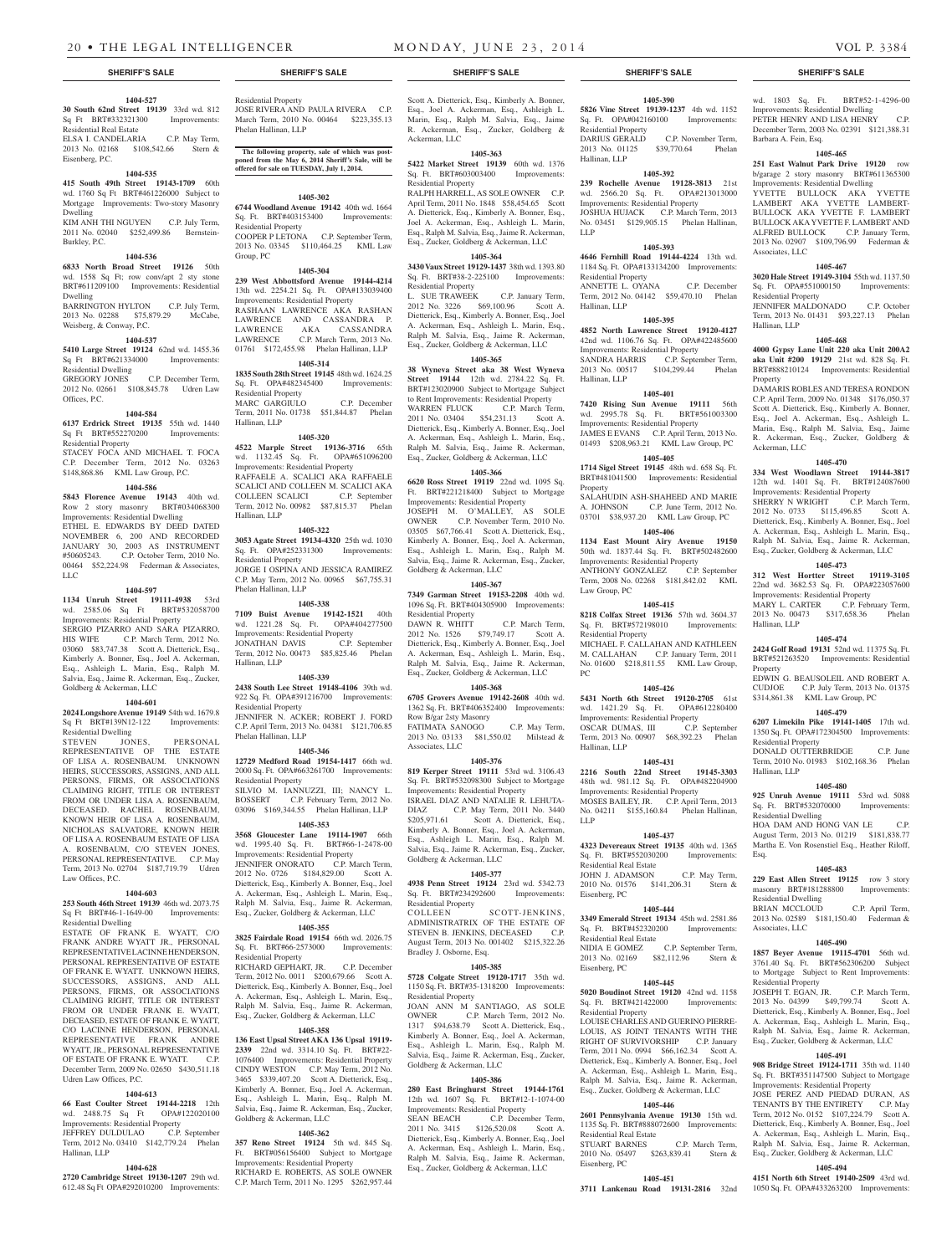Udren Law Offices, PC

Residential Dwelling

Residential Property

Residential Property

Residential Property

Residential Property

Ackerman, LLC

Residential Property

Wilson, Esq., Wilson Law Firm

Residential Property

Residential Property

Law Group, PC

Ackerman, LLC

Udren Law Offices, PC

**1406-341 3242 Chatham Street 19134** 45th wd. 1120 Sq. Ft. BRT#451383400 Improvements:

THE UNKNOWN HEIRS OF ADELE<br>ISPHORDING, DECEASED C.P. July ISPHORDING, DECEASED Term, 2013 No. 03389 \$81,576.01 KML

**1406-353 3109 Friendship Street 19149** 55th wd. 1885 Sq. Ft. BRT#551415800 Improvements:

WILLIAM J. FORBES AND SUSAN P. LAUGHLIN FORBES, HIS WIFE, AS TENANTS BY THE ENTIRETIES January Term, 2012 No. 3977 \$176,507.80 Scott A. Dietterick, Esq., Kimberly A. Bonner, Esq., Joel A. Ackerman, Esq., Ashleigh L. Marin, Esq., Ralph M. Salvia, Esq., Jaime R. Ackerman, Esq., Zucker, Goldberg &

**1406-359 6215 Washington Avenue 19143** 3rd wd. 2152.5 Sq. Ft. BRT#033111500 Improvements: Residential Dwelling DANA MYERS, DAVID MYERS, DAVID C. MYERS AND PATRICIA MYERS C.P. December Term, 2011 No. 03784 \$49,638.24

Offices, PC

CLAIMING RIGHT, TITLE, OR INTEREST FROM OR UNDER GERALDINE WASHINGTON, DECEASED. JEROME WASHINGTON, INDIVIDUALLY AND PERSONAL REPRESENTATIVE OF THE ESTATE OF GERALDINE WASHINGTON. C.P. August Term, 2011 No. 02952 \$73,343.57

**1405-702 929 Dudley Street 19148** 39th wd. 689.50 Sq. Ft. BRT#39-3-275200 Improvements:

JACQUELINE BARKOWITZ AKA JACQUELINE POOLER C.P. August Term, 2013 No. 00466 \$176,120.36 Udren Law

**The following property, sale of which was post-poned from the June 3, 2014 Sheriff's Sale, will be offered for sale on TUESDAY, July 1, 2014.**

**1406-301 3575 Emerald Street 19134** 45th wd. 1149.61 Sq. Ft. BRT#452329800 Improvements:

TERESA DERR C.P. December Term, 2012 No. 00911 \$71,899.31 KML Law Group, PC **1406-305 1902 South 21st Street 19145** 48th wd. 999.75 Sq. Ft. BRT#482135900 Improvements:

GILBERT GOOLSBY AND MICHELLE GOOLSBY C.P. January Term, 2008 No. 00415 \$47,816.13 KML Law Group, PC **1406-306 2078 Pickwick Street 19134** 45th wd. 964 Sq. Ft. BRT#452179400 Improvements:

STEVEN ADAMS AKA STEVEN E. ADAMS, JR. C.P. August Term, 2013 No. 02950 \$60,582.95 KML Law Group, PC **1406-318 705 West Carpenter Lane 19119** 22nd wd. 3314.40 Sq. Ft. BRT#223120000 Improvements: Residential Property ROBERT F. PETRONE AND TAMMY L.<br>PETRONE C.P. January Term. 2013 No.

00579 \$415,500.06 KML Law Group, PC **1406-322 1246 Wagner Avenue 19141-2915** 49th wd. 2000 Sq. Ft. BRT#493017200 Improvements:

LINWOOD SMITH, AS SOLE OWNER C.P. April Term, 2012 No. 1166 \$114,693.29 Scott A. Dietterick, Esq., Kimberly A. Bonner, Esq., Joel A. Ackerman, Esq., Ashleigh L. Marin, Esq., Ralph M. Salvia, Esq., Jaime R. Ackerman, Esq., Zucker, Goldberg &

**1406-325 7026 Paschall Avenue 19142-1122** 40th wd. 2475 Sq. Ft. BRT#403324700 Improvements:

HARRY PYGATT C.P. February Term, 2012 No. 0684 \$41,446.69 Scott A. Dietterick, Esq., Kimberly A. Bonner, Esq., Joel A. Ackerman, Esq., Ashleigh L. Marin, Esq., Ralph M. Salvia, Esq., Jaime R. Ackerman, Esq., Zucker, Goldberg & Ackerman, LLC **1406-331 2909 Memphis Street 19134** 25th wd. land area 952 Sq. Ft.; improvement 1248 Sq. Ft. OPA#251488100 Improvements: Residential Real Estate - Single Family Dwelling JAMES N. LAVELLE C.P. December Term, 2013 No. 03825 \$64,875.80 Robert J.

C.P. January Term, 2013 No.

## **SHERIFF'S SALE SHERIFF'S SALE SHERIFF'S SALE SHERIFF'S SALE SHERIFF'S SALE**

## Residential Property

ADAMARIS ALICEA, IN HER CAPACITY AS HEIR OF JOAQUIN ALICEA, DECEASED. UNKNOWN HEIRS, SUCCESSORS, ASSIGNS, AND ALL PERSONS, FIRMS, OR ASSOCIATIONS CLAIMING RIGHT, TITLE OR INTEREST FROM OR UNDER JOAQUIN ALICEA, DECEASED. C.P. March Term, 2013 No. 02738 \$8,693.73 Phelan Hallinan, LLP

#### **1405-500**

**5950 Pine Street 19143-1124** 3rd wd. 1280 Sq. Ft. BRT#03-2-0446-00 Subject to Mortgage Improvements: Residential Property VALENTIN BIKIBILI C.P. February Term, 2012 No. 00162 \$68,856.98 Pressman &

#### **1405-512**

**1856 East Atlantic Street 19134** 45th wd. 814.10 Sq. Ft. BRT#452128500 Improvements: Residential Property LISA WAITERS C.P. September Term, 2013 No. 00204 \$32,077.81 KML Law Group, PC

## **1405-517**

Doyle, LLC

**6036 Loretto Avenue 19149** 53rd wd. 1597.92 Sq. Ft. BRT#531313300 Improvements: Residential Real Estate RONALD MATHURIN C.P. July Term,

#### 2011 No. 02378 \$125,413.65 Stern & Eisenberg, PC **1405-518**

**6205 North Bouvier Street 19141** 17th wd. 1044 Sq. Ft.; row b/gar 2sty masonry BRT#172217800 Improvements: Residential Dwelling

DAINISHA JONES C.P. July Term, 2013 No. 02041 \$88,922.91 McCabe, Weisberg & Conway, PC

## **1405-521**

**6547 Cutler Street 19126** 15th wd. 1576 Sq. Ft.; row b/gar 2sty masonry BRT#172075200 Improvements: Residential Dwelling WILLIAM MCCOY, JR. C.P. August Term, 2013 No. 0178 \$65,248.27 McCabe, Weisberg & Conway, PC

#### **1405-524**

**3761 Richmond Street 19137** 45th wd. 1013.44 Sq. Ft. BRT#45-1-1414-00 Improvements: Residential Dwelling<br>LINDA SCHMIDT C.P. August Term,

2013 No. 01731 \$108,014.77 Udren Law Offices, PC

## **1405-525**

**3731 Midvale Avenue 19129** 38th wd. 1170 Sq. Ft. BRT#383046000 Improvements: Residential Property

FRANK RAFFAELE C.P. July Term, 2012 No. 0934 \$173,318.33 Bradley J. Osborne, Esq.

#### **1405-527**

**532 Turner Street 19122** 18th wd. 784 Sq. Ft. BRT#183009900 Improvements: Residential Property LAMONTE OWENS, III C.P. September

Term, 2011 No. 0955 \$93,435.59 Bradley J. Osborne, Esq.

#### **1405-528**

**2135 Walnut Street, Unit 601 19103-4447** 8th wd. 500 Sq. Ft. BRT#88-8082497 Subject to Mortgage Improvements: Residential Dwelling MICHAEL S. PELBERG, PERSONAL RESPRESENTATIVE OF THE ESTATE OF DAVID A. PELBERG, DECEASED. C.P. May Term, 2013 No. 02166 \$178,602.35 Powers, Kirn & Javardian, LLC

#### **1405-529**

**3935 Lawndale Avenue 19124-5433** 33rd wd. 1159.16 Sq. Ft. BRT#332270400 Improvements: Residential Dwelling RODERIC H. WATSON AND CHARMELL EDWARDS C.P. January Term, 2012 No. 000959 \$66,727.70 Law Offices of Gregory Javardian

#### **1405-534**

**415 A Welsh Road 19115-1816** 58th wd. 11263 Sq. Ft. BRT#58-1001003 Subject to Mortgage Improvements: Residential Dwelling CAREY BARNES AKA RYU-CAREY BARNES INDIVIDUALLY AND IN HIS CAPACITY AS TRUSTEE FOR BARNES LIVING TRUST DATE AUGUST 9, 2006, AND ANY AMENDMENTS THERETO 415A WELSH ROAD, PHILADELPHIA, PA 19115- 1816. C.P. April Term, 2013 No. 01930 \$253,581.61 Powers, Kirn & Javardian, LLC

## **1405-538**

**740 Susquehanna Road 19111-1321**  63rd wd. 2650 Sq. Ft. BRT#63-2-0402-00 Improvements: S/d W B/g 2s Masonry DANIEL CAMPBELL AKA DANIEL J. CAMPBELL C.P. December Term, 2011 No. 02362 \$214,507.58 Milstead & Associates, LLC

#### **1405-540**

**5950 Shisler Street 19149-3727** 53rd wd.

# 1350 Sq. Ft. OPA#531277600 Improvements:

Residential Property MAN LI XU AKA MANLI XU C.P. September Term, 2013 No. 01933 \$79,967.95 Phelan Hallinan, LLP

## **1405-542**

**718 Edgemore Road 19151-3608** 34th wd. 1185 Sq. Ft. OPA#344390500 Improvements: Residential Property AKANIMO UDI C.P. July Term, 2012 No.

#### 04487 \$72,010.42 Phelan Hallinan, LLP **1405-546**

**508 Easy Street, Unit T5-1 19111** 63rd wd. Land area 0 Sq. Ft. 0.84% undivided interest of, in and to the common elements Condominium BRT#888630240 Improvements: Residential Dwelling

PILSOON PARKER C.P. April Term, 2012 No. 03518 \$259,662.84 Martha E. Von Rosenstiel Esq., Heather Riloff, Esq.

#### **1405-548**

**6506 Smedley Street 19126** 17th wd. 1260 Sq. Ft. BRT#172173600 Improvements: Residential Property PRISCILLIA MOORE AND RASHEEDA MCNEAIR C.P. July Term, 2012 No. 0944

\$107,415.11 Bradley J. Osborne, Esq. **1405-550**

**6221 North 16th Street 19141** 17th wd. 1440 Sq. Ft. BRT#172130000 Improvements: Residential Property MONIQUE CALDWELL AND LAWRENCE THOMPSON C.P. March Term, 2013 No. 02752 \$158,497.71 KML Law Group, PC

#### **1405-554**

**3455 Indian Queen Lane 19129-1520**  38th wd. 2625.60 Sq. Ft. OPA#382081000 Improvements: Residential Property JOHN R. CLARKE AND MICHELLE L. CLARKE C.P. September Term, 2013 No. 01307 \$121,780.82 Phelan Hallinan, LLP

#### **1405-556**

**2340 Morris Street 19145-1823** 36th wd. 930 Sq. Ft. OPA#364086600 Improvements: Residential Property

#### **1405-566**

**2749 Island Avenue 19153** 40th wd. 860 Sq. Ft.; row b/gar 1sty masonry BRT#406716500 Improvements: Residential Dwelling ALFREDO DAJER AND VALENTINA VASQUEZ C.P. September Term, 2013 No. 00837 \$179,749.72 McCabe, Weisberg & Conway, PC

#### **1405-570**

**1030 Wagner Avenue 19141** 49th wd. 1278 Sq. Ft.; row b/gar 2sty masonry BRT#492012300 Improvements: Residential Dwelling MARRAE G. DARGAN C.P. February Term, 2010 No. 00970 \$99,187.40 McCabe, Weisberg & Conway, PC

#### **1405-572**

**177 Rennard Street 19116-2705** 58th wd. 3764 Sq. Ft. OPA#582295500 Improvements: Residential Property CINDY SHAPIRO IN HER CAPACITY AS EXECUTRIX AND DEVISEE OF THE ESTATE OF ELLEN SHAPIRO C.P. August Term, 2013 No. 01624 \$180,959.53 Phelan Hallinan, LLP

#### **1405-580**

**456 East Walnut Lane 19144** 22nd wd. 2200 Sq. Ft.; semi/det 3 sty masonry BRT#592064900 Improvements: Residential Dwelling GEORGE HATFIELD AND KEN SHEPPARD C.P. October Term, 2013 No. 00494 \$153,496.87 McCabe, Weisberg & Conway, PC

#### **1405-586**

**1933 South Hemberger Street 19145**  48th wd. 764.64 Sq. Ft. BRT#482228300 Improvements: Residential Property CHRISTOPHER J. LEONARD C.P. February Term, 2013 No. 01674 \$78,401.88

KML Law Group, PC **1405-587**

## **1351 East Weaver Street 19150** 50th wd.

1304 Sq. Ft. BRT#502321100 Improvements: Residential Property HARRY H. REDD C.P. July Term, 2013 No. 01198 \$103,801.60 KML Law Group, PC

## **1405-591**

**6922 Pascall Avenue 19142** 40th wd. 1512 Sq. Ft. BRT#403322800 Improvements: Residential Property LINDA SAMUEL C.P. September Term, 2013 No. 04163 \$96,446.66 KML Law

#### **1405-599**

Group, PC

LLP

**7549 Brookhaven Road 19151-2106** 34th wd. 1552.48 Sq. Ft. OPA#343215900 Improvements: Residential Property NORMAN GUESS C.P. June Term, 2013 No. 01583 \$167,076.09 Phelan Hallinan, **1405-603**

**2411 East Allegheny Avenue 19134** 45th wd. 1290 Sq. Ft.; row w-off/str 2sty masonry BRT#451002700 Improvements: Residential Dwelling CAESAR'S CUSTOM JEWERLY LTD C.P.

Residential Property

Ackerman, LLC

Property

LLP

Residential Property

Residential Property

Row 2sty Masonry

Residential Property

LLP

Real Estate

& Eisenberg, PC

Conway, PC

Real Estate

Erected Thereon

Residential Dwelling

PC

Esq.

Residential Dwelling

Offices of Gregory Javardian

Hallinan, LLP

BLANCA SANTIAGO, AS SOLE OWNER C.P. April Term, 2011 No. 1854 \$83,394.81 Scott A. Dietterick, Esq., Kimberly A. Bonner, Esq., Joel A. Ackerman, Esq., Ashleigh L. Marin, Esq., Ralph M. Salvia, Esq., Jaime R. Ackerman, Esq., Zucker, Goldberg &

**1405-643 1829 East Monmouth Street (aka Monmouth Street) 19134-3553** 25th wd. 946.88 Sq. Ft. BRT#252127500 Improvements: Residential

YAHAYRA RAMOS C.P. February Term, 2013 No. 03192 \$26,162.91 Scott A. Dietterick, Esq., Kimberly A. Bonner, Esq., Joel A. Ackerman, Esq., Ashleigh L. Marin, Esq., Ralph M. Salvia, Esq., Jaime R. Ackerman, Esq., Zucker, Goldberg & Ackerman, LLC **1405-647 1200 East Price Street 19138-1913** 59th wd. 1064.70 Sq. Ft. OPA#591074100 Improvements: Residential Property GARY L. LASSITER C.P. May Term, 2013 No. 00036 \$155,419.44 Phelan Hallinan,

**1405-648 5948 Loretto Avenue 19149-3705** 53rd wd. 1496 Sq. Ft. OPA#531310800 Improvements:

FATIMA V HOPKINS C.P. August Term,<br>2012 No. 01893 \$54.186.26 Phelan 2012 No. 01893 \$54,186.26

**1405-652 1053 South 52nd Street 19143-4215** 51st wd. 1440 Sq. Ft. OPA#51103660 Improvements:

CHARLES GANT C.P. June Term, 2012 No. 02878 \$79,277.19 Phelan Hallinan, LLP **1405-658 1213 West Sergeant Street 19133** 5th wd. 1024 Sq. Ft. BRT#371402000 Improvements:

EUGENE TYSON AND VIOLET TYSON (H/W) C.P. 120802123 & 130404051 \$29,857.95 Jonathan M. Peterson, Esq. **1405-666 7722 Delphi Place 19153-1713** 40th wd. 1800 Sq. Ft. OPA#405858200 Improvements:

BRYAN JACKSON C.P. March Term, 2012 No. 00354 \$151,166.97 Phelan Hallinan,

**1405-677 43 East School House Lane 19144** 12th wd. (Formerly part of the 22nd wd.) 1349.2 Sq. Ft. BRT#122052200 Improvements: Residential

KENNETH JOHNSON C.P. November Term, 2013 No. 00882 \$124,356.01 Stern

**1405-678 5442 Lebanon Avenue 19131** 52nd wd. 1400 Sq. Ft.; row b/gar 2sty masonry BRT#522071300 Subject to Mortgage Improvements: Residential Dwelling WILLIE M. WILLIAMS, ADMINSTRATOR OF THE ESTATE OF LOUIS TOWNS, DECEASED MORTGAGOR AND REAL OWNER C.P. October Term, 2013 No. 03150 \$92,279.91 McCabe, Weisberg &

**1405-681 3852 Cambridge Street 19104-1105** 24th wd. 1395 Sq. Ft. BRT#24-3209500 Improvements:

DONNISE MORRISON C.P. February Term, 2013 No. 00432 \$43,737.91 Law

**1405-687 119 Fern Street 19120** 15th wd. 1170 Sq. Ft. BRT#612211400 Improvements: Residential

LATOYA A LEWIS C.P. June Term, 2010 No. 01058 \$92,202.11 Stern & Eisenberg,

**1405-691 4195 North Marvine Street 19140** 49th wd. 1126.5 Sq. Ft. BRT#491417500; PRCL#133 N 2-249 Subject To Mortgage Mortgage held by bank of New York Mellon Trust, US Bank, A. as trustee on behalf of Green Tree 2008 HE1 Improvements: Single Family Residence

SCOTT GARDNER C.P. October Term, 2013 No. 01383 \$45,755.70 Erin P. Dyer,

**1405-699 2090 West 65th Avenue 19138** 50th wd. 1475 Sq. Ft. BRT#171355400 Improvements:

ESTATE OF GERADINE WASHINGTON C/O JEROME WASHINGTON, PERSONAL REPRESENTATIVE. UNKNOWN HEIRS, SUCCESSORS, ASSIGNS, AND ALL PERSONS, FIRMS, OR ASSOCIATIONS

August Term, 2013 No. 02262 \$110,456.22 McCabe, Weisberg & Conway, PC

## **1405-605**

**5105 Oxford Avenue 19124-2521** 62nd wd. 1813.78 Sq. Ft. Improvements: Residential Property MARIE VENDAL JEAN AND YVROSE DESTIN C.P. May Term, 2011 No. 02683 \$137,418.97 Phelan Hallinan, LLP

#### **1405-607**

**1102 Haworth Street aka 1102 Hayworth Street 19124-2506** 23rd wd. 2604 Sq. Ft. OPA#234160800 Improvements: Residential Property

ROBIN A. LEWIS AKA ROBIN LEWIS C.P. April Term, 2013 No. 00438 \$125,360.72 Phelan Hallinan, LLP

#### **1405-608**

**5407 North Front Street 19120** 42nd wd. 1080 Sq. Ft.; semi det 2 sty masonry BRT#421265500 Improvements: Residential Dwelling

KRISTINE M. DIAZ AND ROBERT E. DIAZ, JR. C.P. November Term, 2012 No. 00032 \$126,101.39 McCabe, Weisberg & Conway, PC

#### **1405-609**

**135 West Gale Street 19120-2915** 42nd wd. 1894 Sq. Ft. OPA#422300800 Improvements: Residential Property WILLIAM J. BURNETT JR. C.P. November Term, 2012 No. 02773 \$67,504.64 Phelan

## Hallinan, LLP

**1405-615 7546 East Walnut Lane aka 7546 Walnut Lane 19138-2219** 50th wd. 1177.50 Sq. Ft. OPA#501356300 Improvements: Residential Property<br>PAMELA MASON C.P. February Term,<br>0.383.34 Phelan

2013 No. 02832 \$40,383.34 Hallinan, LLP

## **1405-618**

**5659 Matthews Street 19138-1828** 12th wd. 900 Sq. Ft. OPA#122296300 Improvements: Residential Property DENNIS GEIGER IN HIS CAPACITY AS ADMINSTRATOR AND HEIR OF THE ESTATE OF CHARLES WILLIAMS. UNKNOWN HEIRS, SUCCESSORS, ASSIGNS, AND ALL PERSONS, FIRMS, OR ASSOCIATIONS CLAIMING RIGHT, TITLE, OR INTEREST FROM OR UNDER CHARLES

## **1405-622**

Hallinan, LLP

L. WILLIAMS, DECEASED. C.P. April Term, 2013 No. 01200 \$63,678.88 Phelan

**1413 South 21st Street 19146-4509** 36th wd. 1312 Sq. Ft. PRCL#363262900 Improvements: Residential Property STEPHANIE CULBRETH C.P. May Term, 2012 No. 02060 \$175,983.34 Phelan Hallinan, LLP

#### **1405-626**

**745 West Wellens Avenue 19120-3115**  49th wd. 1200 Sq. Ft. OPA#492035700 Improvements: Residential Property<br>MELISSA J. MASSEY C.P. February MELISSA J. MASSEY Term, 2013 No. 01302 \$27,004.05 Phelan Hallinan, LLP

#### **1405-628**

**6046 Carpenter Street 19143** 3rd wd. 2319.85 Sq. Ft. BRT#033096200 Improvements: Residential Property CHARLES STORY C.P. August Term, 2013 No. 02347 \$79,029.50 KML Law Group, PC

**1405-631 2539 Oakford Street 19146** 36th wd. 850 Sq. Ft. BRT#361280200 Improvements: Residential Real Estate LEONARD CRAWFORD C.P. October Term, 2013 No. 01613 \$71,601.68 Stern & Eisenberg, PC

#### **1405-635**

**4286 Griscom Street 19124** 23rd wd. 2165.62 Sq. Ft. BRT#232428700 Improvements: ial Dwelling EVELYNE MARIE PAUL C.P. December

Term, 2013 No. 000829 \$63,736.78 Martha E. Von Rosenstiel Esq., Heather Riloff, Esq. **1405-636**

**1757 Newkirk Street 19121** 29th wd. 1044 Sq. Ft. BRT#324155500 Improvements: Residential Real Estate CARLISE BREWER C.P. May Term, 2012 No. 03154 \$78,373.33 Stern & Eisenberg,

### **1405-640 3481 Amber Street 19134** 45th wd. 1016

Sq. Ft. BRT#452233900 Improvements:

 $PC$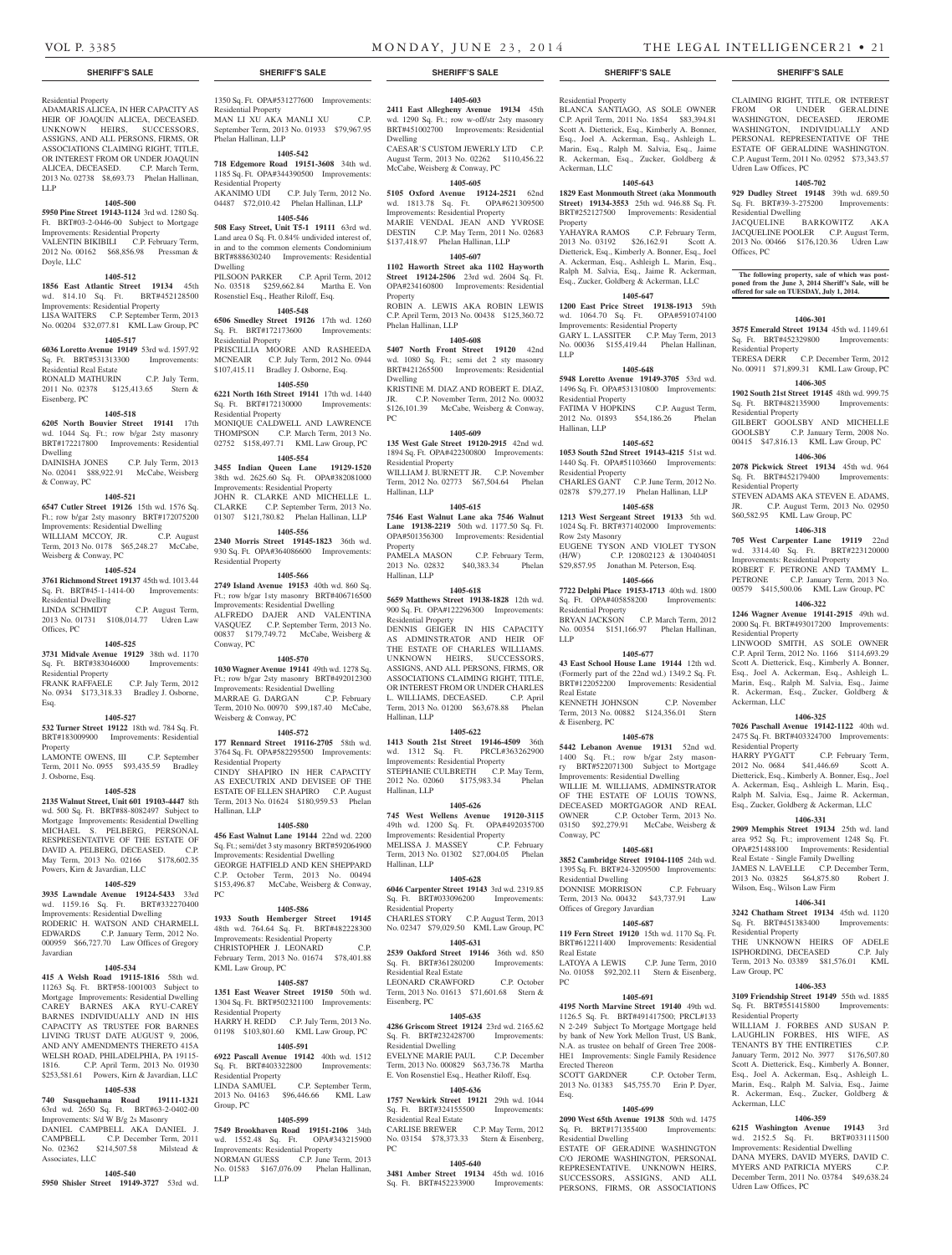### **1406-363**

**6006 Angora Terrace 19143** 3rd wd. 1353.75 Sq. Ft. BRT#034030105 Improvements: Residential Real Estate WILLIAM E. CALHOUN AND REBECCA

CALHOUN C.P. October Term, 2013 No. 01822 \$61,139.43 Stern & Eisenberg, PC

#### **1406-396**

**5412 Mulberry Street 19124** 62nd wd.<br>Irregular dimensions OPA#622271010 Irregular dimensions Improvements: Residential Property DEBBIE DEMPSEY C.P. July Term, 2012 No. 04462 \$129,623.77 Richard M. Squire & Associates, LLC

#### **1406-403**

**3016 South Carlisle Street aka 3016 Carlisle Street 19145** 26th wd. 800 Sq. Ft. BRT#77-3- 850500 Improvements: Residential Dwelling<br>ETHEL V. MILLS. PERSONAL MILLS, PERSONAL REPRESENTATIVE OF THE ESTATE OF JOHN HINKLE AKA JOHN H. HINKLE. UNKNOWN HEIRS, SUCCESSORS, ASSIGNS, AND ALL PERSONS, FIRMS, OR ASSOCIATES CLAIMING RIGHT, TITLE, OR INTEREST FROM OR UNDER JOHN HINKLE AKA JOHN H. HINKLE, DECEASED. ESTATE OF JOHN HINKLE AKA JOHN H. HINKLE, C/O ETHEL V. MILLS, PERSONAL REPRESENTATIVE. C.P. September Term, 2011 No. 01576 \$154,342.53 Udren Law Offices, PC

#### **1406-408**

**6528 Theodore Street 19142** 40th wd. 1093.44 Sq. Ft. BRT#406244700 Improvements: Residential Property NATHANIEL JOHNSON, SOLELY IN HIS

CAPACITY AS HEIR OF JOSIE JOHNSON, DECEASED. C.P. April Term, 2011 No. 02313 \$69,961.95 KML Law Group, PC

#### **1406-417**

**1925 South 20th Street 19145** 48th wd. 1760 Sq. Ft.; row conv/apt 2sty masonry BRT#481318100 Improvements: Residential Dwelling ROSALIA COSCIA AND ROMEO

COSCIA C.P. October Term, 2013 No. 00406 \$102,539.76 McCabe, Weisberg, & Conway, PC

#### **1406-422**

**2125 Loney Street 19152-3218** 56th wd. 2619.75 Sq. Ft. Improvements: Residential Property AVRAHAM KATALAN AND JOY KATALAN C.P. June Term, 2012 No. 01482 \$174,619.07 Phelan Hallinan, LLP

#### **1406-423**

**605 Marlyn Road 19151** 34th wd. 1110 Sq. Ft.; row 2 sty masonry BRT#344259100 Improvements: Residential Dwelling LINDA D. KING C.P. October Term, 2012 No. 00630 \$138,252.37 McCabe, Weisberg, & Conway, PC

### **1406-425**

**1914 Monument Street 19121** 32nd wd. 912 Sq. Ft.; row 2sty masonry BRT#321139200 Improvements: Residential Dwelling TRUMEL COMBS C.P. October Term, 2013 No. 00405 \$56,884.25 McCabe, Weisberg, & Conway, PC

#### **1406-429**

**1025 Tyson Avenue 19111** 53rd wd. 1506.83 Sq. Ft. OPA#532235600 Improvements: Residential Dwelling PAMELA FRENCH AND BETH FRENCH C.P. October Term, 2012 No. 03451 \$67,616.03 Joseph R. Loverdi, Esq.

## **1406-434**

**6215 Palethorp Street 19120** 61st wd. 1725 Sq. Ft. BRT#611040400 Improvements: Residential Property ANTHONY JOHNSON C.P. May Term, 2012 No. 2918 \$50,913.93 Scott A.

Dietterick, Esq., Kimberly A. Bonner, Esq., Joel A. Ackerman, Esq., Ashleigh L. Marin, Esq., Ralph M. Salvia, Esq., Jaime R. Ackerman, Esq., Zucker, Goldberg & Ackerman, LLC

## **1406-436**

**32 West Seymour Street 19144-6008** 12th wd. 5400 Sq. Ft. BRT#123049400 Improvements: Residential Dwelling TIMOTHY LEONARD C.P. September Term, 2013 No. 01392 \$78,717.90 Law Offices of Gregory Javardian

#### **1406-440**

**1329 South Wilton Street 19143** 51st wd. 1080 Sq. Ft. BRT#511209300 Improvements: Residential Property

BRENDA J. BOLDEN C.P. January Term, 2011 No. 3711 \$32,667.29 Scott A. Dietterick, Esq., Kimberly A. Bonner, Esq., Joel A. Ackerman, Esq., Ashleigh L. Marin, Esq., Ralph M. Salvia, Esq., Jaime R. Ackerman, Esq., Zucker, Goldberg & Ackerman, LLC Ackerman, LLC

#### **1406-444**

**5451 Lebanon Avenue 19131** 52nd wd. 1600

Sq. Ft. BRT#522080400 Improvements: Residential Property ROBERTA COLLINS AS ADMINSTRATRIX OF THE ESTATE OF ANNA COLLINS AKA ANNA R. COLLINS, DECEASED C.P. June

**1406-462 325 North Robinson Street 19139** 34th wd. 997.50 Sq. Ft. BRT#341173700 Improvements: Residential Property EDNA ANDERSON NKA EDNA ROBINSON C.P. June Term, 2012 No. 02025 \$62,624.57 KML Law Group, PC

Term, 2013 No. 02441 \$96,742.67 KML

Law Group, PC

## **1406-463**

**1915 Gerritt Street 19146** 36th wd. 828.29<br>Sq. Ft. BRT#363012200 Improvements: Sq. Ft. BRT#363012200 Residential Property MILDRED MURPHY C.P. October Term, 2013 No. 00672 \$56,857.91 KML Law Group, PC

#### **1406-468**

**763 South 9th Street 19147-2838** 3rd wd. 1968 Sq. Ft. BRT#022280200 Subject to Mortgage Improvements: Residential Dwelling THEA FOGLIETTA-SILVERSTEIN C.P. April Term, 2012 No. 2187 \$2,011,118.24 Weber Gallagher Simpson Stapleton Fires & Newby, LLP, Sarah A. Elia, Esq.

#### **1406-472**

**6233 Osage Avenue 19143** 3rd wd. 1205.12 Sq. Ft. BRT#032061110 Improvements: Residential Property COURTNEY ROSE AS ADMINISTRATRIX OF THE ESTATE OF MICHAEL COUSINS, DECEASED AND ERICA S. MCLENNAN AS ADMINISTRATRIX OF THE ESTATE OF MICHAEL COUSINS, DECEASED C.P. February Term, 2013 No. 01152 \$68,512.24 KML Law Group, PC

#### **1406-476**

**4116 Franklin Street 19140** 43rd wd. 930 Sq. Ft. BRT#433335400 Improvements: Residential Property JOEL KESTENBAUM AND JOEL PHILLIP C.P. March Term, 2013 No. 02811 \$44,355.80 KML Law Group, PC

**1406-478**

**6049 Latona Street 19143** 3rd wd. 1368 Sq. Ft. BRT#033169500 Improvements: Residential Real Estate ALEMEDA ROSE PARKER AND ALLEN EMANUEL PARKER, SR. C.P. June Term, 2013 No. 00355 \$72,996.35 Stern & Eisenberg, PC

#### **1406-487**

**115 South 61st Street 19139** 46th wd. 1326.75 Sq. Ft. BRT#031170200 Improvements: Residential Dwelling ANGELIQUE PRESSLEY AND SAMUEL PRESSLEY C.P. March Term, 2012 No. 00532 \$45,631.91 Udren Law Offices, PC

**1406-492 3900 Ford Road, Unit 4C 19131** 52nd wd. 1206 Sq. Ft. BRT#888520039 Subject to Mortgage DEFENDANT, VICKI JO MEST SC-11-05-

02-3098 \$9,670.00 Evan R. Bachove, Esq., Fineman Krekstein & Harris, PC **1406-508**

#### **5427 Belmar Terrace 19143** 51st wd. 1184 Sq. Ft. BRT#514089300 Improvements:

Residential Property<br>AARON PORTER C.P. February Term, 2010 No. 1520 \$59,982.64 Scott A. Dietterick, Esq., Kimberly A. Bonner, Esq., Joel A. Ackerman, Esq., Ashleigh L. Marin, Esq., Ralph M. Salvia, Esq., Jaime R. Ackerman, Esq., Zucker, Goldberg & Ackerman, LLC

#### **1406-513**

**5612 Arbor Street 19120** 61st wd. row B/ garage 2 story masonry BRT#61-2523700 Improvements: Residential Dwelling<br>MILCA BEAUVIL C.P. May T C.P. May Term, 2012 No. 00652 \$161,612.04 Federman & Associates, LLC

#### **1406-521**

**601 Saint Georges Road 19119-3341** 9th wd. 39774.96 Sq. Ft. OPA#092132600 Improvements: Residential Property DENISE BROUGH AND BRUCE SNYDER Term, 2010 No. 03775 Phelan Hallinan, LLP

#### **1406-536**

**1816 West Albanus Street 19141** 17th wd. 1270 Sq. Ft. BRT#171037200 Subject to Rent Improvements: Residential Property SIDNEY FELDMAN C.P. December Term, 2010 No. 0949 \$71,150.67 Scott A. Dietterick, Esq., Kimberly A. Bonner, Esq., Joel A. Ackerman, Esq., Ashleigh L. Marin, Esq., Ralph M. Salvia, Esq., Jaime R. Ackerman, Esq., Zucker, Goldberg & Ackerman, LLC

## **1406-543**

**1320 Tyson Avenue 19111-4517** 35th wd.

### **SHERIFF'S SALE SHERIFF'S SALE SHERIFF'S SALE SHERIFF'S SALE SHERIFF'S SALE**

5125 Sq. Ft. BRT#532224900 Improvements: Det 1-1/2 Sty Masonry MICHAEL S. BEAVER C.P. February Term, 2011 No. 00288 \$83,654.50 Milstead & Associates, LLC

#### **1406-559 2452 Amber Street 19125** 31st wd. 915 Sq. Ft.

BRT#311127800 Improvements: Residential Property SHARI B. LEVINE C.P. August Term,

2012 No. 01735 \$189,018.96 KML Law Group, PC

#### **1406-562**

**705-707 South Philip Street 19147** 2nd wd. 778.05 Sq. Ft. BRT#023107754 Subject to Mortgage Improvements: Residential Dwelling DELILAH WINDER C.P. August Term, 2013 No. 02937 \$508,310.18 Udren Law Offices, PC

#### **1406-576**

**4212 Magee Avenue 19135-2607** 55th wd. 1978.56 Sq. Ft. OPA#552141100 Improvements: Residential Property STEVE M. NG C.P. March Term, 2013 No. 04154 \$101,600.17 Phelan Hallinan, LLP

## **1406-578**

**323 Elwood Street 19144** 12th wd. (formerly 22nd wd.) 562.14 Sq. Ft. BRT#121010600 Improvements: Residential Real Estate ERIC HOLIDAY AND SOMAR HOLIDAY C.P. January Term, 2013 No. 02035 \$90,895.01 Stern & Eisenberg, PC

## **1406-596**

**830 Cantrell Street 19148-3116** 39th wd. South side of Cantrell Street 222 ft westward from the west side of 8th Street; front 14 ft; depth 44 ft 6 in BRT#393300900 Subject to Mortgage Improvements: Single Family Residence

RICHARD SITES AKA RICAHRD J. SITES C.P. September Term, 2013 No. 002088 \$101,758.75 Stephen M. Hladik, Esq. **1406-597**

**1838 East Lippincott Street 19134** 25th wd. 777 Sq. Ft. BRT#252270200 Improvements: Residential Property<br>IOSE RIVER A  $CP$  July Term, 2013 No. 04210 \$32,623.67 KML Law Group, PC

#### **1406-599**

**2503 South Alden Street 19143** 40th wd. 1137.5 Sq. Ft. BRT#402019300

Improvements: Residential Dwelling ESTATE OF ROBIN DAVENPORT AKA ROBIN A. DAVENPORT C/O BARBARA MCBRIDE, PERSONAL REPRESENTATIVE. BARBARA MCBRIDE, PERSONAL REPRESENTATIVE OF THE ESTATE OF ROBIN DAVENPORT, AKA ROBIN A. DAVENPORT. UNKNOWN HEIRS, SUCCESSORS, ASSIGNS, AND ALL PERSONS, FIRMS, OR ASSOCIATIONS CLAIMING RIGHT, TITLE, OR INTEREST FROM OR UNDER ROBIN DAVENPORT AKA ROBIN A. DAVENPORT, DECEASED. C.P. September Term, 2010 No. 00444 \$63,338.61 Udren Law Offices, PC

#### **1406-606**

**6112 Keystone Street 19135-4220** 41st wd. 2500 Sq. Ft. OPA#411459800 Improvements: Residential Property LEE R. THOMAS AKA LEE ROY THOMAS C.P. August Term, 2012 No. 00189 \$208,397.93 Phelan Hallinan, LLP

#### **1406-617**

**2926 Normandy Drive 19154** 66th wd. 5500 Sq. Ft. BRT#662495100 Improvements: Residential Property THOMAS MONAGHAN AND ROSE TESTA

C.P. March Term, 2013 No. 03707 \$110,350.79 KML Law Group, PC **1406-622**

**1815 West Ashdale Street 19141-1006**  17th wd. 900 Sq. Ft. OPA#17-1054300 Improvements: Residential Property PETERS STEPHANE AKA PETERS P. STEPHANE AND DODELINE M. STEPHANE C.P. July Term, 2013 No. 02748 \$64,306.70 Phelan Hallinan, LLP

## **1406-627**

**7310 Crittenden Street 19119-1149** 9th wd. 7020 Sq. Ft. BRT#091225700 Improvements: Residential Dwelling CHARLENE P. WALLER C.P. January

Term, 2011 No. 01911 \$397,632.19 Law Offices of Gregory Javardian

#### **1406-654 2932 Jenny Place 19136-1011** 57th wd. 2260.15 Sq. Ft. OPA#572040659 Improvements:

Residential Property JUNIO R. DOS ANJOS AND MARY A. MAGOON C.P. December Term, 2011 No. 01546 \$187,516.49 Phelan Hallinan, LLP

## **1406-662**

**1100 South Broad Street, Unit 406C and parking space 313P 19146** 36th wd. 484

Christine L. Barba, Esq., Ballard Spahr, LLP **1407-303 2215 South Juniper Street 19148** 39th wd. 1240 Sq Ft BRT#394458600 Improvements:

DANIEL JOSH GUIDA C.P. September Term, 2013 No. 003662 \$93,756.32 Stern

**1407-304 4143 Robbins Avenue 19135** 55th wd. 1504.44 Sq Ft BRT#552042500 Improvements:

JAMES BURNS C.P. April Term, 2013 No. 03597 \$148,371.44 KML Law Group, P.C. **1407-305 6520 Elmwood Avenue 19142-2817** 40th wd. 1520 Sq Ft OPA#406228100 Improvements:

TOXIE BARRON, IN HER CAPACITY AS ADMINISTRATRIX AND HEIR OF THE ESTATE OF CHAUNCEY BARRON, IN HER CAPACITY AS ADMINSTRATRIX AND HEIR OF THE ESTATE OF CHAUNCEY BARRON. UNKNOWN HEIRS, SUCCESSORS, ASSIGNS, AND ALL PERSONS, FIRMS, OR ASSOCIATIONS CLAIMING RIGHT, TITLE OR INTEREST FROM OR UNDER CHAUNCEY BARRON, DECEASED. C.P. April Term, 2012 No. 03960 \$75,061.01

**1407-306 3329 North Howard Street 19140** 7th wd. 1200 Sq Ft BRT#072034200 Improvements:

RUTH L. LAPORTE (MORTGAGOR) AND FRANCESCO GASTON LAPORTE (REAL OWNER) C.P. September Term, 2013 No. 003726 \$18,271.05 Bradley J. Osborne, Esq. **1407-307 5304 Harbison Avenue 19124** 62nd wd. 1237.27 Sq Ft BRT#622468000 Improvements:

EDWARD WISHER, SOLELY IN HIS CAPACITY AS HEIR OF ELIZABETH H. WRIGHT, DECEASED C.P. November Term, 2012 No. 01490 \$80,382.37 KML

**1407-308 1828 West Moyamensing 19145-4830** 48th wd. 1120 Sq Ft OPA#262322700 Improvements:

JOSEPH MANNELLA AND DIANE MANNELLA C.P. January Term, 2011 No. 02005 \$245,708.26 Phelan Hallinan, LLP **1407-309 2109 Vista Street 19152** 56th wd. (formerly part of the 35th wd.) 2696.10 Sq Ft BRT#561328600 Improvements: Residential

THE UNKNOWN HEIRS OF JACOB C. NEUPAUER, DECEASED,AND JEANETTE PARRA, SOLELY IN HER CAPACITY AS HEIR OF JACOB C. NEUPAUER, DECEASED. C.P. April Term, 2013 No. 04763 \$186,804.18 KML Law Group, P.C. **1407-310 6027 Frontenac Street 19149** 35th wd. 1503.48 Sq Ft OPA#531270700 Improvements:

ELLEN HARRIS, DECEASED C.P. August Term, 2013 No. 02457 \$81,312.22 Joseph

**1407-311 825 North 66th Street 19151** 34th wd. 1260 Sq Ft BRT#344358000 Improvements:

JEWLETTE SAMUELS, AS SOLE OWNER C.P. July Term, 2013 No. 02122 \$91,236.89 Scott A. Dietterick, Esq., Kimberly A. Bonner, Esq., Joel A. Ackerman, Esq., Ashleigh L. Marin, Esq., Ralph M. Salvia, Esq., Jaime R. Ackerman, Esq., Jana Fridfinnsdottir, Esq., Brian Nicholas, Esq., Denise Carlon, Esq., Zucker, Goldberg & Ackerman, LLC **1407-312 4917 Knorr Street 19135** 41st wd. 1997.83 Sq Ft BRT#412023500 Improvements:

WILLIAM J. BORELLI JR. C.P. October Term, 2013 No. 01706 \$124,497.97 KML

**1407-313 8107 Leon Street 19136** 64th wd. 1379.88 Sq Ft BRT#642046300 Improvements:

THERESA NOEL LYNCH C.P. May Term, 2013 No. 00847 \$49,337.42 KML Law

**1407-314 3973 Lankenau Avenue 19131** 52nd wd. 2100 Sq Ft BRT#521437600 Improvements:

KRISTINE F. PEART C.P. February Term, 2013 No. 02462 \$153,859.17 KML Law

Residential Real Estate

& Eisenberg, P.C.

Residential Property

Residential Property

Phelan Hallinan, LLP

Residential Property

Residential Property

Law Group, P.C.

Residential Property

Residential Dwelling

R. Loverdi, Esq.

Residential Property

Residential Property

Law Group, P.C.

Residential Property

Residential Property

Group, P.C.

Group, P.C.

Property

Sq. Ft. BRT#888114280 Subject to Rent Improvements: Residential Property DOMINICK A. CANDITO IV AND SABRINA VELILLA, TENANTS IN COMMON C.P. April Term, 2011 No. 2341 \$162,983.86 Scott A. Dietterick, Esq., Kimberly A. Bonner, Esq., Joel A. Ackerman, Esq., Ashleigh L. Marin, Esq., Ralph M. Salvia, Esq., Jaime R. Ackerman, Esq., Zucker, Goldberg & Ackerman, LLC

## **1406-669**

**37 Wyneva Street aka 37 West Wyneva Street 19144** 12th wd. 1701 Sq. Ft. BRT#123027100 Subject to Rent Improvements: Residential Property

WARREN FLUCK C.P. March Term, 2011 No. 3599 \$54,533.95 Scott A. Dietterick, Esq., Kimberly A. Bonner, Esq., Joel A. Ackerman, Esq., Ashleigh L. Marin, Esq., Ralph M. Salvia, Esq., Jaime R. Ackerman, Esq., Zucker, Goldberg & Ackerman, LLC

#### **1406-677**

Str/off & Apts 2story Masonry

Associates, LLC

Associates, LLC

LLC

**558 Alcott Street 19120** 35th wd. Land area 1020 Sq. Ft.; improvement area 1100 Sq. BRT#352054900 Subject to Mortgage Improvements: Row B/gar 2sty Masonry SANDRA CICERON AND YANICK CICERON C.P. January Term, 2011 No. 00741 \$123,802.67 Keri P. Ebeck, Esq. **1406-685**

**1217 North 52nd Street 19131-4411** 44th wd. 1416 Sq. Ft. BRT#442278700 Improvements:

CHRIS WHITE AKA CHRIS CHARLES WHITE AND MYRA WHITE AKA MYRA CHARLES WHITE C.P. August Term, 2012 No. 02465 \$99,003.58 Milstead &

**1406-686 3129 West Dakota Street 19132-3313**  28th wd. 933.6 Sq. Ft. BRT#282308400 Improvements: Row 2 Sty Masonry NOLTON CONYERS C.P. October Term, 2011 No. 00836 \$56,863.89 Milstead &

**1406-687 7447 Thouron Avenue 19138-1221** 50th wd. 2912.5 Sq. Ft. BRT#502161200 Improvements: Semi Det 2sty Masonry MARIA DIAZ C.P. October Term, 2011 No. 00338 \$126,220.19 Milstead & Associates,

**1406-693 3164 Tulip Street 19134** 25th wd. 1036 Sq. Ft. BRT#252377400 Subject to Rent Improvements: Residential Property

EDWARD S. PODLASZEWSKI, AS SOLE<br>OWNER C.P. June Term, 2013 No.

01215 \$82,184.57 Scott A. Dietterick, Esq., Kimberly A. Bonner, Esq., Joel A. Ackerman, Esq., Ashleigh L. Marin, Esq., Ralph M. Salvia, Esq., Jaime R. Ackerman, Esq., Zucker,

**1406-695A-B 3281 Fox Street – Premises A – 19129**  38th wd. 26,250 Sq. Ft. OPA#882730400

**2401-21 Allegheny Avenue – Premises B – 19132** 38th wd. 13468 Sq. Ft. OPA#882895200

NUSHIN KAHN C.P. March Term, 2011 No. 01491 \$400,000.00 Robert Sanzo, Esq. **1406-696 101 Walnut Street, Unit 9 19106** 05th wd. 2480 Sq. Ft. BRT#888038756 Subject to Rent

GREGORY MASON, JR. C.P. September<br>Term, 2013 No. 02975 \$1,374,557.90

**SHERIFF'S SALE OF TUESDAY, JULY 1, 2014**

**1407-301 514 Martin Street 19128** 21st wd. 1479 Sq Ft BRT#213171500 Improvements: Residential

JOHN H. RIGHTER, JR. C.P. April Term, 2013 No. 00511 \$195,096.99 KML Law

**1407-302 1220-28 North Front Street 19122** 9360 Sq Ft, exclusive right-of-way at North Front Street BRT#88-3015960 Subject To Mortgage None other than the mortgage foreclosed by the Plaintiff, TD Bank, N.A. Improvements: Commercial Property Consisting Of One Detached Single Story Office Building With Mezzanine, Gross Area 9600 Square Fees 1220-28 N. FRONT STREET, LLC C.P.<br>April Term. 2012 No. 0093 \$650.280.02

April Term, 2012 No. 0093

Goldberg & Ackerman, LLC

Improvements: Gas Station

Improvements: Gas Station

Improvements: Residential Condo

Term, 2013 No. 02975. Jennifer Hiller Nimeroff, Esq.

**Property** 

Group, P.C.

C.P. June Term, 2013 No.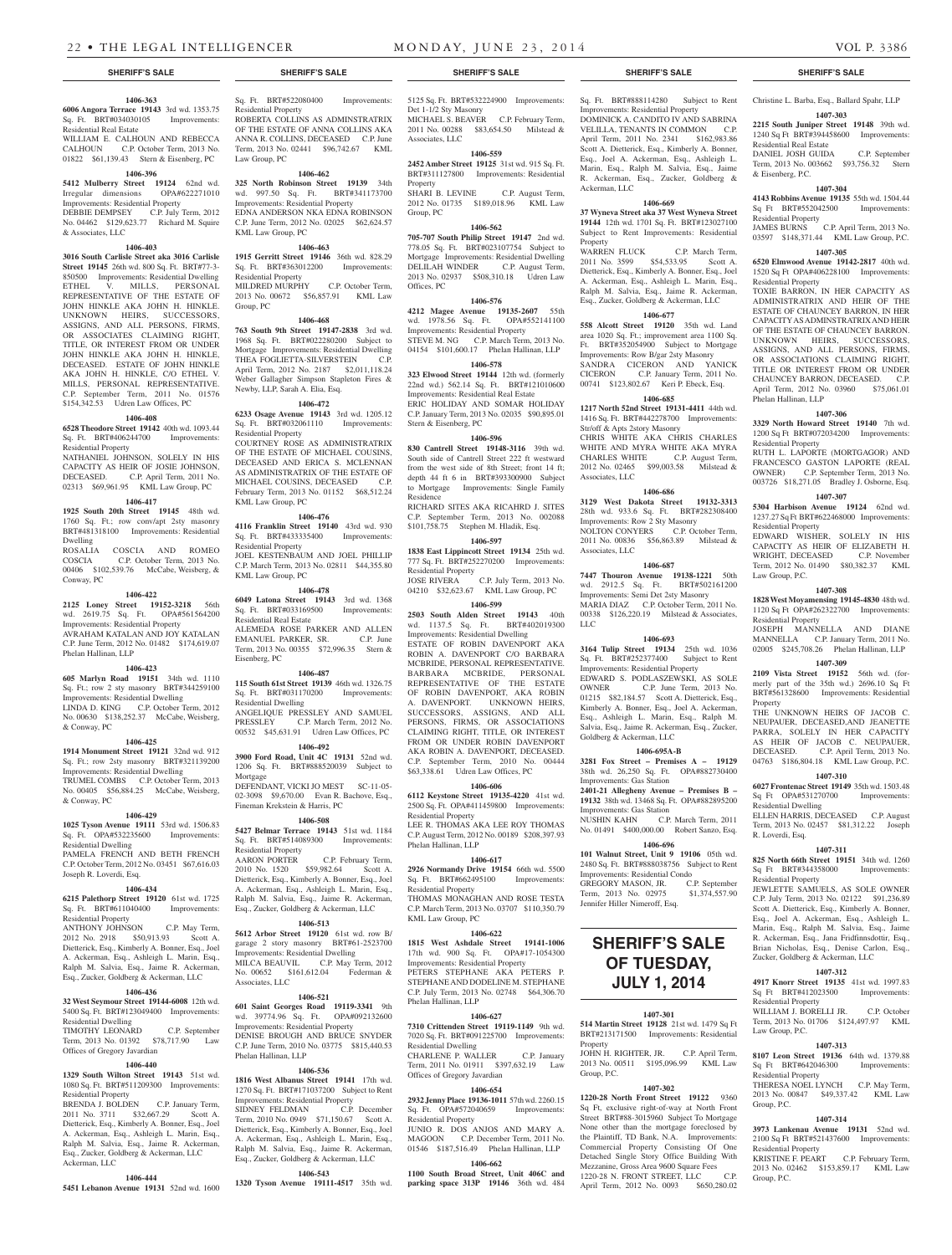Residential Property

Residential Property

Residential Property<br>WILLIAM LODGE

Residential Property

Property<br>SHAREE BILLA

Residential Dwelling

Residential Property

Osborne, Esq.

Residential Property

Ackerman, LLC

L. Gold, Esq.

Story, Masonry Row Home

Group, P.C.

Group, P.C.

Group, P.C.

Group, P.C.

LLP

LLP

52nd wd. 6758 Sq Ft OPA#521179600 Improvements: Residential Property FRANCIS KILSON C.P. March Term, 2012 No. 02129 \$166,732.32 Phelan Hallinan,

**1407-369 3100 Unruh Street 19149-2623** 55th wd. 1760 Sq Ft OPA#551140500 Improvements:

TIFFANY MCCLINTOCK AND RYAN MCCLINTOCK C.P. January Term, 2012 No. 04921 \$179,969.63 Phelan Hallinan,

**1407-370 12135 Academy Road #26 19154-2942** 88th wd. (formerly 66th wd.) OPA#888660525 Improvements: Condominium Unit JEBEH KAWAH C.P. May Term, 2009 No. 02467 \$126,730.90 Phelan Hallinan, LLP **1407-371 5940 Latona Street 19143-3028** 3rd wd. 1624 Sq Ft OPA#033171900 Improvements:

UNKNOWN HEIRS, SUCCESSORS, ASSIGNS, AND ALL PERSONS, FIRMS, OR ASSOCIATIONS CLAIMING RIGHT, TITLE OR INTEREST FROM OR UNDER DELORES ANN KELLY AKA DELORES KELLY, DECEASED C.P. June Term, 2013 No. 01753 \$82,942.23 Phelan Hallinan, LLP **1407-372 2240 Pratt Street 19137** 45th wd. 1082.26 Sq Ft BRT#453370900 Improvements:

WILLIAM LODGE C.P. August Term, 2013 No. 00885 \$68,362.99 KML Law

**1407-373 5725 Wheeler Street 19143** 40th wd. 1507.27 SqFt BRT#402167600 Improvements:

2013 No. 00237 \$63,060.27 KML Law

**1407-374 7512 Tulpehocken Street 19138** 50th wd. 1731 Sq Ft BRT#501376600 Improvements:

DANIA ST. LOUIS C.P. August Term, 2013 No. 00249 \$154,664.06 KML Law

**1407-375 2925 Kip Street 19134** 7th wd. 980 Sq Ft BRT#071389000 Improvements: Residential

2013 No. 04132 \$26,832.02 KML Law

**1407-376 3429 Fitler Street 19114** 57th wd. 2659.98 Sq Ft BRT#572170114 Improvements:

ANCA HELEREA AND FLAVIUS D. PRODEA C.P. December Term, 2013 001954 \$164,308.33 Martha E. Von Rosenstiel, Esq., Heather Riloff, Esq. **1407-377 5801 Sylvester Street 19149** 55th wd. 1068 Sq Ft BRT#621376000 Improvements:

DONALD A. DE GRANDIS AND MICHAEL J. MARTIN, BY HIS ATTONREY IN FACT, ELLEN S. TIDMAN C.P. October Term, 2010 No. 001039 \$90,695.26 Bradley J.

**1407-378 8111 Forrest Avenue 19150-2401** 50th wd. 2504 Sq Ft BRT#50-2224135 Improvements:

BARRINGTON HYLTON AND TANYA COVINGTON, AS JOINT TENANTS WITH THE RIGHT OF SURVIVORSHIP C.P. May Term, 2012 No. 0554 \$188,098.76 Scott A. Dietterick, Esq., Kimberly A. Bonner, Esq., Joel A. Ackerman, Esq., Ashleigh L. Marin, Esq., Ralph M. Salvia, Esq., Jaime R. Ackerman, Esq., Jana Fridfinnsdottir, Esq., Brian Nicholas, Esq., Denise Carlon, Esq., Zucker, Goldberg &

**1407-379 2122 Ellsworth Street 19146** 36th wd. 1040 Sq Ft BRT#36-1-0196-00 Improvements: 3

DALIN FUNDING, LP C.P. September Term, 2013 No. 000450 \$217,720.00 Janet

**1407-380 2912 Rawle Street 19149-2523** 55th wd. 1885.55 Sq Ft BRT#551163300 Improvements: Residential Property ROBERT SULLIVAN, AS SOLE OWNER C.P. January Term, 2013 No. 2291 \$119,748.25 Scott A. Dietterick, Esq., Kimberly A. Bonner, Esq., Joel A. Ackerman, Esq., Ashleigh L. Marin, Esq., Ralph M. Salvia, Esq., Jaime R. Ackerman, Esq., Jana Fridfinnsdottir, Esq.,

C.P. August Term,

C.P. September Term,

**1407-354 537 North 33rd Street 19104** 24th wd. 840 Sq Ft BRT#242140300 Improvements:

DAVID E. PLAYER, FLORA D. PLAYER AND UNKNOWN, HEIRS, SUCCESSORS, ASSIGNS, AND ALL PERSONS, FIRMS, OR ASSOCIATIONS CLAIMING RIGHT, TITLE OR INTEREST FROM OR UNDER LOUISE PLAYER, DECEASED. C.P. August Term, 2012 No. 3399 \$63,991.79 Bradley J.

**1407-356 6147 Pine Street 19143** 3rd wd. (formerly part of the 36th wd.) 1095 Sq Ft BRT#032038200 Improvements: Residential Real Estate DAVID ROSS C.P. October Term, 2013 No. 3075 \$65,981.14 Stern & Eisenberg, P.C. **1407-357 6828 Chew Avenue 19119-1921**  OPA#222202100 Improvements: Residential

JOSHUA E. POPE, JR. AND SHEILA A. POPE C.P. November Term, 2009 No. 03712 \$245,443.10 Phelan Hallinan, LLP **1407-358 6633 Cornelius Street 19138-1923** 10th wd. 1320 Sq Ft OPA#10-2-3806-00 Improvements:

UNKNOWN HEIRS, SUCCESSORS, ASSIGNS, AND ALL PERSONS, FIRMS, OR ASSOCIATIONS CLAIMING RIGHT, TITLE OR INTEREST FROM OR UNDER DIANE ROBINSON DECEASED. TROY ROBINSON, IN HIS CAPACITY AS HEIR OF DIANE ROBINSON, DECEASED. C.P. June Term, 2010 No. 02222 \$105,308.79

**1407-359 11919 Covert Road 19154-3401** 66th wd. 2756.10 Sq Ft OPA#662159100 Improvements: Residential Property RAYMOND V. DELAGOL, JR. AND DIANA DELAGOL C.P. July Term, 2013 No. 02890 \$154,487.29 Phelan Hallinan, LLP **1407-360 926 Tustin Street 19111-1431** 63rd wd. 4100 Sq Ft OPA#632033189 Improvements:

ANDREW YAREMCHUK C.P. March Term, 2012 No. 01732 \$171,536.56 Phelan

**1407-361 6062 Alma Street 19149-3201** 53rd wd. 1312.5 Sq Ft PRCL#531331000 Improvements:

JEANETTE ACEVEDO AKA JEANNETTE ACEVEDO C.P. October Term, 2012 No. 04313 \$103,794.20 Phelan Hallinan, LLP **1407-362 1702 65th Avenue 19126-3412** 15th wd. 1440 Sq Ft OPA#171350500 Improvements:

CURTIS T. JOHNSON AKA CURTIS JOHNSON C.P. September Term, 2013 No. 02467 \$139,761.22 Phelan Hallinan, LLP **1407-363 2654 Bonaffon Street aka 2654 Bonaffon Terrace 19142-2718** 40th wd. 1104 Sq Ft OPA#406079200 Improvements: Residential

DAWN S. JAMES C.P. May Term, 2013 No. 01898 \$48,364.09 Phelan Hallinan, LLP **1407-364 6829 Sprague Street 19119-1421** 22nd wd. 1499.84 Sq Ft OPA#222230900 Improvements: Residential Property DAVID J. WILLIAMS C.P. January Term, 2012 No. 04662 \$117,853.71 Phelan

**1407-365 609 South 55th Street 19143-2503** 46th wd. 1280 Sq Ft OPA#463189100 Improvements:

HOWARD M. SEON AND EUDENE E. SEON C.P. September Term, 2009 No. 01282 \$114,242.16 Phelan Hallinan, LLP **1407-366 3410 Braddack Street aka 3410 Braddock Street 19134-2620** 45th wd. 973.98 Sq Ft OPA#452310800 Improvements: Residential

RICHARD SANTIAGO C.P. November Term, 2012 No. 02185 \$25,409.45 Phelan

**1407-367 300 East Elwood Street aka 300 Elwood Street 19144-1806** 12th wd. 4387.02 Sq Ft OPA#121007500 Improvements: Residential

STEPHANIE SANDERS C.P. October Term, 2013 No. 01421 \$60,552.13 Phelan

**1407-368 5110 West Nevada Street 19131-2418** 

Residential Property

Osborne, Esq.

**Property** 

Residential Property

Phelan Hallinan, LLP

Residential Property

Residential Property

Residential Property

Property

Hallinan, LLP

Property

Property

Hallinan, LLP

Hallinan, LLP

Residential Property

Hallinan, LLP

#### **SHERIFF'S SALE SHERIFF'S SALE SHERIFF'S SALE SHERIFF'S SALE SHERIFF'S SALE**

#### **1407-315A-B**

**5507A Lansdowne Avenue – Premises A - 19131** 4th wd. 1568 Sq Ft BRT#04-1-2564- 00 & BRT#04-1-2566-00 Improvements:

Commercial Property **5503B Lansdowne Avenue – Premises B -**  19131 4<sup>th</sup> wd. 1568 Sq Ft BRT#04-1-2564-00 & BRT#04-1-2566-00 Improvements:

Commercial Property MARK L. DAVIS & TAMOUNT DAVIS C.P. January Term, 2013 No. 02273 \$307,886.95 Scott A. Dietterick, Esq. and/or Kathryn L. Mason, Esq.

#### **1407-316**

**194 West Widener Street 19120** 61st wd. 1037.40 Sq Ft BRT#612113800 Improvements: Residential Property FREDERICK DOUGLAS C.P. August

Term, 2013 No. 01175 \$96,804.37 KML Law Group, P.C.

## **1407-317**

**5414 Oakland Street 19124-1211** 62nd wd. 1196 Sq Ft OPA#621392500 Improvements:

Residential Property EMELLEN WADLEY C.P. April Term, 2012 No. 03393 \$103,086.16 Phelan

Hallinan, LLP

## **1407-318**

**352 East Shedaker Street 19144** 12th wd. 906 Sq Ft BRT#121015100 Improvements: Residential Property

YUCO SPICER C.P. August Term, 2013 No. 01744 \$75,844.61 Bradley J. Osborne, Esq.

#### **1407-319**

**1230 North Front Street 19122** 3120 Sq Ft BRT#88-3015970 Subject To Mortgage None other than the mortgage foreclosed by the Plaintiff, TD Bank, N.A. Improvements: Semi-detached, One-story, And Partial Twostory Commerical Building With Gross Building Area Of 3120 Square Feet 1220-28 N. FRONT STREET, LLC C.P.

April Term, 2012 No. 00931 \$256,506.39 Christine L. Barba, Esq. ,Ballard Spahr, LLP

## **1407-320**

**1914 South Norwood Road 19145-2731**  48th wd. 722.5 Sq Ft BRT#482151800 Improvements: Residential Dwelling MICHELLE BAKER C.P. September Term, 2013 No. 03936 \$49,308.00 Law Offices of Gregory Javardian

#### **1407-321**

**1624 Ashurst Road 19151-2712** 4th wd. 1442.38 Sq Ft OPA#34-3-3771-00 Improvements: Residential Property LASHONDA ELLIS C.P. February Term, 2010 No. 01573 \$149,626.55 Phelan Hallinan, LLP

#### **1407-322**

**446 Shurs Lane 19128** 21st wd. 1844 Sq Ft BRT#212048600 Improvements: Residential

Property JAMES G. GRIFFIN C.P. July Term, 2013 No. 002052 \$133,292.16 Bradley J. Osborne, Esq.

#### **1407-323**

**4249 North Bodine Street 19140-2617** 7th wd. 840 Sq Ft OPA#072108100 Improvements:

Residential Property MARTA COLON C.P. June Term, 2013 No. 02227 \$23,653.28 Phelan Hallinan, LLP

#### **1407-324**

**6600 North 20th Street 19138-3117**  10th wd. 1337.49 Sq Ft OPA#102040000 Improvements: Residential Property TALIA LOONEY AND DAMEN LOONEY

C.P. February Term, 2013 No. 00804 \$70,250.91 Phelan Hallinan, LLP

#### **1407-325**

**315 South Camac Street 19107** 7th wd. 640 Sq Ft BRT#053140200 Improvements:

Residential Property THE UNKNOWN HEIRS OF NADINE H. MITCHELL, DECEASED AND HOWARD MITCHELL, JR., SOLELY IN HIS CAPACITY AS HEIR OF THE ESTATE OF NADINE H. MITCHELL, DECEASED C.P. March Term, 2013 No. 00228 \$154,342.78 KML Law Group, P.C.

#### **1407-326**

**4648 North 13th Street 19140-1230** 49th wd. 445.7 Sq Ft OPA#491512500 Improvements:

### Residential Property LELIA P. DELEON AND ANTHONY L.

DELEON C.P. June Term, 2013 No. 00353 \$22,659.85 Phelan Hallinan, LLP **1407-327**

## **6655 Vandike Street 19135-2811** 41st wd.

1320 Sq Ft OPA#411353500 Improvements: Residential Property HELEN R. HERBERT C.P. February

Term, 2013 No. 01243 \$31,317.15 Phelan Hallinan, LLP

#### **1407-328**

**3714 Richmond Street 19137-1414** 45th wd.

1702.5 Sq Ft OPA#451155900 Improvements: Residential Property

#### DONNA M. FLADE C.P. October Term, 2010 No. 01111 \$138,047.48 Phelan Hallinan, LLP **1407-329**

**1209 North 65th Street 19151-3116**  34th wd. 1730.08 Sq Ft OPA#344303100 Improvements: Residential Property SHAWN L. PIERCE C.P. August Term, 2012 No. 01053 \$69,804.52 Phelan Hallinan, LLP

## **1407-330**

**2237 Disston Street 19149-1917** 54th wd. 1616.53 Sq Ft OPA#542074300 Improvements: Residential Property JEFFERSON SYLVESTRE, IN HIS CAPACITY AS HEIR OF MARIE M. SCOTT, DECEASED. GARDYNE SYLVESTRE, IN HER CAPACITY AS HEIR OF MARIE M. SCOTT, DECEASED. ALAIN SYLVESTRE, IN HIS CAPACITY AS HEIR OF MARIE M. SCOTT, DECEASED. FELIX CHARLES, IN HIS CAPACITY AS HEIR OF MARIE M. SCOTT, DECEASED. UNKNOWN HEIRS, SUCCESSORS, ASSIGNS, AND ALL PERSONS, FIRMS, OR ASSOCIATIONS CLAIMING RIGHT, TITLE OR INTEREST FROM OR UNDER MARIE M. SCOTT, DECEASED. C.P. June Term, 2009 No. 02043 \$76,864.65 Phelan Hallinan, LLP

#### **1407-331**

**320 Federal Street 19147** 2nd wd. 1184.00 Sq Ft BRT#02-1-258200 Improvements: Residential Dwelling DEVON DRESING AKA DEVON ANNE DRESING AKA DEVON A. DRESING C.P. June Term, 2013 No. 01554 \$316,075.89 Udren Law Offices, P.C.

## **1407-332**

**162 West Champlost Street 19120-1905**  61st wd. 1008.81 Sq Ft OPA#612155200 Improvements: Residential Property DECARLA EMFINGER AND JOHN C. EMFINGER C.P. May Term, 2012 No. 03557 \$71,516.00 Phelan Hallinan, LLP

#### **1407-333**

**4729 Shelmire Avenue 19136-4108** 65th wd. 1051.04 Sq Ft OPA#651054800 Improvements: Residential Property HOWARD A. KONG C.P. July Term, 2013 No. 04000 \$72,431.98 Phelan Hallinan, LLP

#### **1407-334**

**7929 Thouron Avenue 19150-2520** 50th wd. 2250 Sq Ft OPA#502169300 Improvements: Residential Property THOMAS PAYNE, KERRY GREEN, IN HIS CAPACITY AS ADMINISTRATOR AND HEIR OF THE ESTATE OF CHERYL GREEN, IN HIS CAPACITY AS ADMINSTRATOR AND HEIR OF THE ESTATE OF CHERYL GREEN. UNKNOWN HEIRS, SUCCESSORS, ASSIGNS, AND ALL PERSONS, FIRMS, OR ASSOCIATIONS CLAIMING RIGHT, TITLE OR INTEREST FROM OR UNDER CHERYL GREEN, DECEASED. C.P. June Term, 2013 No. 00823 \$76,137.81 Phelan Hallinan, LLP

### **1407-335**

**4627 East Howell Street 19135-4026** 41st wd. 3500 Sq Ft OPA#411108000 Improvements: Residential Property ZAINAB CONTEH AND MOHAMED CONTEH AKA MOHAMED M. CONTEH C.P. July Term, 2012 No. 02521 \$268,464.29 Phelan Hallinan, LLP

#### **1407-336**

**8309 Dorcas Street 19152-2259** 56th wd. 3640 Sq Ft OPA#562314830 Improvements: Residential Property LORIANNE A. GERAGHTY AKA LORRAINE A. GERAGHTY C.P. March Term, 2010 No. 01674 \$243,968.86 Phelan Hallinan, LLP

#### **1407-337**

**516 Cross Street 19147-6513** 1st wd. 768 Sq Ft OPA#011292100 Improvements: Residential Property ROSALIND MCCREA AKA ROSALIND C. MCCREA C.P. January Term, 2012 No. 00378 \$105,915.37 Phelan Hallinan, LLP

## **1407-338**

**877 North Lawrence Street aka 875-77 N Lawrence Street Unit 877 19123** 5th wd. 1839 Sq Ft PRCL#888057944 Improvements: Residential Property LEE LUCKMAN C.P. June Term, 2012 No. 02223 \$431,422.44 Phelan Hallinan, LLP

#### **1407-339**

**1621 North 77th Street 19151-2711**  34th wd. 1845.85 Sq Ft OPA#343353800 Improvements: Residential Property DONNELL D. SEALS AND TAMMY SEALS C.P. March Term, 2013 No. 01421 \$191,250.21 Phelan Hallinan, LLP

#### **1407-340**

**1518 Faunce Street 19111** 56th wd. 4242.7 Sq Ft BRT#561388010 Improvements:

## Residential Property

THE UNKNOWN HEIRS OF ALFRED K. GOTZENBERGER, DECEASED C.P. April Term, 2013 No. 02245 \$85,018.53 KML Law Group, P.C.

## **1407-341**

**4831 Lawrence Street aka 4831 North Lawrence Street 19120-4126** 42nd wd. 1128 Sq Ft OPA#085N14-0047 Improvements: Residential Property VANESSA MOORE C.P. November Term, 2012 No. 02291 \$46,816.41 Phelan

## Hallinan, LLP **1407-342**

**5114 Castor Avenue 19124** 23rd wd. 2628.15 Sq Ft BRT#233128400 Improvements: Residential Property<br>XUONG V. DANH C.P. November Term, 2013 No. 00893 \$138,434.97 KML Law Group, P.C.

### **1407-343**

**5833 Walnut Street 19139** 60th wd. (formerly part of the 46th wd.) 1872 Sq Ft BRT#604162600 Improvements: Residential Property<br>WANDA SCRIVEN

C.P. February Term, 2011 No. 01821 \$80,929.42 KML Law Group, P.C.

#### **1407-344**

**4004 I Street 19124** 33rd wd. 1527.74 Sq Ft BRT#332148600 Improvements: Residential **Property** 

LOAN PHAN, AS SOLE OWNER C.P. October Term, 2010 No. 3151 \$134,726.06 Scott A. Dietterick, Esq., Kimberly A. Bonner, Esq., Joel A. Ackerman, Esq., Ashleigh L. Marin, Esq., Ralph M. Salvia, Esq., Jaime R. Ackerman, Esq., Jana Fridfinnsdottir, Esq., Brian Nicholas, Esq., Denise Carlon, Esq., Zucker, Goldberg & Ackerman, LLC

#### **1407-345**

**7540 Overbrook Avenue 19151** 34th wd. 1867.50 Sq Ft BRT#343253100 Improvements: Residential Property MARION ALSTON C.P. September Term, 2013 No. 03120 \$128,574.66 KML Law Group, P.C.

#### **1407-346**

**442 East Eleanor Street 19120** 42nd wd. 1537.50 Sq Ft BRT#421101700 Improvements: Residential Property JOSE A. SERRANO C.P. May Term, 2013 No. 03722 \$114,551.28 KML Law Group, P.C.

#### **1407-347**

**6639 North Fairhill Street 19126** 61st wd. 1545 Sq Ft BRT#611115400 Improvements: Residential Property JEANETTE WIDEMAN C.P. July Term, 2013 No. 01962 \$83,414.39 KML Law

## **1407-348**

**7041 Buist Avenue 19142** 40th wd. 3750 Sq Ft BRT#406254100 Improvements: Residential Property GEORGE AKANNO C.P. October Term,

## 2013 No. 01637 \$55,955.78 KML Law

Group, P.C.

Group, P.C. **1407-349 6451 Smedley Street 19126** 17th wd. (formerly part of the 50th wd.) 1280 Sq Ft

BRT#172160000 Improvements: Residential Property DIANE R. BRIDGES C.P. May Term,

2012 No. 02778 \$95,532.48 KML Law Group, P.C. **1407-350**

**1970 Devereaux Avenue 19149** 62nd wd. 1706.25 Sq Ft BRT#621215500 Improvements: Residential Property HOANG V. NGO C.P. September Term, 2013 No. 01388 \$174,673.39 KML Law Group, P.C.

#### **1407-351**

Residential Property

Residential Property

J. Osborne, Esq.

**8638 Ditman Street 19136** 65th wd. 1705.25 Sq Ft BRT#652287400 Improvements: Residential Property STEVEN P. MALLON C.P. September Term, 2013 No. 03258 \$138,078.99 KML Law Group, P.C.

**1407-352 746 Johnston Street 19148** 39th wd. 1053.36 Sq Ft BRT#395042400 Improvements:

ANN MANUELLA, BARBARA MANUELLA, MARC MANUELLA AND WILLIAM MANUELLA C.P. June Term, 2013 No. 02190 \$244,306.28 KML Law Group, P.C. **1407-353 314 Brown Street, Unit 208 19123** 5th wd. 1138 Sq Ft BRT#888038839 Improvements:

AMANDA ASLANSAN C.P. February Term, 2014 No. 00739 \$649,063.42 Bradley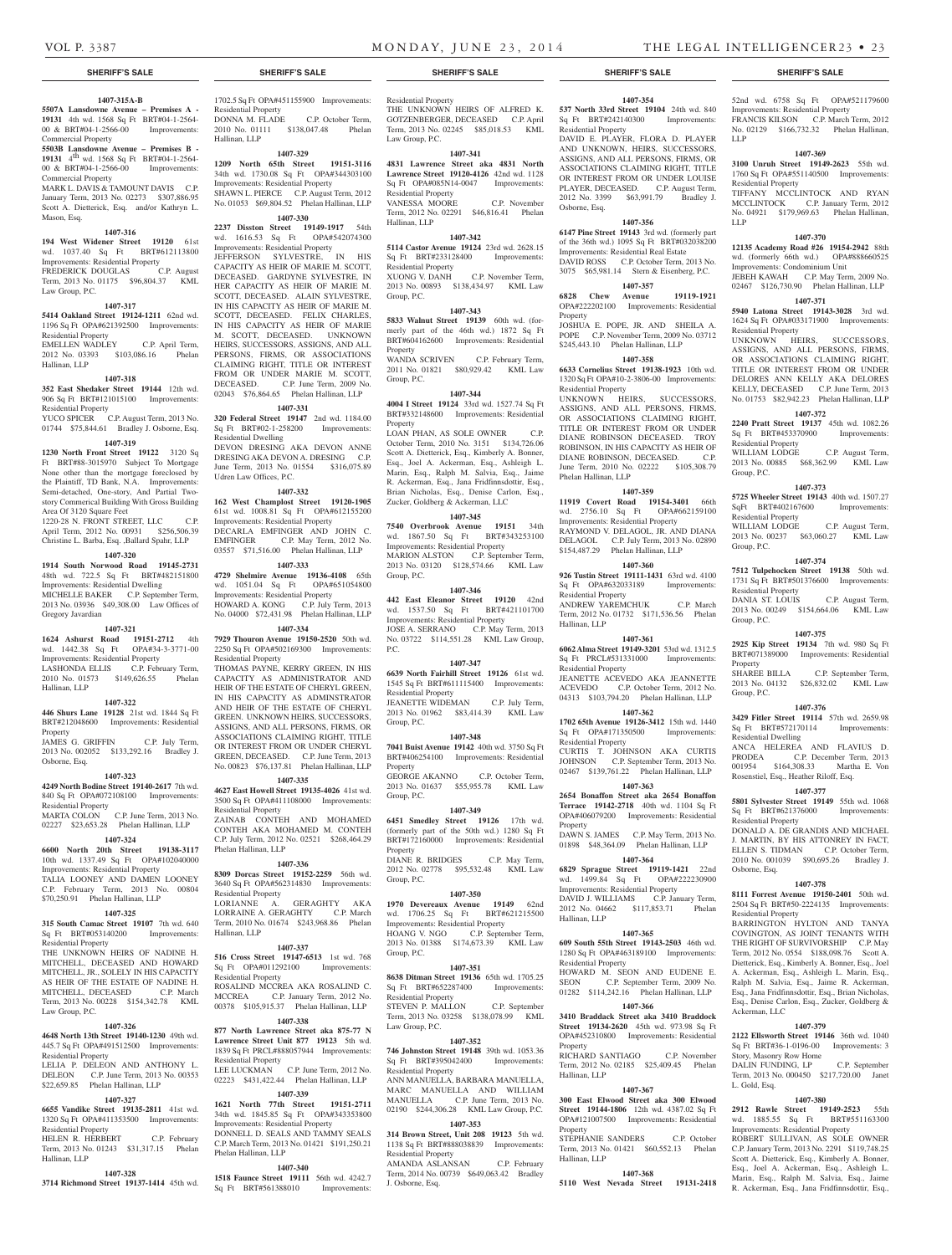Brian Nicholas, Esq., Denise Carlon, Esq., Zucker, Goldberg & Ackerman, LLC

## **1407-381**

**3101-3103 Frankford Avenue 19134** 25th wd. 2580 Sq Ft and 3300 Sq Ft (respectively) BRT#252472700 and BRT#252472800 (respectively) Improvements: Residential Real Estate JOSE CEDENO AND ALI S. SHAMAN J.A.C.C. EL BEY C.P. March Term, 2012 No. 02454 \$95,306.64 Stern & Eisenberg, P.C.

#### **1407-382**

**8521 Williams Street 19150** 50th wd. 1462.5 Sq Ft BRT#145N15-354 Improvements: Residential Dwelling

DANTE D. MILLER C.P. February Term, 2013 No. 02066 \$127,572.95 Udren Law Offices, P.C.

#### **1407-383**

**2015 Wilder Street 19146-4524** 36th wd. Situate on the North side of Wilder Street at the distance of Three Hundred Sixty Seven (367') feet eastward from the East side of Twenty-first Street BRT#363039700 Improvements: Row 2 Sty Masonry DORIS EDWARDS C.P. December Term,

2012 No. 00864 \$69,635.47 Robert W. Cusick, Esq.

#### **1407-384**

**1147 Elbridge Street 19111-5519** 53rd wd. 1008 Sq Ft BRT#531095100 Improvements: Row B/gar 2sty Masonry XUE XIA CHEN C.P. January Term,

2014 No. 02214 \$97,781.10 Milstead & Associates, LLC **1407-385**

**35 South Salford Street 19139** 46th wd. 375 Sq Ft BRT#03-1138600 Improvements: Residential Dwelling WILLIE JAMES GUESS, JR. AND STEVE

REDHEAD C.P. February Term, 2014 No. 01305 \$53,353.03 Udren Law Offices, P.C.

#### **1407-386**

**1818 Wilmot Street 19124** 23rd wd. 1835 Sq Ft BRT#232128205 Subject to Mortgage Improvements: Residential Dwelling WILLA DUNCAN C.P. February Term 2013 No. 1331 \$48,659.40 Weber Gallagher Simpson Stapleton Fires & Newby, LLP, Sarah A. Elia, Esq.

#### **1407-387**

**3847 West Cambridge Street 19104-1104**  24th wd. 1234.74 Sq Ft BRT#243214300 Subject to Mortgage Improvements: Row 3sty Masonry DENISE HILLER AND SANDRA PEARSON

COLTER C.P. October Term, 2009 No. 03835 \$32,892.16 Milstead & Associates, LLC

#### **1407-388**

**7038 Gillespie Street 19135** 55th wd. 2245.50 Sq Ft BRT#552440200 Improvements: Residential Property ROSEMARIE MORRELL AND RICHARD A.

MORRELL C.P. June Term, 2013 No. 02761 \$170,700.15 KML Law Group, P.C.

#### **1407-389**

**6024 Latona Street 19143** 3rd wd. 1606.50 Sq Ft BRT#033173000 Improvements: Residential Property FREIDA L. BAXTER AKA FREIDA L. BARKLEY C.P. May Term, 2013 No. 01326

### \$29,645.30 KML Law Group, P.C. **1407-390**

**1730 Rhawn Street 19111** 56th wd. 3276.75 Sq Ft BRT#561586602 Improvements: Residential Property

MATTHEW J. SCHOENIGER C.P. July Term, 2013 No. 00220 \$225,387.34 KML Law Group, P.C.

## **1407-391**

**3480 Weikel Street 19134** 45th wd. 560 Sq Ft BRT#451440500 Improvements: Residential Property WILLIAM RODRIGUEZ JR. AKA WILLIAM RODRIGUEZ C.P. August Term, 2013 No. 02135 \$77,532.95 KML Law Group, P.C.

#### **1407-392**

**5905 Belden Street 19149** 53rd wd. 1662.48 Sq Ft BRT#531299800 Improvements: Residential Property

## AH MING KO C.P. October Term, 2013 No. 01062 \$98,580.76 KML Law Group, P.C.

## **1407-393**

**6532 Lansdowne Avenue 19151** 34th wd. 1395 Sq Ft BRT#344019500 Improvements: Residential Property BASIL A. SCOTT AND JANICE V. SCOTT C.P. March Term, 2011 No. 03346 \$147,137.94

### **1407-394**

KML Law Group, P.C.

**1936 East Willard Street 19134** 45th wd. 945.34 Sq Ft BRT#452022900 Improvements: Residential Property WILLIAM LODGE C.P. September Term,

### 2013 No. 00321 \$39,463.75 KML Law Group, P.C.

**1407-395 5913 Elsinore Street 19120** 35th wd. 960<br>
Sq Ft BRT#352301800 Improvements: Sq Ft BRT#352301800 Improvements: Residential Property

#### IVELISSE LUGO C.P. March Term, 2012 No. 03539 \$108,189.61 KML Law Group, P.C. **1407-396**

**2133 Loney Street 19152-3218** 56th wd. 2633.4 Sq Ft OPA#561564600 Improvements: Residential Property AVRAHAM KATALAN AND JOY KATALAN C.P. April Term, 2012 No. 00353 \$164,310.12 Phelan Hallinan, LLP

#### **1407-397**

**6738 Ditman Street 19135** 1575 Sq Ft BRT#412348200 Improvements: Residential Property TONY C. GILLIAM C.P. September Term, 2013 No. 02257 \$131,739.64 KML Law Group, P.C.

#### **1407-398**

**3048 Princeton Avenue 19149-1412**  55th wd. 1730.62 Sq Ft OPA#551378161 Improvements: Residential Property MICHELLE L. AUSTIN C.P. March Term, 2013 No. 04153 \$100,706.33 Phelan Hallinan, LLP

### **1407-399**

**643 Jamestown Street 19128** 21st wd. 1592 Sq Ft BRT#213127200 Improvements: Residential Property AN NGUYEN AND BA NGUYEN C.P. July Term, 2013 No. 03375 \$169,516.40 KML Law Group, P.C.

#### **1407-400**

**123 Sparks Street 19120** 61st wd. 1283.10 Sq Ft BRT#611269000 Improvements: Residential Property HAROLD T. SEAMON C.P. November Term, 2011 No. 02994 \$62,815.41 KML Law Group, P.C.

**1407-401**

**827 Glenview Street 19111-4418** 35th wd. 3604.80 Sq Ft PRCL#532156900 Improvements: Residential Property

TALBOT TABRON AKA TALBOT L. TABRON C.P. January Term, 2012 No. 01587 \$252,049.40 Phelan Hallinan, LLP **1407-402**

**2237 South 56th Street 19143-5718**  40th wd. 1197.49 Sq Ft OPA#402000800 Improvements: Residential Property JAMES D. MURPHY, IN HIS CAPACITY

AS ADMINISTRATOR OF THE ESTATE OF ROBERT M. LANGLEY AKA ROBERT LANGLEY, AIESHA LANGLEY IN HER CAPACITY AS HEIR OF THE ESTATE OF ROBERT M. LANGLEY AKA ROBERT LANGLEY. UNKNOWN HEIRS, SUCCESSORS, ASSIGNS, AND ALL PERSONS, FIRMS, OR ASSOCIATIONS CLAIMING RIGHT, TITLE OR INTEREST FROM OR UNDER ROBERT M. LANGLEY AKA ROBERT LANGLEY, DECEASED. C.P. January Term, 2013 No. 01079 \$26,224.83 Phelan Hallinan, LLP

### **1407-403**

**2411 East Letterly Street 19125-3007** 31st wd. 843.5 Sq Ft OPA#313240300 Improvements: Residential Property KATHLEEN A. BOZARTH AND MICHAEL<br>BOZARTH C.P. March Term, 2010 No. C.P. March Term, 2010 No. 01458 \$116,636.13 Phelan Hallinan, LLP

#### **1407-404**

**6625 Oakland Street 19149-2230** 54th wd. 1109.8 Sq Ft OPA#541262900 Improvements: Residential Property YAMIRA QUINONES C.P. November Term, 2013 No. 00204 \$104,494.46 Phelan Hallinan, LLP

### **1407-405**

**120 East Eleanor Street 19120-3906** 42nd wd. 2103.2 Sq Ft OPA#421093100 Improvements: Residential Property DEBORAH WILLIAMS C.P. April Term, 2013 No. 04339 \$45,061.23 Phelan Hallinan, LLP

#### **1407-406**

**1810 South 28th Street 19145-1614** 48th wd. 1077.3 Sq Ft OPA#482349500 Improvements: Residential Property TERRANCE WASHINGTON C.P. May Term, 2013 No. 00574 \$114,788.59 Phelan Hallinan, LLP

#### **1407-407**

**1834 Brandywine Street 19130-3902** 15th wd. 1080 Sq Ft OPA#152009900 Improvements: Residential Property THERESA PURCELL AKA THERESA J.

# PURCELL C.P. November Term, 2010 No.

00583 \$520,618.38 Phelan Hallinan, LLP **1407-408 128 West Logan Street 19144-3620**  12th wd. 1963.56 Sq Ft OPA#123041300

Improvements: Residential Property HERNAN FONT AND KARINA FONT C.P. November Term, 2011 No. 03345 \$140,350.31 Phelan Hallinan, LLP

#### **1407-409 2623 South Juniper Street 19148-4347**

39th wd. 630 Sq Ft OPA#394465200 Improvements: Residential Property<br>CAROLINE R. FICCHI C.P. September CAROLINE R. FICCHI Term, 2013 No. 02619 \$157,198.23 Phelan Hallinan, LLP

#### **1407-410**

**3036 Unruh Avenue 19149-2509** 55th wd. 1760 Sq Ft OPA#551139200 Improvements: Residential Property KEVIN GALLAGHER AND TRACY KOMAR C.P. August Term, 2013 No. 02481 \$199,063.28 Phelan Hallinan, LLP

#### **1407-411**

**322 Reed Street aka 322 Reed Street Unit 3F 19147-5950** 1st wd. 0 (Condo) Sq Ft PRCL#888010106 Improvements: Residential Property NATALIA LABUTTIS C.P. July Term, 2013 No. 02067 \$99,414.71 Phelan Hallinan, LLP

#### **1407-412**

**5825 Belmar Terrace aka 5825 Belmar Street 19143-5208** 3rd wd. 972.62 Sq Ft OPA#034101300 Improvements: Residential Property SHAWNNA LEE ROBERSON AKA

SHAWNNA-LEE GIBBS C.P. August Term, 2013 No. 02995 \$51,220.10 Phelan Hallinan, LLP

## **1407-413**

**4203 Chippendale Street 19136** 65th wd. 1280.30 Sq Ft BRT#651123500 Improvements: Residential Property<br>DAVID L. SWEIGERT C.P. November DAVID L. SWEIGERT Term, 2013 No. 00137 \$137,349.65 KML Law Group, P.C.

### **1407-414**

**5816 Weymouth Street 19120** 35th wd. 1373.60 Sq Ft BRT#352222200 Improvements: Residential Property KOKOEGAN AGBO AKA KOKOEGAN W. AGBO AND FRANCOIS AMOUSSOU C.P. July Term, 2013 No. 04284 \$119,855.15 KML Law Group, P.C.

#### **1407-415**

**12212 Sweet Briar Road 19154** 66th wd. 2700 Sq Ft BRT#663176500 Improvements: Residential Property

MARIA MCCAULEY AND JAMES J. MCCAULEY C.P. August Term, 2013 No. 01391 \$198,766.21 KML Law Group, P.C. **1407-416**

**5141 Arch Street 19139** 44th wd. 1392 Sq Ft BRT#441020400 Improvements: Residential Property

DEBORAH M. BAKER AKA DEBORAH MICHELLE BAKER, EXECUTRIX OF THE ESTATE OF COLIN BROWN AKA COLIN B. BROWN, DECEASED C.P. March Term, 2013 No. 03817 \$89,260.90 KML Law Group, P.C.

#### **1407-417**

**2083 Kennedy Street 19124** 41st wd. 1241.24 Sq Ft BRT#411006900 Improvements: Residential Property NOEMI MORALES C.P. October Term, 2013 No. 01641 \$93,130.65 KML Law

#### **1407-418**

Group, P.C.

Group, P.C.

**4600 Oakmont Street 19136-3720**  41st wd. 2107.25 Sq Ft OPA#651067900 Improvements: Residential Property KHALED MUHANNA C.P. October Term, 2011 No. 04630 \$147,206.32 Phelan Hallinan, LLP

#### **1407-419**

**2134 Anchor Street 19124** 41st wd. 915.20 Sq Ft BRT#411059800 Improvements: Residential Property MARGARET BALDERMAN AND THERESA R. MIDDLETON C.P. November Term, 2013 No. 00385 \$89,595.61 KML Law Group, P.C.

#### **1407-420**

**1117 Wellington Street 19111** 53rd wd. 2698.83 Sq Ft BRT#532341800 Improvements: Residential Property C.P. November Term, 2013 No. 00477 \$157,114.82 KML Law

#### **1407-421**

**9814 Woodfern Road 19115** 58th wd. (formerly part of the 35th wd.) 6804 Sq Ft BRT#581267600 Improvements: Residential Property

#### **SHERIFF'S SALE SHERIFF'S SALE SHERIFF'S SALE SHERIFF'S SALE SHERIFF'S SALE**

THOMAS H KITCHENMAN JR. AND COLLEEN P KITCHENMAN C.P. May Term, 2012 No. 03185 \$352,518.32 KML

**1407-435 3121 Longshore Avenue 19149** 55th wd. 1644.10 Sq Ft BRT#551277000 Improvements: Residential Property PETER J. MCDERMOTT C.P. December Term, 2013 No. 00404 \$135,142.21 KML

**1407-436 1817 North Street 19130** 15th wd. 855 Sq Ft BRT#152101700 Improvements: Residential

VERONICA MONTIJO C.P. October Term, 2013 No. 00731 \$425,642.36 Martha E. Von Rosenstiel, Esq., Heather Riloff, Esq. **1407-437 4921 North Uber Street 19141-1022** 17th wd. 1760 Sq Ft BRT#172353400 Subject to Mortgage Improvements: Residential Dwelling JOHN F. TOWLES, III C.P. January Term, 2014 No. 01872 \$21,575.10 Law Offices of

**1407-438 916 West Fisher Avenue 19141-4016** 1460.17 Sq Ft BRT#492043200 Improvements:

KAREN M. STEINER AKA KAREN STEINER AND DAVID B. STEINER AKA DAVID STEINER C.P. September Term, 2013 No. 00717 \$77,256.77 Law Offices of

**1407-439 929 East Russell Street 19134-1312** 33rd wd. 833.62 Sq Ft BRT#331182400 Improvements:

ESTHER CASTRO AND POLICARPIO CASTRO C.P. November Term, 2013 No. 00673 \$37,408.93 Law Offices of Gregory

**1407-440 243 Wellens Avenue 19120** 42nd wd. 903 Sq Ft BRT#123-N-12-123 Subject to Mortgage Improvements: Residential Dwelling SEYE FATOKUN C.P. April Term, 2013 No. 04462 \$63,903.46 Powers, Kirn, &

**1407-441 1843 North 25th Street 19121** 32nd wd. East side of 25th St. 169 ft 0 in Southward from the South side of Berks St. Front: 14 ft 0 in Depth: 65 ft 0 in BRT#322174900 Improvements:

SHERAH D. FREEMAN AND SHERAH D. FOWLER C.P. July Term, 2012 No. 02823

**1407-442 432 North Daggett Street 19151-4015**  34th wd. 1500 Sq Ft PRCL#343129700 Improvements: Residential Property WILLIAM KILLING C.P. December Term, 2012 No. 03128 \$70,097.62 Phelan

**1407-443 226 West Rittenhouse Square, Unit 2618 19103-5757** 8th wd. condo Sq Ft OPA#888081418 Improvements: Residential

DONALD N. DOUCHKESS C.P. October Term, 2013 No. 03139 \$84,571.36 Phelan

**1407-444 1016 Mollbore Terrace 19148** 39th wd. 1053.36 Sq Ft BRT#395030000 Improvements:

ANTONINA SCRENCI, SOLELY IN HER CAPACITY AS HEIR OF ANTONIO SCRENCI, DECEASED, ELIZABETH SCRENCI, SOLELY IN HER CAPACITY AS HEIR OF ANTONIO SCRENCI, DECEASED, LOUISE SCRENCI, SOLELY IN HER CAPCITY AS HEIR OF ANTONIO SCRENCI, DECEASED AND STAR SCRENCI, SOLELY IN HER CAPACITY AS HEIR OF ANTONIO SCRENCI, DECEASED C.P. May Term, 2013 No. 00835 \$172,300.64 KML Law

**1407-445 1428 Knorr Street 19111** 53rd wd. (formerly part of the 35th wd.) 1800 Sq Ft BRT#532129200 Improvements: Residential

NAFEZ SAMARA C.P. October Term, 2009 No. 03453 \$233,082.42 KML Law

**1407-446 3723 Frankford Avenue 19124** 45th wd. 2573.20 Sq Ft BRT#452267800 Improvements: Residential Property LINDA R. CROMPTON, INDIVIDUALLY AND IN HER CAPACITY AS ADMINISTRATRIX OF THE ESTATE OF STEPHEN A. CROMPTON, DECEASED C.P. May Term, 2013 No. 03732 \$78,114.16

**1407-447 437 East Mount Pleasant Avenue 19119**  22nd wd. 18,500 Sq Ft BRT#222148900

Law Group, P.C.

Gregory Javardian

Residential Dwelling

Gregory Javardian

Residential Dwelling

Javardian

Javardian, LLC

Residential Property

Hallinan, LLP

Property

Hallinan, LLP

Group, P.C.

Property

Group, P.C.

KML Law Group, P.C.

Residential Property

\$39,671.78 Louis P. Vitti, Esq.

Dwelling

**1407-422 2915 Gilham Street 19149-3019** 55th wd. 1612 Sq Ft OPA#551070200 Improvements:

CARINA DEAN AND SHAROON DEAN C.P. May Term, 2012 No. 01921 \$127,017.18

**1407-423 7542 Brockton Road 19151** 34th wd. 1760 Sq Ft BRT#343148500 Improvements:

DARLENE MORAGNE C.P. August Term, 2009 No. 00479 \$170,917.36 KML Law

**1407-424 3850 Woodhaven Road, Apartment 505 19154-2751** 66th wd. 1133 Sq Ft OPA#888660299 Improvements: Residential

JOYCE D. ROGERS C.P. May Term, 2013 No. 02752 \$141,153.24 Phelan Hallinan,

**1407-425 1332 Faunce Street 19111-3344** 56th wd. 3602.95 Sq Ft OPA#561386500 Improvements: Residential Property V SAMUEL AKA VARGHESE SAMUEL C.P. October Term, 2013 No. 01784 \$216,545.28 Phelan Hallinan, LLP **1407-426 5025 Wissahickon Avenue 19144** 13th wd. 3960.72 Sq Ft BRT#133169100 Improvements: Residential Property JOSEPH P. MCALEER C.P. October Term, 2013 No. 02573 \$298,156.94 KML Law

**1407-427 6647 Horrocks Street 19149** 54th wd. 1324.86 Sq Ft BRT#54-1-2384-00 Improvements:

2013 No. 00467 \$131,381.28 Martha E. Von Rosenstiel, Esq., Heather Riloff, Esq. **1407-428 2516 South Juniper Street 19148** 39th wd. 630 Sq Ft BRT#394472900 Improvements:

JAMES P. MCDEVITT C.P. November Term, 2013 No. 00469 \$133,659.72 Martha E. Von Rosenstiel, Esq., Heather Riloff, Esq. **1407-429 3623 North 21st Street 19140** 13th wd. (formerly part of the 38th wd.) 3315.89 Sq Ft BRT#131294000 Improvements: Residential

NELSON BROWN C.P. July Term, 2013 No. 03515 \$142,616.84 KML Law Group, P.C. **1407-430 6916 Oakland Street 19149** 54th wd. (formerly part of the 35th wd.) 1625.57 Sq Ft BRT#542380200 Improvements: Residential

JOSE B. FERREIRA C.P. January Term, 2009 No. 02438 \$195,173.36 KML Law

**1407-431 1306 South Bancroft Street 19146-4719**  36th wd. 616 Sq Ft BRT#36-5152200 Improvements: Row 2 Sty Masonry MICHAEL KINGSTON C.P. August Term, 2012 No. 00388 \$160,642.06 Milstead &

**1407-432 7314 Palmetto Street 19111** 56th wd. 1218.05 Sq Ft BRT#561006100 Improvements:

MELVIN T. GOMEZ C.P. July Term, 2013 No. 02289 \$141,172.33 KML Law

**1407-433 5920 Pulaski Avenue 19144** 59th wd. 2520 Sq Ft BRT#593204600 Improvements:

KIM BUSSIE AND KEVIN J. BUSSIE C.P. September Term, 2012 No. 02736 \$214,079.92

**1407-434 4636 Milnor Street 19137** 45th wd. (formerly part of the 23rd wd.) 2600 Sq Ft BRT#453457700 Improvements: Residential

BOBBIE J. HENGY, SOLELY IN HER CAPACITY AS HEIR OF ANDREW J. HENGY, DECEASED, EDWARD J. HENGY, SOLELY IN HIS CAPACITY AS HEIR OF ANDREW J. HENGY, DECASED AND UNKNOWN HEIRS OF ANDREW J. HENGY, DECEASED. C.P. November Term, 2013 No. 00712 \$64,539.01 KML Law Group,

C.P. November Term,

Law Group, P.C.

Residential Property

Phelan Hallinan, LLP

Residential Property

Group, P.C.

Property

Group, P.C.

Residential Dwelling<br>JASON BETHUNE

Residential Dwelling

Property

Property

Group, P.C.

Associates, LLC

Residential Property

Residential Property

KML Law Group, P.C.

Property

P.C.

Group, P.C.

LLP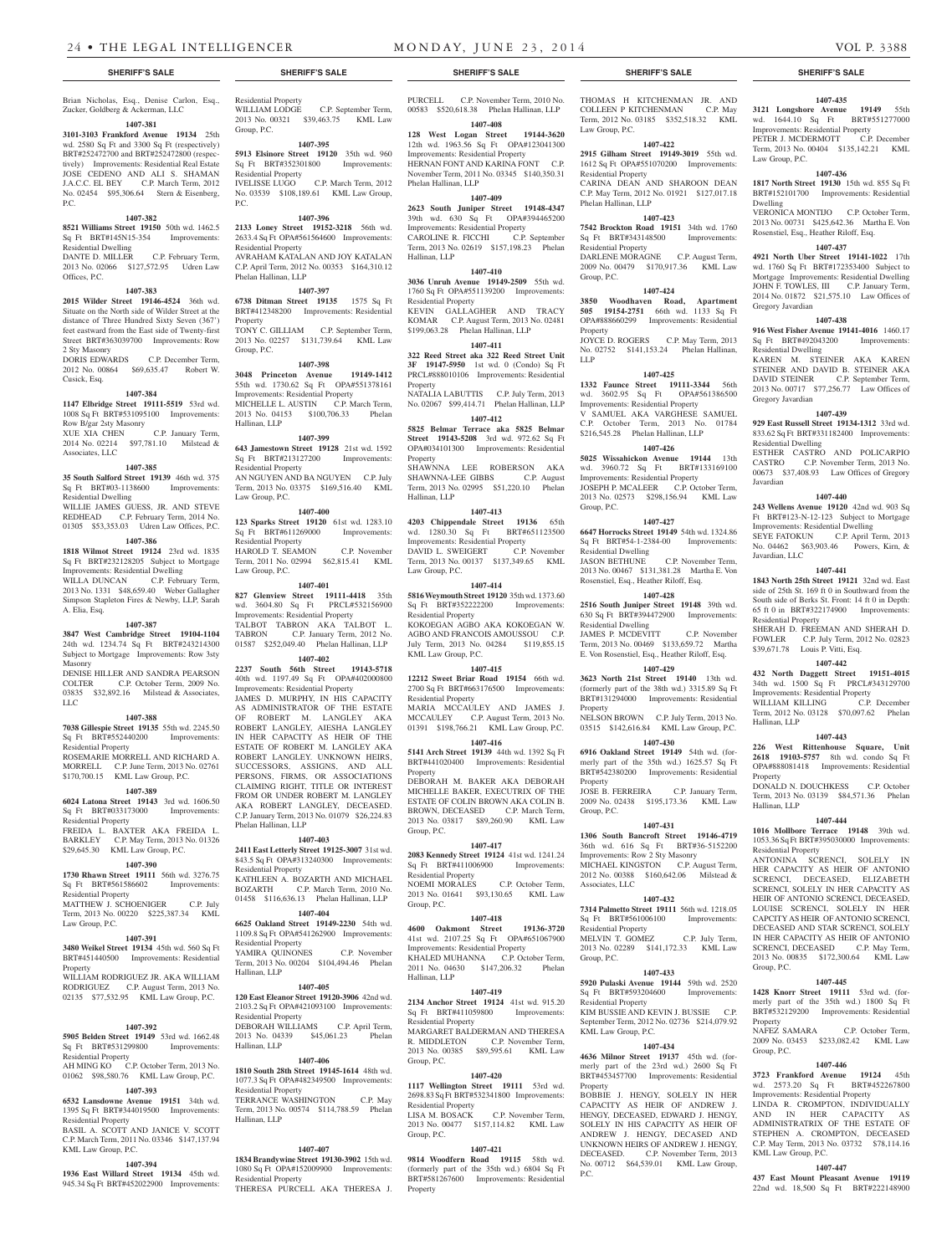BARBARA DICESARE

Hallinan, LLP

Residential Property

Residential Property

Residential Property

B/gar 2sty Masonry

Associates, LLC

to Rent Improvements: Yes

Rochelle B. Fieldcamp, Esq.

Row 2 Sty Masonry

Associates, LLC

LLC

LLP

Hallinan, LLP

Property

NICOLE MCEWAN AKA NICOLE D. MCEWAN C.P. October Term, 2013 No. 02615 \$131,905.59 Phelan Hallinan, LLP **1407-505 1227 West Porter Street aka 1227 Porter Street 19148-3546** 39th wd. 868.05 Sq Ft OPA#394320310 Improvements: Residential

JOHN MARTINI AND ROSEMARIE MARTINI C.P. December Term, 2013 No. 01177 \$276,344.48 Phelan Hallinan, LLP **1407-506 6312 Gillespie Street 19135-3223** 55th wd. 1384.65 Sq Ft OPA#552429000 Improvements: Residential Property

Term, 2013 No. 00370 \$70,466.59 Phelan

**1407-507 6611 North 13th Street 19126-3208** 61st wd. 6210 Sq Ft OPA#611193800 Improvements:

ROBERT ROBERSON, JR. C.P. April Term, 2013 No. 00617 \$181,666.77 Phelan

**1407-508 5221 North American Street 19120-3324**  42nd wd. 1382.67 Sq Ft OPA#422416400 Improvements: Residential Property MARGARET PHILLIPS-RICHARDSON IN HER CAPACITY AS ADMINISTRATRIX HEIR OF THE ESTATE OF ANDREW PHILLIPS, JR. UNKNOWN HEIRS, SUCCESSORS, ASSIGNS, AND ALL PERSONS, FIRMS, OR ASSOCIATIONS CLAIMING RIGHT, TITLE, OR INTEREST FROM OR UNDER ANDREW PHILLIPS, JR., DECEASED. C.P. June Term, 2013 No. 02398 \$41,802.51 Phelan Hallinan, LLP **1407-509 6530 Lansdowne Avenue 19151-3705** 34th wd. 1395 Sq Ft OPA#344019400 Improvements:

CARLA M. TAYLOR C.P. May Term, 2013 No. 02998 \$68,750.70 Phelan Hallinan, LLP **1407-510 6338 Revere Street 19149-3042** 62nd wd. 1365.52 Sq Ft OPA#621551900 Improvements: Residential Property KATHERINE SCOTT C.P. June Term, 2012 No. 03491 \$185,760.95 Phelan Hallinan,

**1407-511 167 East Herman Street 19144-2050** 59th wd. 4200 Sq Ft OPA#592089500 Improvements:

JOHNNY KING C.P. June Term, 2012 No. 00396 \$100,157.33 Phelan Hallinan, LLP **1407-512 1907 Conlyn Street 19141-1206** 17th wd. 1346.01 Sq Ft OPA#171147100 Improvements: Residential Property DEVELIA GRIMES C.P. May Term, 2013 No. 03046 \$82,407.38 Phelan Hallinan, LLP **1407-513 4129 Elbridge St 19135-3027** 55th wd. 1084.6 Sq Ft BRT#552089000 Improvements: Row

STANFORD K. PACKEL AND VIVIANA E.<br>PACKEL C.P. February Term, 2014 No.

00081 \$81,040.08 Milstead & Associates,

**1407-514 4034 Balwynne Park Road 19131-1602**  24th wd. 3563 Sq Ft BRT#52-1399400 Improvements: Apt 2-4 Unts 2sty Masonry KISHA OWEN C.P. December Term, 2012 No. 04050 \$110,429.43 Milstead &

**1407-515 3936 Claridge Street 19124-5502** 808 Sq Ft OPA#332335800 Subject to Mortgage Subject

LANA KAGAN AKA SVETLANA KAGAN C.P. May Term, 2012 No. 00593 \$157,000.00

**1407-516 2146 Conyln St 19138-2813** 17th wd. 833.62 Sq Ft BRT#17-1-1365-00 Improvements:

LASHAWN BRILEY KILLING AKA LASHAWN KILLING C.P. February Term, 2014 No. 00085 \$48,570.78 Milstead &

**1407-517 164 West Wyoming Avenue 19140-1638**  42nd wd. 1073.1 Sq Ft BRT#422065000

Improvements: Row 2 Sty Masonry JOSEPH HOGUE AND HOWARD HOGUE, JR. C.P. August Term, 2013 No. 03373 \$13,893.78 Milstead & Associates, LLC **1407-518 1422 North 12th Street 19122-3302** 20th wd. 1602 Sq Ft BRT#202263800 Improvements:

C.P. February Term, 2014 No.

**1407-490 2843 North 12th Street 19133-1200** 37th wd. 2354 Sq Ft OPA#372252000 Improvements:

MARTIN L. VINSON C.P. August Term, 2013 No. 01777 \$67,902.66 Phelan

**1407-491 13004 Townsend Road Unit L9 19154** 6th wd. 1536 Sq Ft BRT#888660484 Improvements:

DONNELL S. KENNEDY AND STEPHANIE N. KOLBER C.P. October Term, 2013 No. 000526 \$227,836.21 Bradley J. Osborne,

**1407-492 1105 North Orianna Street 19123** 5th wd. 835 Sq Ft BRT#057089600 Improvements:

MILDRED VARGAS C.P. August Term, 2012 No. 0349 \$53,903.68 Bradley J.

**1407-493 1820 Strahle Street 19152-2323** 2205 Sq Ft OPA#562154600 Improvements: Residential

2010 No. 03856 \$237,069.86 Phelan

**1407-494 4818 Mulberry Street 19124** 23rd wd. 1919 Sq Ft BRT#232312300 Improvements:

GARY THOMAS C.P. January Term, 2014 No. 02816 \$72,719.99 KML Law Group,

**1407-495 5370 Morse Street 19131** 52nd wd. 1387.14 Sq Ft BRT#521073000 Improvements:

JOSEPHINE ROUSE C.P. January Term, 2014 No. 02959 \$101,723.67 KML Law

**1407-496 3131 Rawle Street 19149-2618** 55th wd. 1706.02 Sq Ft OPA#551182600 Improvements: Residential Property BARBARA A. SCHOFIELD C.P. February Term, 2013 No. 00036 \$111,079.97 Phelan

**1407-497 7414 Bingham Street 19111** 56th wd. 4045.30 Sq Ft BRT#561016300 Improvements:

JENNIFER LARUSSA AND JOSEPH LARUSSA AKA JOSEPH A. LARUSSA C.P. May Term, 2013 No. 03721 \$134,867.12

**1407-498 1928 East Pike Street 19124** 45th wd. 2026.65 Sq Ft BRT#452216200 Improvements:

CATHERINE GAREY AND SAMUEL GAREY C.P. October Term, 2013 No. 02311 \$47,612.32 KML Law Group, P.C. **1407-499 5239 Sansom Street 19139** 60th wd. 1425 Sq Ft BRT#602036600 Improvements:

DAVID ODOM, LEE EDNA ODOM AND TERRICA SPINKS-ODOM C.P. July Term, 2013 No. 01389 \$14,094.50 KML Law

**1407-500 853 Morefield Road 19115-1916** 58th wd. 6643.2 Sq Ft PRCL#581148600 Improvements: Residential Property CHANDY P. GEORGE AND SARAMMA<br>MATHAI C.P. September Term. 2010 No.

02127 \$410,731.55 Phelan Hallinan, LLP **1407-501 8739 Gillespie Street 19136** 65th wd. 2860 Sq Ft BRT#652242825 Improvements:

LAWRENCE E. KUSCIN AND PATRICIA M. HARTE-KUSCIN C.P. November Term, 2013 No. 910 \$128,658.87 Bradley J.

**1407-502 2923 Cecil B Moore Avenue 19121-2750**  32nd wd. 1124.93 Sq Ft OPA#324053900

**1407-503 5614 Wyndale Avenue 19131-1306** 52nd wd. 2457.50 Sq Ft OPA#522126500 Improvements: Residential Property SHAWN W. ARTIS AKA SHAWN ARTIS C.P. November Term, 2013 No. 01127 \$101,293.82 Phelan Hallinan, LLP **1407-504 1013 South 47th Street 19143-3601** 46th wd. 3162.5 Sq Ft OPA#461196900 Improvements:

Improvements: Residential Property ROBERT E. FRENCH C.P. August Term, 2009 No. 04189 \$165,208.81 Phelan

C.P. September Term, 2010 No.

C.P. October Term,

Residential Property

Residential Property

Residential Property

Property<br>BRIAN J. LANDIS

Residential Property

Residential Property

Group, P.C.

Hallinan, LLP

Residential Property

KML Law Group, P.C.

Residential Property

Residential Property

Residential Property

Osborne, Esq.

Hallinan, LLP

Group, P.C.

P.C.

Osborne, Esq.

Hallinan, LLP

Hallinan, LLP

Esq.

Improvements: Residential Property KHADRI ABDUS-SABOOR AND RASHIDA PATIENCE C.P. August Term, 2009 No. 02451 \$791,895.99 KML Law Group, P.C.

## **1407-448**

**3473 Helen Street 19134-2020** 45th wd. 1117.74 Sq Ft OPA#452351000 Improvements: Residential Property

JUDITH WEINBERG C.P. July Term, 2013 No. 01332 \$64,846.53 Phelan Hallinan, LLP **1407-449**

## **158 West Clarkson Avenue 19120-2927**

42nd wd. 1090.74 Sq Ft PRCL#422290400 Improvements: Residential Property<br>DANIEL J. GILLOOLY, JR. C.P. January DANIEL J. GILLOOLY, JR. Term, 2013 No. 01402 \$35,892.99 Phelan Hallinan, LLP

#### **1407-450**

**6533 Walker Street 19135-2610** 55th wd. 1333.2 Sq Ft OPA#552330500 Improvements: Residential Property BARBARA POLICINO AND JOHN J.

POLICINO C.P. September Term, 2013 No. 03923 \$63,671.90 Phelan Hallinan, LLP **1407-451**

**934 West Fisher Street 19141-4034** 49th wd. 1237.5 Sq Ft OPA#492043900 Improvements: Residential Property

DONNA CULBRETH C.P. June Term, 2009 No. 02124 \$58,849.68 Phelan Hallinan, LLP

## **1407-452**

**5362 Lebanon Avenue 19131-3231** 52nd wd. 1840 Sq Ft OPA#521137700 Improvements: Residential Property SHWANNA HARRIS AND RAYMOND HARRIS, JR. C.P. September Term, 2013 No. 03898 \$189,302.38 Phelan Hallinan,

LLP

### **1407-453**

**3415 Morrell Avenue 19114-1393** 66th wd. 2336.83 Sq Ft OPA#661139100 Improvements: Residential Property YAKOV KANTAROVICH<sup>C.P.</sup> C.P. March Term, 2012 No. 00080 \$142,523.16 Phelan Hallinan, LLP

## **1407-454**

**8089 Williams Avenue 19150-1229** 50th wd. 2193.3 Sq Ft OPA#502265400 Improvements: Residential Property JUNIOUS HOWARD DEBRO AND PAULINE

E. DEBRO C.P. April Term, 2013 No. 04023 \$66,465.99 Phelan Hallinan, LLP

#### **1407-455**

**1209 North 65th Street 19151-3116**  34th wd. 1730.08 Sq Ft OPA#344303100

Improvements: Residential Property SHAWN L. PIERCE C.P. August Term, 2012

### No. 01053 \$69,804.52 Phelan Hallinan, LLP **1407-456**

**365 West Johnson Street 19144-3103**  22nd wd. 14,040 Sq Ft OPA#223004000 Improvements: Residential Property CLARK DAVIS C.P. May Term, 2013 No.

01999 \$391,296.23 Phelan Hallinan, LLP

## **1407-457**

**3220 Gurley Road 19154** 66th wd. 1360 Sq Ft BRT#663114300 Improvements: Residential

Real Estate THOMAS SEIGER AND KRISTY GARBER C.P. December Term, 2012 No. 001334 \$246,182.99 Stern & Eisenberg, P.C.

### **1407-458**

**2079 Kingston Street 19134** 44th wd. 1071.6 Sq Ft BRT#452141700 Improvements: Residential Real Estate

#### CHRISTINE SMALL C.P. October Term, 2011 No. 01976 \$75,615.65 Stern & Eisenberg, P.C.

#### **1407-459**

**1344 Robbins Street 19111** 53rd wd. 1703 Sq Ft BRT#531041900 Improvements: Residential Dwelling

ANDREA BULLOCK-BRYANT C.P. November Term, 2013 No. 1832 \$117,951.54 Weber Gallagher Simpson Stapleton Fires & Newby, LLP, Sarah A. Elia, Esq.

#### **1407-460**

**1200 McKinley Street 19111** 57th wd. 2030 Sq Ft BRT#531017900 Improvements: Residential Real Estate

KENNETH LAMAR ARRINGTON AKA KENNETH ARRINGTON Term, 2009 No. 02161 \$172,513.86 Stern & Eisenberg, P.C.

#### **1407-461**

### **7126 Akron Street 19149** 54th wd. 1292.80 Sq Ft BRT#542428800 Improvements:

Residential Property ORD SINGKHUMKHONG AND JUSTIN ZODKOY C.P. September Term, 2013 No. 02301 \$92,581.03 KML Law Group, P.C.

## **1407-462**

**2066 East Fletcher Street 19125** 31st wd. 1197.36 Sq Ft BRT#313049600

Improvements: Residential Dwelling ELIOT B. KAROL AKA ELLIOT B. CAROL C.P. November Term, 2013 No. 00926 \$143,207.70 Martha E. Von Rosenstiel, Esq.,

#### **1407-463**

Heather Riloff, Esq.

**1328 North Hancock Street 19122** 18th wd. 2494.66 Sq Ft BRT#18-2083500 Improvements: Residential Dwelling SHERIDAN L. SOSTRE C.P. June Term, 2013 No. 002403 \$230,185.14 Martha E. Von Rosenstiel, Esq., Heather Riloff, Esq.

#### **1407-464**

**4027 Maywood Street 19124** 33nd wd. 900 Sq Ft OPA#332483800 Improvements: Residential Property JOSE MELENDEZ AKA JOSE I. MELENDEZ C.P. December Term, 2006 No. 01910

\$87,802.90 Phelan Hallinan, LLP **1407-465**

## **2867 Angus Road 19114** 57th wd. 2750 Sq Ft

BRT#572094759 Improvements: Residential Property SHARROD DAVIS C.P. October Term, 2013 No. 00675 \$157,058.50 KML Law Group, P.C.

#### **1407-466**

**3164 Jasper Street 19134** 25th wd. 1200 Sq Ft BRT#25-2-5410-00 Improvements: 3 Story Masonry Row Home With Office/store ASIF QURESHI AND SHARI ADNAN MALIK C.P. December Term, 2013 No. 01883 \$123,840.15 Janet L. Gold, Esq.

#### **1407-467**

**949 Scattergood Street 19124-1018** 35th wd. 1120 Sq Ft OPA#351169700 Improvements: Residential Property MICHAEL ANTONYUK C.P. May Term, 2013 No. 00704 \$56,248.66 Phelan

Hallinan, LLP

**1407-468 3503 West Clearfield Street 19132-1827**  38th wd. 1372.99 Sq Ft OPA#382010900 Improvements: Residential Property STEPHEN J. HILL C.P. June Term, 2009 No. 04068 \$141,606.30 Phelan Hallinan, LLP

#### **1407-469**

**3327 Fitler Street 19114-2602** 57th wd. 2632.56 Sq Ft OPA#572168819 Improvements: Residential Property SAMUEL TURKSON AKA SAM TRUKSON AND JOYCE TURKSON C.P. May Term, 2013 No. 00014 \$196,649.04 Phelan Hallinan, LLP

### **1407-470**

**1247 North 56th Street 19131-4224** 34th wd. 1590 Sq Ft OPA#041218400 Improvements: Residential Property ROSE E. MERRITT C.P. May Term, 2013 No. 02735 \$96,324.30 Phelan Hallinan, LLP

#### **1407-471**

**44 West Pomona Street 19144-1914**  59th wd. 1686.51 Sq Ft OPA#593091900 Improvements: Residential Property FRANCIS R. BEY AND LISA DIXON C.P. September Term, 2013 No. 02461 \$149,604.41

Phelan Hallinan, LLP **1407-472**

**1607 Harrison Street 19124-2721** 23rd wd. 1953 Sq Ft OPA#232206310 Improvements: Residential Property LETICIA HERNANDEZ C.P. July Term, 2013 No. 02171 \$88,403.52 Phelan Hallinan, LLP

#### **1407-473**

**1372 Dyre Street 19124-1931** 62nd wd. 1390.5 Sq Ft OPA#621003300 Improvements: Residential Property LAVORA BUCKNER C.P. April Term,

2013 No. 00016 \$109,384.73 Phelan Hallinan, LLP

#### **1407-474**

**2031 West Tioga Street 19140** 11th wd. 3645.73 Sq Ft OPA#112103000 Improvements: Residential Property MARINA KROMAH AND ROBERT

TROWERS C.P. April Term, 2013 No. 04056 \$88,894.26 Phelan Hallinan, LLP **1407-475**

**1915 McClellan Street 19145-2024** 48th wd. 928 Sq Ft BRT#481017000 Improvements: Residential Property

CHRISTOPHER KING C.P. November Term, 2011 No. 0269 \$102,199.16 Scott A. Dietterick, Esq., Kimberly A. Bonner, Esq., Joel A. Ackerman, Esq., Ashleigh L. Marin, Esq., Ralph M. Salvia, Esq., Jaime R. Ackerman, Esq., Jana Fridfinnsdottir, Esq., Brian Nicholas, Esq., Denise Carlon, Esq., Zucker, Goldberg & Ackerman, LLC

#### **1407-476**

**1400 South Vodges Street 19143-5304**  51st wd. 963.09 Sq Ft OPA#28S15 129 Improvements: Residential Property

**SHERIFF'S SALE SHERIFF'S SALE SHERIFF'S SALE SHERIFF'S SALE SHERIFF'S SALE**

ALBERT G. ALEMU AND FANTU BEKELE C.P. December Term, 2011 No. 00120 \$43,227.94 Phelan Hallinan, LLP

### **1407-477**

**727 Sherrie Road 19115** 63rd wd. 8450 Sq Ft BRT#632139200 Improvements: Residential Property EDWARD VESCIO JR. AND BERNADETTE VESCIO, HUSBAND AND WIFE, AS TENANTS BY THE ENTIRETIES C.P. March Term, 2013 No. 1524 \$277,476.75 Scott A. Dietterick, Esq., Kimberly A. Bonner, Esq., Joel A. Ackerman, Esq., Ashleigh L. Marin, Esq., Ralph M. Salvia, Esq., Jaime R. Ackerman, Esq., Jana Fridfinnsdottir, Esq., Brian Nicholas, Esq., Denise Carlon, Esq., Zucker, Goldberg & Ackerman, LLC

#### **1407-478**

**2619 South Hutchinson Street 19148- 4501** 39th wd. 686 Sq Ft BRT#393469900 Improvements: Row 2 Sty Masonry LILY MENADLI AND LILY MENADLI C.P. August Term, 2013 No. 02952 \$155,064.32 Milstead & Associates, LLC

#### **1407-479**

**6726 Large Street 19149** 35th wd. 2565 Sq Ft BRT#542222800 Improvements: Residential Real Estate JACK BARMASH AND MINA BARMASH

C.P. August Term, 2013 No. 00924 \$95,664.96 Stern & Eisenberg P.C.

## **1407-480**

**6524 North Bouvier Street 19126-3413**  17th wd. 1291.50 Sq Ft BRT#17-2-2310-00 Improvements: Row B/gar 2sty Masonry MICHAEL STOKELY C.P. July Term, 2013 No. 03648 \$138,148.03 Milstead & Associates, LLC

#### **1407-481**

**19 Christian Street 19147-4321** 2nd wd. 1225.86 Sq Ft OPA#022093645 Improvements: Residential Property JOHN PALUMBO C.P. October Term, 2013 No. 00817 \$735,782.76 Phelan Hallinan, LLP

#### **1407-482**

**240 Rosemar Street 19120-1415** 61st wd. 1050 Sq Ft OPA#611229200 Improvements: Residential Property<br>TAMMY MCCALL C.P. May Term, 2013 No. 02055 \$89,736.05 Phelan Hallinan, LLP

**1407-483 1238 North Newkirk Steet 19121** 58th wd. 563.5 Sq Ft BRT#292116510 Improvements: Residential Real Estate WILLIAM J. HATTON, JR. AKA WILIAM HATTON C.P. March Term, 2012 No. 03531

### \$32,775.26 Stern & Eisenberg P.C. **1407-484**

**6915 East Wister Street 19138-1918** 10th wd. 1440 Sq Ft BRT#10-2130600 Subject to Mortgage Improvements: Residential Dwelling NO AGENT PROPERTIES, LLC C.P. June Term, 2013 No. 03181 \$90,338.07 Powers, Kirn & Javardian, LLC

#### **1407-485**

**1412 South 17th Street 19146-4715** 36th wd. 1184 Sq Ft BRT#36-5205500 Subject to Mortgage Improvements: Residential Dwelling ELEASE RICHARDSON C.P. April Term, 2012 No. 002269 \$66,905.42 Powers, Kirn & Javardian, LLC

**1407-486 7333 North 21st Street 19138** 10th wd. 1888 Sq Ft BRT#101180000 Improvements:

UNKNOWN HEIRS, SUCCESSORS, ASSIGNS, AND ALL PERSONS, FIRMS, OR ASSOCIATIONS CLAIMING RIGHT, TITLE OR INTEREST FROM OR UNDER RUTH WASHINGTON C.P. July Term, 2013 No. 004133 \$22,387.25 Bradley J. Osborne, Esq. **1407-487 3012 North Ringgold Street 19132** 38th wd. 1086 Sq Ft BRT#381027500 Improvements:

STEVEN M. ADAMS, EXECUTOR OF THE ESTATE OF RUBY ADAMS C.P. January Term, 2014 No. 001482 \$25,482.62 Bradley

**1407-488 4803 East Cheltenham Avenue 19124** 41st wd. 907.5 Sq Ft BRT#411080800 Improvements:

ELIZABETH RODRIGUEZ C.P. August Term, 2013 No. 001750 \$80,619.70 Bradley

**1407-489 9123 Verree Road 19115-2801** 63rd wd. 32575 Sq Ft OPA#632267900 Improvements:

CHERYL SMINK AND STEVEN SMINK C.P. September Term, 2010 No. 02647 \$349,992.18 Phelan Hallinan, LLP

Residential Property

Residential Property

J. Osborne, Esq.

Residential Property

Residential Property

J. Osborne, Esq.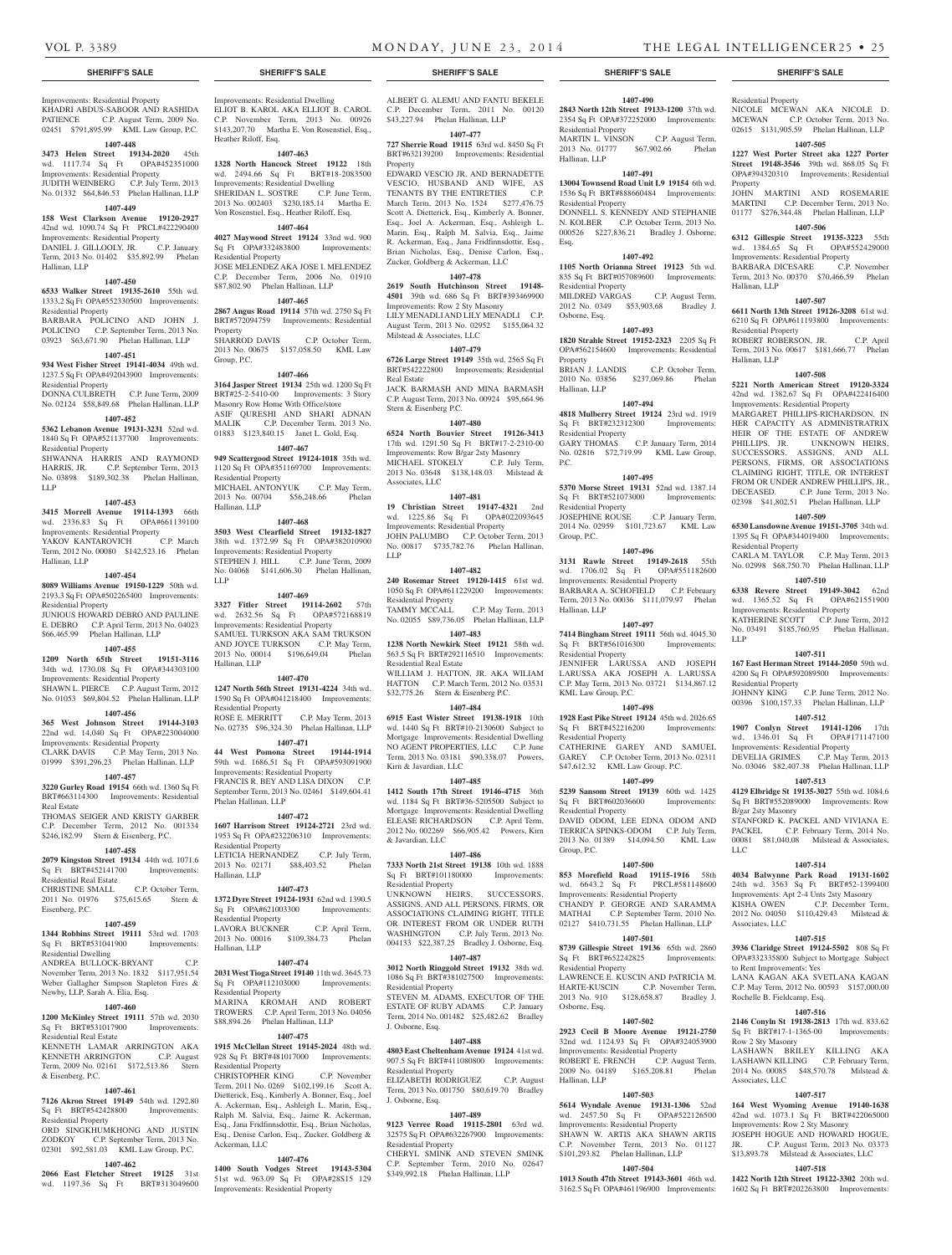## Row 2 Sty Masonry

VANESSA S. EDWARDS AKA VENESSA S. EDWARDS AND WILLIE SANDERS C.P. November Term, 2012 No. 02556 \$125,123.54 Milstead & Associates, LLC

## **1407-519**

**1452 S. Colorado Street 19146** 26th wd. 784 Sq Ft BRT#365224300 Improvements: Residential Dwelling BONI WOLF C.P. December Term, 2013

#### No. 2840 \$76,733.39 Weber Gallagher Simpson Stapleton Fires & Newby, LLP, Sarah

A. Elia, Esq. **1407-520 6738 Lebanon Avenue 19151-3015** 34th wd.

#### 1299 Sq Ft OPA#344054100 Improvements: Residential Property

TERESA A. HARRELL C.P. August Term, 2010 No. 02717 \$96,639.82 Phelan Hallinan, LLP

#### **1407-521**

**5542 North Lawrence Street 19120-2808**  42nd wd. 2134 Sq Ft OPA#422491900 Improvements: Residential Property GARNET C. MUSE C.P. February Term, 2012 No. 03604 \$49,843.85 Phelan

**1407-522**

Hallinan, LLP

#### **406-408 Green Lane 19128** 21st wd. 3250 Sq Ft OPA#212225900 Improvements: Residential Property JOHN K. KATRINAK AND SHELLI L. KATRINAK C.P. June Term, 2013 No.

00030 \$265,196.83 Phelan Hallinan, LLP **1407-523**

#### **3914 West Warren Street aka 3914 Warren Street 19104-4641** 24th wd. 790.35 Sq Ft OPA#241134700 Improvements: Residential Property

OLIVIA GABRIEL C.P. October Term, 2013 No. 01782 \$80,077.01 Phelan Hallinan, LLP

## **1407-524**

**273 Rubicam Street 19120-3316** 42nd wd. 910 Sq Ft OPA#422212400 Improvements: Residential Property

LATANYA A. QUINN C.P. July Term, 2012 No. 01152 \$71,690.51 Phelan Hallinan, LLP

#### **1407-525**

**3427 North 2nd Street 19140** Seventh Ward wd. 2380 Sq Ft BRT#072092800 Improvements: Commercial Property<br>
ROBERTO NUNEZ C.P. January Term, ROBERTO NUNEZ 2014 No. 02574 \$116,665.49 Scott A. Dietterick, Esq. and/or Kathryn L. Mason, Esq.

#### **1407-526**

**12603 Dunks Ferry Road 19154** 66th wd. 1825.42 Sq Ft BRT#663148800 Improvements: Residential Property CHARLES J. SHORTEN AND ROBIN SHORTEN, HUSBAND AND WIFE C.P. January Term, 2011 No. 3697 \$209,242.19 Scott A. Dietterick, Esq., Kimberly A. Bonner, Esq., Joel A. Ackerman, Esq., Ashleigh L. Marin, Esq., Ralph M. Salvia, Esq., Jaime R. Ackerman, Esq., Jana Fridfinnsdottir, Esq., Brian Nicholas, Esq., Denise Carlon, Esq., Zucker, Goldberg & Ackerman, LLC

#### **1407-527**

**117 West Hortter Street 19119-2707** 22nd wd. 6800 Sq Ft OPA#223062600 Improvements: Residential Property

SAMUEL P. WYCHE, JR.; PHYLLIS WYCHE-BROWN, IN HER CAPACITY AS DEVISEE OF THE ESTATE OF SAMUEL WYCHE, SR.; HERBERT P. WYCHE, IN HIS CAPACITY AS DEVISEE OF THE ESTATE OF SAMUEL WYCHE SR.; NANCY WYCHE-MORGAN, IN HER CAPACITY AS DEVISEE OF THE ESTATE OF SAMUEL WYCHE SR.; ADRIENNE WYCHE-THOMAS, IN HER CAPACITY AS DEVISEE OF THE ESTATE<br>OF SAMUEL WYCHE, SR. C.P. April OF SAMUEL WYCHE, SR. Term, 2012 No. 03074 \$285,425.63 Phelan Hallinan, LLP

#### **1407-528**

**7525 Limekiln Pike 19150-1803** 50th wd. 3169.23 Sq Ft OPA#501292800 Improvements: Residential Property DEANA A. GRAY AKA DEANA GRAY C.P. October Term, 2013 No. 02441 \$151,530.38 Phelan Hallinan, LLP

#### **1407-529**

**1747 South Chadwick Street 19145- 2224** 36th wd. 742 Sq Ft OPA#365175300 Improvements: Residential Property EMILIO PANDIKA AND ASTER SETIADI C.P. September Term, 2013 No. 03563 \$56,187.85 Phelan Hallinan, LLP

### **1407-530**

**2135 Fraley Street 19124-1616** 41st wd. 1695.04 Sq Ft OPA#411028800 Improvements: Residential Property TRACY FOGGIE AND JONATHAN W. FOGGIE, SR. C.P. May Term, 2013 No. 00295 \$42,369.51 Phelan Hallinan, LLP

## **SHERIFF'S SALE SHERIFF'S SALE SHERIFF'S SALE SHERIFF'S SALE SHERIFF'S SALE**

**1407-531**

2012 No. 00674 \$59,276.05 Phelan

**1407-532 2924 Rawle Street 19149-2523** 55th wd. 1881.25 Sq Ft OPA#551163900 Improvements: Residential Property ETHEL THOMAS C.P. September Term, 2012 No. 00360 \$145,604.76 Phelan

**1407-533 351 Wigard Avenue 19128-4146** 21st wd. 28,144 Sq Ft OPA#212358605 Improvements:

KEVIN KOCH AND JOANN KOCH C.P. April Term, 2013 No. 00021 \$162,573.20

**1407-534 2232 Winton Street 19145-3320** 48th wd. 658 Sq Ft OPA#482098500 Improvements:

ANTHONY S. SMITH C.P. February Term, 2013 No. 01616 \$68,899.61 Phelan

**1407-535 1800 Sulis Street 19141-1021** 17th wd. 1730 Sq Ft BRT#171031400 Improvements:

2013 No. 00106 \$127,061.28 Scott A. Dietterick, Esq., Kimberly A. Bonner, Esq., Joel A. Ackerman, Esq., Ashleigh L. Marin, Esq., Ralph M. Salvia, Esq., Jaime R. Ackerman, Esq., Jana Fridfinnsdottir, Esq., Brian Nicholas, Esq., Denise Carlon, Esq., Zucker, Goldberg &

**1407-536 7209 Hanford Street 19149-1313** 54th wd. 1620 Sq Ft BRT#542474100 Improvements:

 $SIMON KOSHY AS SOLE OWNER$ December Term, 2011 No. 3829 \$155,909.30 Scott A. Dietterick, Esq., Kimberly A. Bonner, Esq., Joel A. Ackerman, Esq., Ashleigh L. Marin, Esq., Ralph M. Salvia, Esq., Jaime R. Ackerman, Esq., Jana Fridfinnsdottir, Esq., Brian Nicholas, Esq., Denise Carlon, Esq., Zucker, Goldberg & Ackerman, LLC **1407-537 7143 Rutland Street 19149-1116** 54th wd. 1129.73 Sq Ft BRT#542178600 Improvements: Residential Property JEROME SACKOR AND NAOMI C. SACKOR AS TENANTS BY ENTIRETY C.P. December Term, 2012 No. 0134 \$97,775.35 Scott A. Dietterick, Esq., Kimberly A. Bonner, Esq., Joel A. Ackerman, Esq., Ashleigh L. Marin, Esq., Ralph M. Salvia, Esq., Jaime R. Ackerman, Esq., Jana Fridfinnsdottir, Esq., Brian Nicholas, Esq., Denise Carlon, Esq., Zucker, Goldberg & Ackerman, LLC **1407-538 434 West Upsal Street 19119** 22nd wd. 6698.86 Sq Ft BRT#223017300 Improvements:

C.P. December Term,

Hallinan, LLP

Hallinan, LLP

Residential Property

Phelan Hallinan, LLP

Residential Property

Residential Property<br>JENNIFER HAND

Ackerman, LLC

Residential Property

Residential Property

Ackerman, LLC

LLP

**1407-540 2761 Maxwell Street 19136-1016** 57th wd. 2635.87 Sq Ft PRCL#571138200 Improvements: Residential Property JENNIFER LAFTY C.P. May Term, 2012 No. 03963 \$198,334.26 Phelan Hallinan,

**1407-541 5626 North 10th Street 19141-3602** 49th wd. 1440 Sq Ft OPA#492185000 Improvements:

GEORGE M. LUCAS, EXECUTOR OF THE ESTATE OF DONNA B. STOKES AKA DONNA ELIZABETH STOKES AKA DONNA E. STOKES AKA DONNA COLLINS AKA DONNA BLYTHE; YVONNE LUCAS, EXECUTRIX OF THE ESTATE OF DONNA B. STOKES AKA DONNA ELIZABETH STOKES AKA DONNA E. STOKES AKA DONNA COLLINS AKA DONNA BLYTHE C.P. January Term, 2011 No. 4367 \$402,774.32 Scott A. Dietterick, Esq., Kimberly A. Bonner, Esq., Joel A. Ackerman, Esq., Ashleigh L. Marin, Esq., Ralph M. Salvia, Esq., Jaime R. Ackerman, Esq., Jana Fridfinnsdottir, Esq., Brian Nicholas, Esq., Denise Carlon, Esq., Zucker, Goldberg & Ackerman, LLC **1407-539 5820 Lansdowne Avenue 19131** 4th wd. 1932 Sq Ft BRT#043183100 Subject to Rent Improvements: Residential Property VAUGHN A. WHITE C.P. September Term, 2011 No. 1686 \$54,861.43 Scott A. Dietterick, Esq., Kimberly A. Bonner, Esq., Joel A. Ackerman, Esq., Ashleigh L. Marin, Esq., Ralph M. Salvia, Esq., Jaime R. Ackerman, Esq., Jana Fridfinnsdottir, Esq., Brian Nicholas, Esq., Denise Carlon, Esq., Zucker, Goldberg &

Hallinan, LLP

**6208 Larchwood Avenue 19143-1024**  46th wd. 1073.52 Sq Ft OPA#032102000 **Improvements: Residential Property<br>LYNN F. WHITE** C.P. Septem C.P. September Term, Residential Property DORIS G. AMBROSE C.P. October Term, 2013 No. 01439 \$70,541.10 Phelan Hallinan, LLP

#### **1407-543 607 East Hortter Place aka 607 Hortter Place 19119** 22nd wd. 6293 Sq Ft OPA#221185600

Improvements: Residential Property THELMA BROOKS C.P. August Term, 2005 No. 03071 \$194,932.23 Phelan Hallinan, LLP

## **1407-544**

**4623 Kraydor Street 19136** 65th wd. 1280 Sq Ft BRT#652019700 Improvements: Residential Property BERNADETTE S. SCOTT C.P. June Term, 2013 No. 03206 \$37,924.10 KML Law Group, P.C.

#### **1407-545**

**5651 Heiskel Street 19144** 12th wd. 781.19 Sq Ft BRT#122170200 Improvements: Residential Property<br>OLGA MORRIS C.P. August Term, 2013 No. 02198 \$13,328.06 KML Law Group, P.C.

#### **1407-546**

**56 East Herman Street 19144** 59th wd. 2403.73 Sq Ft BRT#592079900 Improvements: Residential Property JOANN HENDERSON AKA JOANNE HENDERSON C.P. July Term, 2012 No. 03050 \$148,241.47 KML Law Group, P.C.

## **1407-547**

**1318 North Marshall Street 19122** 14th wd. 2392.20 Sq Ft BRT#141031815 Improvements: Residential Property CARLISA MITCHELL AND DAVID W. MITCHELL C.P. January Term, 2013 No. 00476 \$192,930.89 KML Law Group, P.C.

## **1407-548**

**6229 Homer Street 19144** 59th wd. 1679 Sq Ft BRT#592261600 Improvements: Residential Property UNKNOWN HEIRS OF OTIS L. MARSHALL, DECEASED; CHARLES HAMILTON, SR., SOLELY IN HIS CAPACITY AS HEIR OF OTIS L. MARSHALL, DECEASED AND LEE OTIS HAMILTON, SOLELY IN HIS CAPACITY AS HEIR OF OTIS L. MARSHALL, DECEASED. C.P. July Term, 2013 No. 01402 \$100,298.18 KML Law Group, P.C.

#### **1407-549**

**7342 Buist Avenue 19153** 40th wd. 952 Sq Ft BRT#404294300 Improvements: Residential Property

ASHLEE FRANKLIN AND ISIAH FRANKLIN III C.P. July Term, 2013 No. 02600 \$113,895.29 KML Law Group, P.C.

## **1407-550**

**4239 Tudor Street 19136** 41st wd. 1460 Sq Ft BRT#412139600 Improvements: Residential Property

MICHAEL J. JONER C.P. December Term, 2013 No. 00538 \$198,892.41 KML Law Group, P.C.

#### **1407-551**

**1923 Pratt Street 19124** 62nd wd. 1187.16 Sq Ft BRT#622066300 Improvements: Residential Property LAWRENCE GOODMAN C.P. August

Term, 2013 No. 02146 \$90,237.21 KML Law Group, P.C.

## **1407-552**

**6138 Algard Street 19135** 55th wd. 963.95 Sq Ft BRT#552340700 Improvements: Residential Property

ALI R. NASSIRIPOUR C.P. June Term, 2013 No. 02888 \$68,731.02 KML Law Group, P.C.

## **1407-553**

**5704 Wyndale Avenue 19131** 52nd wd. BRT#522128400 Subject To Mortgage 1,736.32 Improvements: Residential Dwelling LINDA D. CRAYTON C.P. April Term, 2011 No. 01161 \$73,859.28 Udren Law Offices, P.C.

**1407-554 3711 West Country Club Road 19131**  52nd wd. 1783.60 Sq Ft BRT#521418100 Improvements: Residential Dwelling HELEN JOHNSON C.P. September Term, 2013 No. 03845 \$276,858.47 Udren Law Offices, P.C.

#### **1407-555**

**5044 North 3rd St 19120** 42nd wd. 1563.24<br>
Sq Ft BRT#127N5-68 Improvements: Sq Ft BRT#127N5-68 Residential Dwelling

ROBERT THOMAS AKA ROBERT D. THOMAS AKA ROBERT DELROY THOMAS C.P. November Term, 2013 No. 00324 \$84,859.94 Udren Law Offices, P.C.

#### **1407-556**

**2357 Montrose Street 19146-2531** 30th wd. 504 Sq Ft OPA#302202100 Improvements:

#### Residential Property DARRYL V. MILLER C.P. January Term, 2012 No. 01384 \$325,906.41 Phelan

**1407-570 4954 Walton Avenue 19143** 46th wd. 1698 Sq Ft BRT#462078000 Improvements:

PAULA L. MOORE AKA PAULA MOORE-SMITH C.P. October Term, 2013 No. 00845 \$282,816.15 Stern & Eisenberg, P.C. **1407-571 576 Rosalie Street 19120** 35th wd. 1033.60 Sq Ft BRT#352025200 Improvements:

HAROLD FORD C.P. May Term, 2012 No. 03545 \$54,314.46 KML Law Group, P.C. **1407-572 215 Passmore Street 19111** 35th wd. 1188

2013 No. 02105 \$199,990.62 Stern &

**1407-573 10735 Albemarle Lane 19154** 66th wd. 1789 Sq Ft BRT#662072247 Improvements:

FREDERICK J. HELLER C.P. August Term, 2013 No. 01855 \$173,478.18 Stern

**1407-574 1776 Plymouth Street 19126** 10th wd. 1900.01 Sq Ft BRT#101305100 Improvements:

SHENIECE N. WILLIAMS C.P. November Term, 2013 No. 01425 \$85,343.38 Stern &

**1407-575 3067 Coral Street 19134-3724** 25th wd. 1000 Sq Ft BRT#25-2-4578-00 Improvements:

THEODORE H. DUFFELL C.P. July Term, No. 02553 \$47,386.38 Powers, Kirn, &

**1407-576 627 Kerper Street 19111** 35th wd. 10,679 Sq Ft BRT#35-3140400 Improvements:

CYNTHIA NGUYEN, KIM NGUYEN AKA KIM N. NGUYEN AND DAO PHAM AKA<br>DAO D. PHAM C.P. November Term,

2013 No. 01223 \$176,775.15 Udren Law

**1407-577 5934 Chester Avenue 19143** 40th wd. 1280 Sq Ft BRT#40-1-121800 Improvements:

CHRISTIAN DIAZ C.P. June Term, 2011 No. 00446 \$53,485.07 Udren Law Offices,

**1407-578 6425 Drexel Road 19151** 34th wd. 10,500 Sq Ft BRT#34-4-147300 Improvements:

ALFRED J. SANFORD AND PAT ALEXANDER SANFORD C.P. November Term, 2011 No. 01646 \$200,055.40 Udren

**1407-579 7948 Cedar Brook Avenue 19150** 50th wd. 1604.70 Sq Ft BRT#501251500 Improvements: Residential Dwelling UNKNOWN HEIRS, SUCCESSORS, ASSIGNS AND ALL PERSONS, FIRMS, OR ASSOCIATIONS CLAIMING RIGHT, TITLE OR INTEREST FROM OR UNDER ANTHONY WHITFIELD AKA ANTHONY M. WHITFIELD, DECEASED. SERENA HILL WHITFIELD, PERSONAL REPRESENTATIVE OF THE ESTATE OF ANTHONY WHITFIELD AKA ANTHONY M. WHITFIELD. ESTATE OF ANTHONY WHITFIELD AKA ANTHONY M. WHITFIELD COSERENA HILL WHITFIELD,<br>PERSONAL REPRESENTATIVE C.P. PERSONAL REPRESENTATIVE January Term, 2011 No. 04389 \$101,162.34

C.P. November Term.

C.P. December Term,

Residential Real Estate

Residential Property

Eisenberg P.C.

Residential Real Estate

Residential Real Estate

Residential Dwelling

Residential Dwelling

Residential Dwelling

Residential Dwelling

Law Offices, P.C.

Udren Law Offices, P.C.

Condo 3sty Mas + Other

Cissne, Esq.

Condominium

Hallinan, LLP

Residential Property

**1407-580 255D Shawmont Avenue, Unit 1013 19128**  District 4th 1083 Sq Ft BRT#888210486 Subject to Mortgage Improvements: Residential

DIANA BURTON C.P. August Term, 2011 No. 02023 \$16,421.43 Samantha D.

**1407-581 4000 Gypsy Lane 728 aka 4000 Gypsy Lane Unit 728 19129-5456** 88th wd. Together with a proportionate undivided interest in the common elements as defined in such declaration of .371 percent OPA#888210374 Improvements:

JACQUELINE K. REED C.P. January Term, 2014 No. 02484 \$146,827.29 Phelan

**1407-582 3210 Hurley Street 19134-1719** 7th wd. 660 Sq Ft OPA#073134500 Improvements:

Offices, P.C.

P.C.

Javardian, LLC

& Eisenberg P.C.

Eisenberg P.C.

Sq Ft BRT#353053800 Residential Real Estate<br>LATRINA BROWN

Hallinan, LLP **1407-557**

#### **11730 Denman Road 19154-3616** 58th wd. 3295.60 Sq Ft OPA#662241700

Improvements: Residential Property DOUGLAS J. CAMPBELL AND LINDA M. CAMPBELL C.P. October Term, 2013 No. 01595 \$92,957.18 Phelan Hallinan, LLP

#### **1407-558 11990 Audubon Place 19116-2318**

BRT#582422800 Improvements: Residential Property GEORGE J. PRINOS AND SHERRI M.

PRINOS C.P. April Term, 2012 No. 01664 \$230,250.79 Phelan Hallinan, LLP **1407-559**

**2914 Rorer Street 19134-3019** 37th wd. 901 Sq Ft OPA#071521100 Improvements: Residential Property

MURAD PEYGUMBARI AKA PEYGUMBARI C.P. December Term, 2012 No. 02486 \$33,877.36 Phelan Hallinan, LLP

#### **1407-560 11933 Alberta Drive 19154-3414** 66th wd.

3395 Sq Ft OPA#662176700 Improvements: Residential Property JAMES L. WICKIZER AND KAREN NETTERVILLE C.P. March Term, 2010 No. 00569 \$241,843.62 Phelan Hallinan, LLP

#### **1407-561**

**6827 Souder Street 19149-2226** 54th wd. 1242.52 Sq Ft OPA#542319000 Improvements: Residential Property BARRY CAPLAN C.P. August Term, 2013 No. 02484 \$58,305.79 Phelan Hallinan, LLP

**1407-562 11 West Walnut Lane 19144-2609** 22nd wd. 4082.21 Sq Ft OPA#593064100 Improvements: Residential Property DUANE S. HORNE C.P. March Term, 2012 No. 01120 \$294,958.48 Phelan Hallinan, LLP

## **1407-563**

**2828 Plum Street 19137-2025** 45th wd. 882 Sq Ft OPA#453080500 Improvements: Residential Property UNKNOWN HEIRS, SUCCESSORS, ASSIGNS, AND ALL PERSONS, FIRMS, OR ASSOCIATIONS CLAIMING RIGHT, TITLE OR INTEREST FROM OR UNDER STEFANO RUSSO, DECEASED. C.P. November Term, 2013 No. 00201 \$114,485.43 Phelan Hallinan, LLP

## **1407-564**

**3280 Birch Road 19154-1721** 66th wd. 2952.60 Sq Ft OPA#663006600 Improvements: Residential Property SCHILLER G. LESTAGE AND LYLE<br>GEORGETTE LESTAGE C.P. March GEORGETTE LESTAGE Term, 2009 No. 05530 \$202,551.49 Phelan Hallinan, LLP

#### **1407-565**

**4732 Rosehill Street 19120** 42nd wd. 2265 Sq Ft BRT#421337200 Improvements: Residential Dwelling

ARACELI SOSA C.P. November Term, 2013 No. 2299 \$61,317.02 Weber Gallagher Simpson Stapleton Fires & Newby, LLP, Sarah A. Elia, Esq.

### **1407-566**

**700 Byberry Road 19116-2122** 58th wd. 5184 Sq Ft OPA#582360500 Improvements: Residential Property ANNA BRODSKY AND LEV Y. BRODSKY C.P. June Term, 2011 No. 00616 \$250,020.55 Phelan Hallinan, LLP

#### **1407-567**

**2029 Mifflin Street 19145** 48th wd. 1512<br>Sq Ft BRT#481059900 Improvements: Sq Ft BRT#481059900 Residential Property UNKNOWN HEIRS, SUCCESSORS, ASSIGNS, AND ALL PERSONS, FIRMS, OR ASSOCIATIONS CLAIMING RIGHT, TITLE OR INTEREST FROM OR UNDER JESSIE M.

OWENS, DECEASED C.P. January Term, 2014 No. 002353 \$41,298.91 Bradley J. Osborne, Esq.

#### **1407-568 5811 Springfield Avenue 19143** 3rd wd.

1640 Sq Ft BRT#034112500 Improvements: Residential Property<br>CLAUD JOHNSON C.P. April Term, 2011 No. 002146 \$124,738.78 Bradley J. Osborne, Esq.

#### **1407-569**

**7109 Boyer Street 19119** 22nd wd. 2544 Sq Ft BRT#222222200 Improvements: Residential Dwelling

PEGGY L. WORKMAN C.P. February Term, 2013 No. 01857 \$193,307.57 Martha E. Von Rosenstiel, Esq., Heather Riloff, Esq.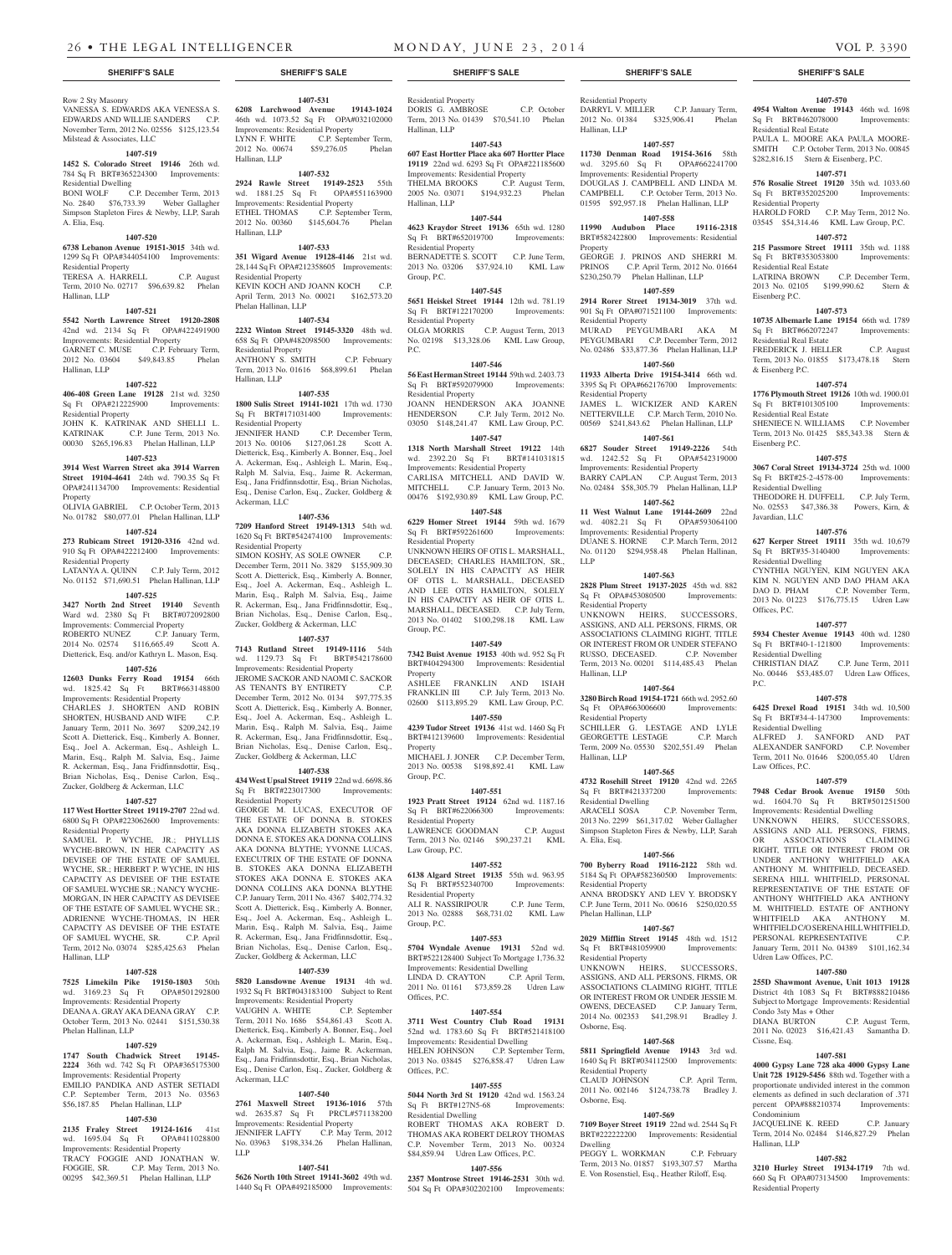Residential Dwelling

Residential Property

Residential Property

Phelan Hallinan, LLP

Residential Dwelling

Property

Hallinan, LLP

Hallinan, LLP

Residential Property

wd. 2195.60 Sq Ft Improvements: Residential Property FELIX T. HAMMOND AKA FELIX HAMMOND C.P. October Term, 2013 No. 03142 \$63,134.24 Phelan Hallinan, LLP **1407-645 6022 Duffield Street 19135** 62nd wd. 1755 Sq Ft BRT#622243400 Improvements:

Residential Property

Ackerman, LLC

Residential Property

Ackerman, LLC

Residential Dwelling

Residential Property

LLP

Offices, P.C.

2001 No. 00325 \$97,073.07 Udren Law

**1407-637 1011 Lorraine Street 19116** 35th wd. 7900 Sq Ft BRT#582213000 Improvements:

KRISTEN SANCHEZ AND MICHAEL J. SANCHEZ C.P. August Term, 2012 No. 2337 \$267,570.44 Bradley J. Osborne, Esq. **1407-638 909 East Tioga Street 19134** 33rd wd. 954.75 Sq Ft BRT#331213200 Improvements:

JAMILE JEFFERSON AND ROSE T. TUGGLES C.P. July Term, 2006 No. 001085

**1407-639 7455 Ruskin Road 19151-2925** 34th wd. 1494 Sq Ft OPA#343166900 Improvements:

CARETHA TARVER C.P. May Term, 2010 No. 04265 \$152,371.77 Phelan Hallinan,

**1407-640 2861 Memphis Street 19134-4225** 25th wd. 926.70 Sq Ft OPA#251486800 Improvements:

JAMES BUSK AKA JIM BUSK C.P. November Term, 2013 No. 01727 \$65,033.67

**1407-641 1700 Reed Street 19146** 36th wd. 1044.00 Sq Ft BRT#36-5-355600 Improvements:

DAMON K. ROBERTS AND ARLINE R. ROBERTS C.P. April Term, 2008 No. 004001 \$213,653.44 Mark J. Udren, Esq. **1407-642 242 West Thayer Street 19140-5738**  OPA#193232700 Improvements: Residential

GREGORY MIMS C.P. December Term, 2013 No. 00509 \$33,036.83 Phelan

**1407-643 3937 Elsinore Street 19124** 33rd wd. 938.97 Sq Ft BRT#332218100 Improvements:

RONYELL GINDRAW C.P. December Term, 2007 No. 00334 \$168,408.39 Phelan

**1407-644 2827 Norcross Lane 19114-3455** 57th

HECTOR SANTIAGO, AS SOLE OWNER C.P. November Term, 2010 No. 00420 \$97,050.08 Scott A. Dietterick, Esq., Kimberly A. Bonner, Esq., Joel A. Ackerman, Esq., Ashleigh L. Marin, Esq., Ralph M. Salvia, Esq., Jaime R. Ackerman, Esq., Jana Fridfinnsdottir, Esq., Brian Nicholas, Esq., Denise Carlon, Esq., Zucker, Goldberg & Ackerman, LLC **1407-646 264 Felton Street aka 264 South Felton Street 19139** 3rd wd. 960 Sq Ft BRT#031203100 Improvements: Residential Property CLEO HORTON C.P. December Term, 2010 No. 0554 \$54,624.93 Scott A. Dietterick, Esq., Kimberly A. Bonner, Esq., Joel A. Ackerman, Esq., Ashleigh L. Marin, Esq., Ralph M. Salvia, Esq., Jaime R. Ackerman, Esq., Jana Fridfinnsdottir, Esq., Brian Nicholas, Esq., Denise Carlon, Esq., Zucker, Goldberg &

**1407-647 2811 North Stillman Street 19132** 38th wd. 958 Sq Ft BRT#381076900 Improvements:

YOLANDA BOYKINS C.P. May Term, 2011 No. 1355 \$54,036.08 Scott A. Dietterick, Esq., Kimberly A. Bonner, Esq., Joel A. Ackerman, Esq., Ashleigh L. Marin, Esq., Ralph M. Salvia, Esq., Jaime R. Ackerman, Esq., Jana Fridfinnsdottir, Esq., Brian Nicholas, Esq., Denise Carlon, Esq., Zucker, Goldberg &

**1407-648 5924 Pulaski Avenue 19144** 59th wd. 2520 Sq Ft BRT#593204800 Improvements:

KIMBERLY A. ROBINSON AND BRYAN E. GARNER C.P. October Term, 2006 No. 004642 \$286,369.83 Mark J. Udren, Esq. **1407-649 6032 North Broad Street 19141-1930** 17th wd. 2221 Sq Ft BRT#172009000 Improvements:

\$53,067.22 Mark J. Udren, Esq.

SALAMONE, IN HIS CAPACITY AS HEIR OF THE ESTATE OF ROBERT COTE AKA ROBERT W. COTE. SARAH A. COTE IN HER CAPACITY AS HEIR OF THE ESTATE OF ROBERT COTE AKA ROBERT W. COTE. UNKNOWN HEIRS, SUCCESSORS ASSIGNS, AND ALL PERSONS, FIRMS, OR ASSOCIATIONS CLAIMING RIGHT, TITLE OR INTEREST FROM OR UNDER ROBERT COTE, DECEASED. C.P. October Term, 2012 No. 00314 \$157,390.99 Phelan

**1407-625 3215 North Dover Street 19129-1814**  38th wd. 831.14 Sq Ft OPA#381273000 Improvements: Residential Property UNKNOWN HEIRS, SUCCESSORS, ASSIGNS, AND ALL PERSONS, FIRMS, OR ASSOCIATIONS CLAIMING RIGHT TITLE OR INTEREST FROM OR UNDER<br>LU BOYKINS, DECEASED C.P. July

Term, 2012 No. 03003 \$87,820.44 Phelan

**1407-626 1700 Webster Street 19146-1921** 30th wd. 560 Sq Ft OPA#301156900 Improvements:

JEROME WHACK C.P. August Term, 2013 No. 00782 \$80,955.39 Phelan Hallinan, LLP **1407-627 7128 Tulip Street 19135-1428** 65th wd. 3520 Sq Ft OPA#651295500 Improvements:

CHRISTOPHER J. NUGENT C.P. July Term, 2013 No. 03646 \$70,957.24 Phelan

**1407-628 2550 South 61st Street 19142-3512** 40th wd. 1096 Sq Ft OPA#402065700 Improvements:

WALI ASHLEY C.P. April Term, 2013 No. 00022 \$57,366.96 Phelan Hallinan, LLP **1407-629 3047 Holme Avenue 19136** 57th wd. 1616 Sq Ft BRT#572031600 Improvements:

ERIC HORN AND KERRI DONAHUE-HORN C.P. November Term, 2013 No. 001404 \$159,273.37 Bradley J. Osborne, Esq. **1407-630 2127 South Woodstock Street 19135 aka 2127 South Woodstock Street 19145 19145- 3508** 48th wd. 783.75 Sq Ft BRT#481333800 Improvements: Residential Property DARMAWAN PRASETYA C.P. May Term, 2013 No. 03737 \$84,232.41 KML Law

**1407-631 9618 Eden Hall Lane 19114** 65th wd. 9984 Sq Ft BRT#652395910 Improvements:

PATRICIA BRESSI AND FRANK J. BRESSI C.P. September Term, 2013 No. 01218 \$132,314.77 KML Law Group, P.C. **1407-632 9186 Ellie Drive 19114-2857** 57th wd. 3116.66 Sq Ft BRT#572365726 Improvements:

FREDERICK W. SIPMEIER, III C.P. March Term, 2012 No. 3516 \$130,890.18 Scott A. Dietterick, Esq., Kimberly A. Bonner, Esq., Joel A. Ackerman, Esq., Ashleigh L. Marin, Esq., Ralph M. Salvia, Esq., Jaime R. Ackerman, Esq., Jana Fridfinnsdottir, Esq., Brian Nicholas, Esq., Denise Carlon, Esq., Zucker, Goldberg &

**1407-633 613 North 56th Street 19131** 34th wd. 1129.39 Sq Ft BRT#041214400 Improvements:

GWENDOLYN FOMAN-FREEMAN AKA GWENDOLYN FOMAN (MORTGAGOR) AND MARK FREEMAN (REAL OWNER) C.P. July Term, 2012 No. 01974 \$100,550.96

**1407-634 1006 North 5th Street, Unit 1F 19121** 637 Sq Ft BRT#888059592 Improvements:

ASHLEY GRASSO C.P. November Term, 2014 No. 000181 \$188,540.18 Stern &

**1407-635 1042 Edgemore Road 19151** 34th wd. On west side of Edgemore Road 338 ft 0 in Northward of Oxford St. Front: 16 ft 0 in, Depth: 90 ft 0 in. OPA#344395000 Improvements: Residential

LAKESHA STITH C.P. August Term, 2013 No. 02296 \$111,599.43 with legal interest in the amount of \$ Ron L. Woodman, Esq. **1407-636 5104-5106 Parkside Avenue 19131** 52nd wd. 1615 Sq Ft BRT#52-1-092500 & BRT#52-1- 092600 Improvements: Residential Dwelling AMY RINGGOLD C.P. November Term,

LU BOYKINS, DECEASED

Hallinan, LLP

Hallinan, LLP

Residential Property

Residential Property

Residential Property

Residential Property

Group, P.C.

Residential Property

Residential Property

Ackerman, LLC

Residential Property

Bradley J. Osborne, Esq.

Residential Real Estate

Eisenberg P.C.

Dwelling

Hallinan, LLP

### **SHERIFF'S SALE SHERIFF'S SALE SHERIFF'S SALE SHERIFF'S SALE SHERIFF'S SALE**

## GLENNY TORRES C.P. June Term, 2013 No. 03537 \$20,984.43 Phelan Hallinan, LLP

**1407-583 225 East Shedaker Street aka 225 Shedaker** 

**Street 19144-1810** 12th wd. 543.2 Sq Ft

#### OPA#121017500 Improvements: Residential Property

MATTHEW I. MEHRMAN AKA MATTHEW MEHRMAN C.P. June Term, 2013 No. 02375 \$15,448.58 Phelan Hallinan, LLP

#### **1407-584**

**3322 Primrose Road 19114-2618** 57th wd. 3107.51 Sq Ft PRCL#572125331 Improvements: Residential Property YAKOV KANTAROVICH C.P. January Term, 2012 No. 01140 \$154,965.67 Phelan Hallinan, LLP

#### **1407-585**

**4127 M Street 19124-5327** 33rd wd. 1110 Sq Ft OPA#332470800 Improvements: Residential Property ANGEL B. LOPEZ C.P. November Term,

2013 No. 02099 \$87,182.98 Phelan Hallinan, LLP

#### **1407-586**

**4914 Parrish Street 19139-1720** 44th wd. 1266.4 Sq Ft OPA#441315200 Improvements: Residential Property

CHEREEN HENDERSON C.P. February Term, 2013 No. 01612 \$31,094.69 Phelan Hallinan, LLP

## **1407-587**

**2618 South 68th Street 19142-2109** 40th wd. 1264 Sq Ft OPA#406098610 Improvements: Residential Property

KENYA FAIN C.P. April Term, 2013 No. 00442 \$45,975.39 Phelan Hallinan, LLP **1407-588**

#### **4514 D Street 19120-4525** 42nd wd. 1223.47 Sq Ft OPA#421448700 Improvements: Residential Property

CARLA THORNTON, IN HER CAPACITY AS EXECUTRIX AS DEVISEE OF THE ESTATE OF JAMES O. SMITH. UNKNOWN HEIRS, SUCCESSORS, ASSIGNS, AND ALL PERSONS, FIRMS, OR ASSOCIATIONS CLAIMING RIGHT, TITLE OR INTEREST FROM OR UNDER ALLAN J. SMITH, DECEASED DEVISEE OF THE ESTATE OF JAMES O. SMITH. C.P. April Term, 2013 No. 02787 \$28,261.28 Phelan Hallinan, LLP

## **1407-589**

**3928 Haverford Avenue 19104-1808** 24th wd. 1584 Sq Ft OPA#242205800 Improvements: Residential Property

#### GEORGE BLACK C.P. August Term, 2012 No. 00609 \$69,830.43 Phelan Hallinan, LLP

### **1407-590**

**6127 Algard Street 19135-3509** 55th wd. 1272.8 Sq Ft OPA#552359700 Improvements: Residential Property SYEDA J. NAHAR AND JASMIN S. IQBAL

C.P. July Term, 2012 No. 04543 \$115,763.96 Phelan Hallinan, LLP

### **1407-591**

**1540 East Cheltenham Avenue 19124-1133**  62nd wd. 1244.64 Sq Ft OPA#621076300

Improvements: Residential Property FRANK J. PUNTEL C.P. November Term, 2013 No. 00505 \$78,372.96 Phelan Hallinan, LLP

#### **1407-592**

**1826 Hoffnagle Street 19152-2309** 56th wd. 2600 Sq Ft OPA#562104600 Improvements: Residential Property

## OMAR ICHIGUI C.P. April Term, 2013 No. 02019 \$213,663.55 Phelan Hallinan, LLP

## **1407-593**

**1116 East Susquehanna Avenue 19125-3423**  18th wd. 1041.82 Sq Ft OPA#181235916 Improvements: Residential Property HOWARD SCOTT STEIN AND JOHN MOFFO C.P. March Term, 2013 No. 02426 \$238,085.28 Phelan Hallinan, LLP

## **1407-594**

**3845 Pearson Avenue 19114-2832** 57th wd. 3746.43 Sq Ft OPA#572154125 Improvements: Residential Property KEVIN R. NICHOLL AND CHRISTINE M. LEAHY C.P. November Term, 2013 No.

## 01724 \$227,365.49 Phelan Hallinan, LLP **1407-595**

**547 East Carver Street 19120-1711** 35th wd. 1057.50 Sq Ft PRCL#351247200 Improvements: Residential Property DEREK NOBLE C.P. July Term, 2012 No. 03181 \$152,786.26 Phelan Hallinan, LLP

## **1407-597**

**4702 Tacony Street 19137-1124** 45th

wd. 1168.41 Sq Ft OPA#453425700 Improvements: Residential Property RAMON RIOS AND MARY ALICE RIOS C.P. May Term, 2010 No. 01538 \$49,775.65 Phelan Hallinan, LLP

**1407-598 6353 Reedland Street 19142-2911** 40th wd.

975 Sq Ft OPA#402204500 Improvements: Residential Property AISHA M. NDALOMA C.P. October Term, 2013 No. 01149 \$61,408.15 Phelan Hallinan, LLP

#### **1407-599**

**1700 South Bancroft Street 19145** 36th wd. 967.25 Sq Ft OPA#365159700 Improvements: Residential Property LAGRACIA JONES C.P. July Term, 2007

# No. 03440 \$73,349.30 Phelan Hallinan, LLP

**1407-600 4632 D Street 19120-4515** 42nd wd. 1159.52 Sq Ft OPA#421453000 Improvements: Residential Property LOUISA KIPERVAS C.P. October Term,

2013 No. 01415 \$71,595.30 Phelan Hallinan, LLP **1407-601**

#### **3439 Jasper Street 19134-2001** 45th wd.

1146.4 Sq Ft OPA#452364100 Improvements: Residential Property MICHAEL A. SINCLAIR AKA MICHAEL SINCLAIR C.P. April Term, 2013 No. 00268 \$59,937.94 Phelan Hallinan, LLP

#### **1407-602**

**9431 Woodbridge Road 19114-3420**  57th wd. 2915.42 Sq Ft OPA#572197463 Improvements: Residential Property JOHN PATRICK PRIOR AND DOROTHY PRIOR C.P. October Term, 2013 No. 01434 \$146,748.45 Phelan Hallinan, LLP

#### **1407-603**

**630 Naomi Street 19144-3711** 21st wd. 2035.60 Sq Ft OPA#213091000 Improvements: Residential Property KIMBERLY J. PRITCHARD C.P. May Term, 2013 No. 02745 \$31,618.20 Phelan Hallinan, LLP

#### **1407-604**

**2410 Ritner Street 19145-4116** 48th wd. 919.12 Sq Ft OPA#482119000 Improvements: Residential Property JESSICA EASTWOOD C.P. October Term, 2010 No. 02250 \$80,888.33 Phelan Hallinan, LLP

#### **1407-605**

**1717 West Ritner Street aka 1717 Ritner Street 19145-4333** 26th wd. 960 Sq Ft OPA#262264200 Improvements: Residential Property CMC INVESTMENTS GROUP, LLC C.P. December Term, 2012 No. 01683 \$311,955.16 Phelan Hallinan, LLP

#### **1407-606**

**5415 Chester Avenue 19143-4913** 51st wd. 1900 Sq Ft OPA#514127300 Improvements: Residential Property<br>SHAI MENASHEPUR C.P. August Term, 2013 No. 03050 \$87,345.96 Phelan Hallinan, LLP

#### **1407-607**

**7347 North 20th Street 19138-2730**  10th wd. 1264.69 Sq Ft OPA#101159000 Improvements: Residential Property ANGELA BURTON C.P. September Term, 2013 No. 02618 \$74,052.41 Phelan Hallinan, LLP

#### **1407-608**

**112 North 2nd Street 2d, aka 112 North 2nd Steet 5d2 19106** 6th wd. OPA#888058254 Improvements: Condominium Unit HYE KIM AND BOLO LEE C.P. June Term, 2012 No. 01097 \$592,980.58 Phelan Hallinan, LLP

## **1407-609**

**1067 Pratt Street 19124-1839** 23rd wd. 2875 Sq Ft OPA#23-4-1794-00 Improvements: Residential Property DANIEL VELEZ C.P. June Term, 2013 No.

01614 \$115,842.05 Phelan Hallinan, LLP **1407-610**

**2232 Green Street #G 19130-3147** 88th wd. Being and designated in such declaration as unit no. G, together with a proportionate undivided interest in the common elements, as defined in such declaration and any and all amendments thereto, as the same may change from time to time. OPA#888153830 Improvements: Condominium MICHAEL MCGOWAN C.P. July Term,

2013 No. 02720 \$109,460.06 Phelan Hallinan, LLP

#### **1407-611**

**417 East Rittenhouse Street 19144-5743**  59th wd. 1357.92 Sq Ft OPA#591126800 Improvements: Residential Property LEON STONE C.P. February Term, 2013 No. 03221 \$119,155.88 Phelan Hallinan, LLP

#### **1407-612**

**4822 Tibben Street aka 4816 Tibben Street 19128-4526** 21st wd. 2612.95 Sq Ft OPA#212463310 Improvements: Residential

Property DERRICK B. ROBERSON C.P. January

Term, 2014 No. 02649 \$284,031.27 Phelan Hallinan, LLP **1407-613**

**2101 Chestnut Street, Unit 817 aka 2101- 17 Chestnut Street, Unit 817 aka 2101-17 Chestnut Street and 32-34 South 21st Street, Unit 817 19103-3120** 88th wd. 658 Sq Ft OPA#888112012 Improvements: Residential Property JOHN ANDERSON AND ALBERT PARIS

C.P. June Term, 2013 No. 02320 \$169,894.21 Phelan Hallinan, LLP **1407-614**

## **2419 Turner Street 19121-2921**

OPA#291243200 Improvements: Residential Property MORRIS A. BROWN AKA MORRIS BROWN AND ALICIA REALTY COMPANY, INC. C.P. June Term, 2013 No. 02661 \$66,063.45

#### **1407-615**

Phelan Hallinan, LLP

**2614 South 6th Street 19148-4625** 39th wd. 714 Sq Ft OPA#392357700 Improvements: Residential Property SAMANTHA HO AKA SAMATHA HO C.P. July Term, 2012 No. 01846 \$111,604.20 Phelan Hallinan, LLP

#### **1407-616**

**4554 North Smedley Street 19140-1145**  13th wd. 1315.1 Sq Ft OPA#132134700 Improvements: Residential Property ROBERT L. FELICIANI III, ESQUIRE, IN HIS CAPACITY AS ADMINISTRATOR OF THE ESTATE OF ELLA L. WHEELER AKA ELLA WHEELER. CHERYL A. FUREY, ESQUIRE, IN HER CAPACITY AS ADMINISTRATOR DBN ESTATE OF ELLA L. WHEELER AKA ELLA WHEELER. LEVERN COVINGTON, IN HER CAPACITY AS HEIR OF THE ESTATE OF ELLA L. WHEELER AKA ELLA WHEELER. UNKNOWN HEIRS, SUCCESSORS, ASSIGNS, AND ALL PERSONS, FIRMS, OR ASSOCIATIONS CLAIMING RIGHT, TITLE OR INTEREST FROM OR UNDER ELLA L. WHEELER AKA ELLA WHEELER, DECEASED. C.P. August Term, 2012 No. 03530 \$87,276.12 Phelan Hallinan, LLP

#### **1407-617**

**7015 Crittenden Street 19119-1330** 22nd wd. 15,467.41 Sq Ft OPA#222269200 Improvements: Residential Property<br>ALONZO PICKERON C.P. November ALONZO PICKERON Term, 2013 No. 00203 \$258,396.71 Phelan Hallinan, LLP

#### **1407-618**

**2657 South Carroll Street 19142-2114**  40th wd. 1232 Sq Ft OPA#406106300 Improvements: Residential Property TAI LE C.P. June Term, 2013 No. 03533 \$45,281.13 Phelan Hallinan, LLP

#### **1407-619**

**340 North Horton Street aka 340 Horton Street** 19139-1120 Improvements: Residential Property JOHNNY WADDELL C.P. September Term, 2013 No. 02133 \$22,312.48 Phelan Hallinan, LLP

#### **1407-620**

**1935 Cambridge Street 19130-1507** 29th wd. 945.56 Sq Ft OPA#291012100 Improvements: Residential Property MERCEDES HOWARD AND GEORGE L HOWARD C.P. March Term, 2009 No. 04920 \$270,165.83 Phelan Hallinan, LLP

## **1407-621**

**356 East Wister Street 19144-1856** 22nd wd. 1184 Sq Ft OPA#121051600 Improvements: Residential Property ROSALIND SHELTON C.P. February

Term, 2010 No. 01386 \$108,032.42 Phelan Hallinan, LLP **1407-622**

## **632 Alcott Street 19120-1220** 35th wd. 1224

Sq Ft OPA#352059900 Improvements: Residential Property NICOLE V. SMITH C.P. March Term, 2013

No. 00462 \$68,237.70 Phelan Hallinan, LLP **1407-623 610 Allengrove Street 19120-2106**  OPA#351083800 Improvements: Residential

ARNOLD N. SALUDEZ AKA ARNOLD SALUDEZ C.P. December Term, 2011 No. 03648 \$39,355.56 Phelan Hallinan, LLP **1407-624 716 Chandler Street 19111-3108** 63rd wd. 5437.5 Sq Ft OPA#631230700 Improvements:

ALLISON COTE-DONOVAN, IN HER CAPACITY AS ADMINSTRATRIX AND HEIR OF THE ESTATE OF ROBERT COTE, AKA ROBERT W. COTE, ROBERT J.

Property

Residential Property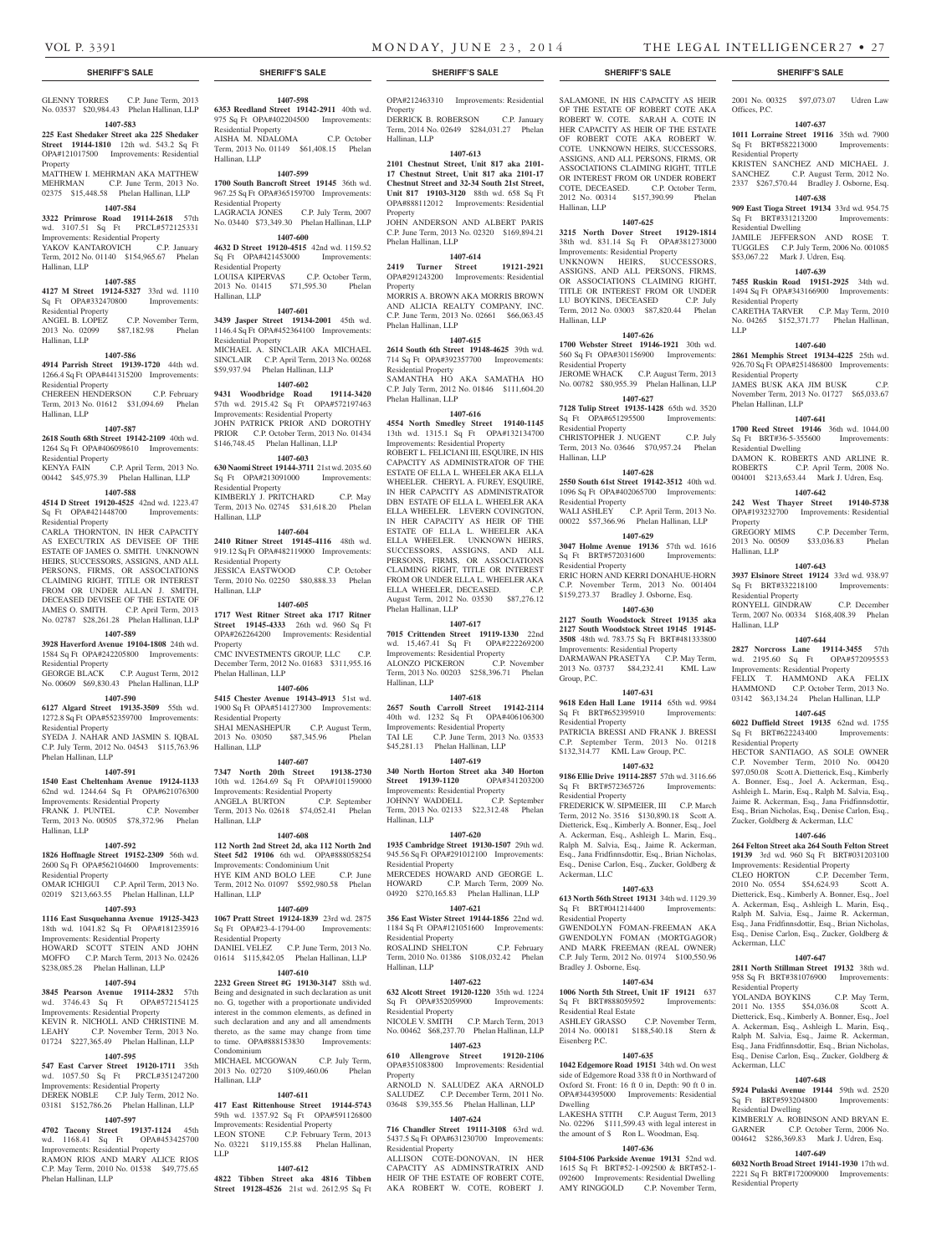#### **SHERIFF'S SALE SHERIFF'S SALE SHERIFF'S SALE SHERIFF'S SALE SHERIFF'S SALE**

#### NICHOLSON PERICLES C.P. December Term, 2013 No. 02111 \$91,338.69 Scott A. Dietterick, Esq., Kimberly A. Bonner, Esq., Joel A. Ackerman, Esq., Ashleigh L. Marin, Esq., Ralph M. Salvia, Esq., Jaime R. Ackerman, Esq., Jana Fridfinnsdottir, Esq., Brian Nicholas, Esq., Denise Carlon, Esq., Zucker, Goldberg & Ackerman, LLC

#### **1407-650**

**2770 Emerald Street 19134** 25th wd. 1475 Sq Ft BRT#252504500 Subject to Rent Improvements: Residential Property<br>
ROBERT DERR C.P. Novem

ROBERT DERR C.P. November Term,<br>2011 No. 0124 \$57.896.84 Scott A \$57,896.84 Scott A. Dietterick, Esq., Kimberly A. Bonner, Esq., Joel A. Ackerman, Esq., Ashleigh L. Marin, Esq., Ralph M. Salvia, Esq., Jaime R. Ackerman, Esq., Jana Fridfinnsdottir, Esq., Brian Nicholas, Esq., Denise Carlon, Esq., Zucker, Goldberg & Ackerman, LLC

#### **1407-651**

#### **199 West Annsbury Street 08857** 42nd wd. 1005.39 Sq Ft BRT#422012600 Subject to Rent Improvements: Residential Property<br>PAMELA RACHIL. AS SOLE OWNER C.P. PAMELA RACHIL, AS SOLE OWNER April Term, 2011 No. 2703 \$52,779.87 Scott A. Dietterick, Esq., Kimberly A. Bonner, Esq., Joel A. Ackerman, Esq., Ashleigh L. Marin, Esq., Ralph M. Salvia, Esq., Jaime R. Ackerman, Esq., Jana Fridfinnsdottir, Esq., Brian Nicholas, Esq., Denise Carlon, Esq., Zucker, Goldberg & Ackerman, LLC

## **1407-652**

**163 Roselyn Street 19120** 61st wd. 1027.50 Sq Ft BRT#612189600 Improvements: Residential Property<br>ROSLYN MASON

C.P. February Term, 2012 No. 04028 \$141,749.98 KML Law Group, P.C.

#### **1407-653**

**2220 Cantrel Street 19145** 48th wd. 658 Sq Ft BRT#482085900 Improvements: Residential Property PERCY A. ROLAND C.P. September Term, 2009 No. 03308 \$53,766.60 KML Law

Group, P.C.

## **1407-654**

**3122 Birch Road 19154** 66th wd. 2599.38 Sq Ft BRT#663012500 Improvements: Residential Property KATHLEEN M. VONCLEF C.P. December

Term, 2013 No. 01979 \$108,612.60 KML Law Group, P.C.

#### **1407-655**

**9316 B Neil Road 19115** 56th wd. Together with all right, titled and interest being a 50% undivided interest of, in and to the common elements as set forth in the aforesaid Declaration of Condominium. 1664 Sq Ft BRT#888560772 Improvements: Residential Property JOHN LEE AND KAE Y. YI C.P. July Term, 2013 No. 04485 \$89,020.35 KML Law Group, P.C.

#### **1407-656**

**5026 Cedar Avenue 19153** 46th wd. 2090 Sq Ft BRT#46-2-0520-00 Improvements: Residential Dwelling DIABATE MAMADOU AKA MAMADOU DIABATE MARIAM KOITA C.P. May Term, 2010 No. 02372 \$80,410.66 Udren Law Offices, P.C.

#### **1407-657**

**3741 South Hereford Lane 19114** 58th wd. 1825 Sq Ft BRT#661271000 Improvements: Residential Property SCOTT A. GARTON C.P. September Term, 2012 No. 03531 \$140,931.78 KML Law Group, P.C.

#### **1407-658**

**5310 Harbison Avenue 19124** 62nd wd. 1237.27 Sq Ft BRT#622468300 Improvements: Residential Property

THE UNKNOWN HEIRS OF WILLIAM C. PLUMMER, DECEASED, AND SUSAN SORENSEN, SOLELY IN HER CAPACITY AS HEIR OF WILLIAM C. PLUMMER, DECEASED. C.P. April Term, 2013 No. 02667 \$67,140.54 KML Law Group, P.C.

#### **1407-659**

**1537 Devereaux Avenue 19149** 54th wd. 1365.00 Sq Ft BRT#54-1-0662-00 Improvements: Residential Dwelling ROBERT EDWARD DONLON AKA ROBERT<br>DONLON C.P. October Term. 2013 No. C.P. October Term, 2013 No. 00279 \$109,053.95 Udren Law Offices, P.C.

## **1407-660**

**2223 Kimball Street 19146** 700 Sq Ft BRT#30-2-2439-00 Improvements: Residential Property ANDREW P. GOLDNER C.P. January

Term, 2013 No. 02135 \$206,700.00 Jack M. Bernard, Esq.

### **1407-661**

**6894 Loretto Avenue 19111** 53rd wd. 1400 Sq Ft; det 2sty frame BRT#532436400 Improvements: Residential Dwelling

UNITED STATES OF AMERICA C/O UNITED STATES ATTORNEY FOR THE EASTERN DISTRICT OF PENNSYLVANIA, RICARDO HURTADO AND CLAUDIA RUIZ<br>MORALES C.P. May Term, 2013 No. MORALES C.P. May Term, 2013 No. 01655 \$284,247.59 McCabe, Weisberg & Conway, P.C.

**1407-662**

**301 East Vernon Road 19119** 22nd wd. 1350 Sq Ft; semi det 2sty masonry BRT#222032200 Improvements: Residential Dwelling KEVIN T. SMITH C.P. February Term, 2013 No. 00344 \$185,094.34 McCabe, Weisberg & Conway, P.C.

## **1407-663**

**1500 Widener Place 19141** 17th wd. 1600 Sq Ft; s/d conv. Apt 2sty masonry BRT#171178500 Improvements: Residential Dwelling OLIVIA MYERS C.P. January Term, 2014 No. 00791 \$131,636.23 McCabe, Weisberg & Conway, P.C.

#### **1407-664**

**1033 East Rittenhouse Street 19138**  59th wd. 1609 Sq Ft; s/d w b/g 2s masonry BRT#591137000 Improvements: Residential Dwelling

VERONICA NAOMI HARRIS C.P. September Term, 2012 No. 03445 \$74,114.93 McCabe, Weisberg & Conway, P.C.

#### **1407-665 2823 North 28th Street 19132** 38th wd.

1400 Sq Ft; row conv/apt 2sty masonry BRT#381255000 Improvements: Residential Dwelling ERNEST FERGUSON C.P. January Term, 2014 No. 02281 \$87,056.64 McCabe, Weisberg & Conway, P.C.

## **1407-666**

**6516 North Beechwood Street 19138** 59th wd. 1260 Sq Ft; row b/gar 2sty masonry BRT#591025200 Improvements: Residential Dwelling ANTHONY PARKS, EXECUTOR OF THE ESTATE OF MARY A. WILLIAMS, DECEASED MORTGAGOR AND REAL OWNER C.P. April Term, 2011 No. 00607 \$72,416.91 McCabe, Weisberg & Conway, P.C.

#### **1407-667**

**5736 Hasbrook Avenue 19120** 35th wd. 2000 Sq Ft; semi/det 3sty masonry BRT#351312100 Improvements: Residential Dwelling<br>SYNELL HALL-PHILLIPS C.P. March SYNELL HALL-PHILLIPS Term, 2012 No. 03776 \$141,004.56 McCabe, Weisberg & Conway, P.C.

#### **1407-668**

**4611 Wayne Avenue 19144** 12th wd. 2937.50 Sq Ft BRT#12-3-2079-00 Improvements: Residential Dwelling SAMIR HICKSON C.P. April Term, 2013 No. 04701 \$231,128.61 Udren Law Offices, P.C.

#### **1407-669**

**8843 Revere Street 19152-1328** 35th wd. 3304.35 Sq Ft BRT#571217100 Subject to Mortgage Improvements: Residential Dwelling JOHN PURSELL C.P. August Term, 2013 No. 01373 \$47,969.46 Law Offices of Gregory Javardian

#### **1407-670**

**106 West Wishart Street 19133-4227** 7th wd. 660 Sq Ft OPA#071021500 Improvements: Residential Property PIA L. CONNER C.P. August Term, 2012 No. 01845 \$45,065.34 Phelan Hallinan, LLP

**1407-671 5121 Viola Street 19131-4718** 52nd wd.

(formerly part of the 44th wd.) 1424.00 Sq Ft BRT#52-1-0886-00 Improvements: Residential Dwelling MICHELLE COATES C.P. July Term, 2013 No. 00453 \$76,763.91 Udren Law Offices, P.C.

#### **1407-672**

**1901 Walnut Street 19103** 279,109 Sq Ft; apts 100 + units masonry BRT#881025500 Improvements: Residential Dwelling TANVEER A. SHEIKH AND JASON SHEIKH C.P. December Term, 2009 No. 003139 \$579,264.99 McCabe, Weisberg & Conway, P.C.

#### **1407-673**

**142 Wright Street Unit C 19127** 21st wd. 1440 Sq Ft OPA#211440620 Improvements: Residential Property CONSTANCE LINNET LAMBETH C.P. September Term, 2013 No. 01931 \$164,426.26 Phelan Hallinan, LLP

#### **1407-674**

& Conway, P.C.

**3434 North 18th Street 19140** 11th wd. 2200 Sq Ft; row 3 sty, masonry BRT#112255900 Improvements: Residential Dwelling KIA SWINTON C.P. September Term, 2013 No. 02537 \$75,786.10 McCabe, Weisberg

#### **1407-675**

**10229 Ambridge Place 19114-1101** 66th wd. 1586 Sq Ft; row b/gar 2sty masonry BRT#661047990 Improvements: Residential Dwelling TO BE SOLD AS THE PROPERTY OF

KRISTIN REHELL, KNOWN SURVIVING HEIR OF RAYMOND J. KILPATRICK, DECEASED MORTGAGOR AND REAL OWNER, MICHAEL DONNELLY AKA MICHAEL DONNELLY, SR., KNOWN SURVIVING HEIR OF RAYMOND J. KILPATRICK, DECEASED MORTGAGOR AND REAL OWNER, KELLY CASEDY, KNOWN SURVIVING HEIR OF RAYMOND J. KILPATRICK, DECEASED MORTGAGOR AND REAL OWNER, BRIAN KILPATRICK, KNOWN SURVIVING HEIR OF RAYMOND J. KILPATRICK, DECEASED MORTGAGOR AND REAL OWNER, SAMANTHA KILPATRICK, KNOWN SURVIVING HEIR OF RAYMOND J. KILPATRICK, DECEASED MORTGAGOR AND REAL OWNER, ALL UNKNOWN SURIVING HEIRS OF RAYMOND J. KILPATRICK, DECEASED MORTGAGOR AND REAL OWNER, ANNEMARIE KILPATRICK, KNOWN SURVIVING HEIR OF RAYMOND J. KILPATRICK, DECEASED MORTGAGOR AND REAL OWNER, GREGORY DONNELLY, KNOWN SURVIVING HEIR OF RAYMOND J. KILPATRICK, DECEASED MORTGAGOR AND REAL OWNER, KIMBERLY PINKOS, KNOWN SURVIVING HEIR OF RAYMOND J. KILPATRICK, DECEASED MORTGAGOR AND REAL OWNER AND STEPHEN DONNELLY, KNOWN SURVIVING HEIR OF RAYMOND J. KILPATRICK, DECEASED MORTGAGOR AND REAL OWNER C.P. May Term, 2012 No. 03801 \$197,241.09 McCabe, Weisberg & Conway, P.C.

#### **1407-676**

**2086 East Lippincott Street 19134** 25th wd. 980 Sq Ft; row 2sty masonry BRT#252275500 Improvements: Residential Dwelling GARTH JACKSON AND JAMES R. MCDUFFIE, JR. C.P. January Term, 2014 No. 00198 \$23,422.29 McCabe, Weisberg & Conway, P.C.

#### **1407-677**

**9365 Neil Road, Apt B 19115** 1664 Sq Ft; res condo 2sty mas + othe BRT#888560900 Subject to Mortgage Improvements: Condominium ELENA GIORGADZE AND AMIRAN PANTSULAIA C.P. January Term, 2012 No. 03743 \$166,472.81 McCabe, Weisberg & Conway, P.C.

### **1407-678**

**9921 Bustleton Ave, Unit #M-6 19115** 672 Sq Ft; res condo 2sty, masonry BRT#888580812 Improvements: Residential Dwelling LEONID KAPLUN C.P. October Term, 2013 No. 02273 \$58,628.31 McCabe, Weisberg & Conway, P.C.

#### **1407-679**

**1538 McKean Street 19145** 49th wd. 1410 Sq Ft; row 2sty masonry BRT#481104400 Improvements: Residential Dwelling MARIA ARANAS C.P. October Term, 2013 No. 02275 \$143,082.69 McCabe, Weisberg & Conway, P.C.

#### **1407-680**

**6437 Glenmore Avenue 19142** 40th wd. 1050 Sq Ft; row 2 sty, masonry BRT#406173300 Improvements: Residential Dwelling WILLIAM LODGE C.P. September Term, 2013 No. 01512 \$52,020.27 McCabe, Weisberg & Conway, P.C.

#### **1407-681A-B**

**42nd wd. (5256 Arbor Street – Premises A – 19120)** 22 x 95 PRCL#42-1388600; BRT#871564770 Improvements: Residential/ residential Mixed-use QUY NGUYEN AND VAN NGUYEN BY DEED FROM JAMIL COOPER, DATED OCTOBER 15, 2004 AND RECORDED

NOVEMBER 4, 2004 IN THE OFFICE OF THE RECORDER OF DEEDS IN AND FOR PHILADELPHIA COUNTY AS INSTRUMENT #51051115 C.P. June Term, 2013 No. 01220 \$380,808.01 Martin S. Weisberg, Esq.

**35th wd. (6533 Rising Sun Avenue – Premises B – 19120)** 67 x 72 PRCL#87-1166450; BRT#871166450 Improvements: Commerical/ commercial Mixed Use

QUY NGUYEN AND VAN NGUYEN, HUSBAND AND WIFE, AS TENANTS BY ENTIRETY, BY DEED FROM BHUPENDRA S. SHAH AND PRATIMA B. SHAH, HUSBAND AND WIFE, DATED JANUARY 12, 2005 AND RECORDED JANUARY 19, 2005 IN THE OFFICE OF THE RECORDER OF DEEDS IN AND FOR PHILADELPHIA COUNTY AS INSTRUMENT #51100548 C.P. June Term, 2013 No. 01220 \$380,808.01 Martin S. Weisberg, Esq.

#### **1407-682**

Improvements: Residential Property PIERRE A. BAYAS AND YOUSELINE BARBOT C.P. June Term, 2008 No. 05010 \$202,217.23 Phelan Hallinan, LLP **1407-694 4645 North 13th Street 19140-1229** 49th wd. 1288.60 Sq Ft PRCL#491500100 Improvements: Residential Property

Square Feet

Square Feet

,Ballard Spahr, LLP

Weisberg & Conway, P.C.

& Conway, P.C.

& Conway, P.C.

Weisberg & Conway, P.C.

Weisberg & Conway, P.C.

Residential Property

Dwelling

Conway, P.C.

RIFKA HERZ C.P. March Term, 2010 No. 02151 \$61,900.62 Phelan Hallinan, LLP **1407-695A-B 1705-41 North American Street – Premises A – 19122** Lot size: approximately 38,219 square feet; warehouse, approximately 15,129 square feet BRT#88-4590800 Subject To Mortgage none other than the mortgage foreclosed by the Plaintiff, Wells Fargo Bank, NA successor-bymerger to Wachovia Bank , NA Improvements: Industrial Warehouse Approximately 15,129

**1743-63 North American Street – Premises B - 19122** Lot size: approximately 38,219 Sq Ft BRT#88-4590830 Subject To Mortgage none other than the mortgage foreclosed by the Plaintiff, Wells Fargo Bank, NA, successor-bymerger to Wachovia Bank, NA Improvements: Industrial Warehouse, Approximately 15,129

DREXEL REALTY PARTNERSHIP C.P. November Term, 2013 No. 02831 \$1,172,062.28 Christine L. Barba, Esq.

**1407-696 1213 North 25th Street 19121-4822** 29th wd. 1072 Sq Ft BRT#291324200 Subject to Mortgage Improvements: Residential Dwelling JOSE L. REYES AND CASSANDRA LOVE C.P. November Term, 2013 No. 02094 \$96,921.74 Law Offices of Gregory Javardian **1407-697 7972 Rugby Street 19150** 50th wd. 1172 Sq Ft; row b/gar 2sty masonry BRT#502083400 Improvements: Residential Dwelling ALICE FREEMAN C.P. February Term, 2012 No. 00425 \$88,741.21 McCabe,

**1407-698 207 West Chew Avenue 19120** 42nd wd. 1620 Sq Ft; semi det 2sty masonry BRT#612049400 Improvements: Residential Dwelling HENRY F. SIMMONS C.P. May Term, 2013 No. 03471 \$58,781.71 McCabe, Weisberg

**1407-699 1950 President Street 19115** 58th wd. 1201 Sq Ft; s/d w b/g 1 sty masonry BRT#581080300 Improvements: Residential Dwelling MARK YEDWABNIK C.P. April Term,<br>2011 No. 01282 \$225.094.72 McCabe. 2011 No. 01282 \$225,094.72 Weisberg & Conway, P.C.

**1407-700 7241 Rutland Street 19149** 35th wd. 1200 Sq Ft; row b/gar 2sty masonry BRT#542181600 Improvements: Residential Dwelling YAN DAN REN C.P. November Term, 2013 No. 00530 \$113,648.01 McCabe, Weisberg

**1407-701 6042 Lawndale Avenue 19111** 35th wd. 2160 Sq Ft; apt 2-4 units 2 sty masonry BRT#352318605 Improvements: Residential

GERALD F. CARUSO, JR. C.P. October Term, 2013 No. 03144 \$28,757.96 McCabe,

**1407-702 706 Saint Andrews Road 19118** 9th wd. 2430 Sq Ft; Det w/det gar 2sty mas + o BRT#092182405 Subject to Mortgage Improvements: Residential Dwelling SARA C. WEDEMAN AND MICHAEL A. FEAGANS C.P. March Term, 2013 No. 03686 \$315,343.43 McCabe, Weisberg &

**1407-703 45 East Somerset Street 19134** 33rd wd. 1460 Sq Ft; row 3 sty masonry BRT#071198700 Improvements: Residential Dwelling YAKOV SHVARTSOVSKI AKA YAKOV<br>SHARTSOVSKIY C.P. December Term,

2013 No. 02096 \$51,723.14 McCabe,

**1407-704 1384 Dyre Street 19124** 23rd wd. 1126 Sq Ft; row b/gar 2sty masonry BRT#621004000 Improvements: Residential Dwelling AMRITPAL SINGH SANDHER C.P. February Term, 2012 No. 00417 \$84,159.11 McCabe, Weisberg & Conway, P.C. **1407-705 13042 Trina Drive 19116** 58th wd. 4521.80 Sq Ft BRT#583163242 Improvements:

MANJU VARGHESE AND ZACHARIAH VARGHESE C.P. September Term, 2013 No. 04133 \$351,347.21 KML Law Group, P.C.

C.P. December Term,

**2001 South 65th Street 19142** 40th wd. 23 x 65 PRCL#40-1-2046-00; BRT#40-1204600 Improvements: Residential Property VICTOR AKINYEMI AND OLUSOLA AKINYELE BY DEED FROM MICHAEL SOUILLACIOTI, DATED NOVEMBER 13, 2007 AND RECORDED NOVEMBER 20, 2007 IN THE OFFICE OF THE RECORDER OF DEEDS IN AND FOR PHILADELPHIA COUNTY AS INSTRUMENT #51811680 C.P. September Term, 2013 No. 00536 \$84,132.86 Martin S. Weisberg, Esq. **1407-683**

#### **3206 Ancona Road 19154** 66th wd. 2640.00 Sq Ft BRT#157N24-0201 Improvements:

Residential Dwelling KRISTY MCNAMEE AND MARK MCNAMEE C.P. October Term, 2007 No. 02046 \$163,415.25 Udren Law Offices, P.C.

#### **1407-684 8370 Langdon Street 19152** 56th wd. (formery 35th ward wd.) 2833 Sq Ft BRT#56-2-331400

Improvements: Residential Dwelling BAKER JOSMA AND NADISE JOSMA C.P. June Term, 2013 No. 01720 \$177,496.45

Udren Law Offices, P.C. **1407-685**

## **2528 North 31st Street 19132-2924** 28th wd. 930 Sq Ft OPA#282141800 Improvements:

Residential Property<br>UNKNOWN HE HEIRS, SUCCESSORS, ASSIGNS, AND ALL PERSONS, FIRMS, OR ASSOCIATIONS CLAIMING RIGHT, TITLE OR INTEREST FROM OR UNDER ROMAINE J. BRIDGES, DECEASED. ATIYA S. BOLDEN-HANNAH, IN HER CAPACITY AS ADMINISTRATRIX OF THE ESTATE OF ROMAINE J. BRIDGES AKA ROMAINE JONES BRIDGES. CARLTON BRIDGES, IN HIS CAPACITY AS HEIR OF THE ESTATE OF ROMAINE BRIDGES AKA ROMAINE JONES BRIDGES. UNKNOWN HEIRS, SUCCESSORS, ASSIGNS, AND ALL PERSONS, FIRMS, OR ASSOCIATIONS CLAIMING RIGHT, TITLE OR INTEREST FROM OR UNDER HU MILTON BRIDGES, JR., DECEASED. C.P. December Term,<br>2012 No. 02201 \$48.468.05 Phelan 2012 No. 02201 \$48,468.05 Hallinan, LLP

#### **1407-686**

**1017-1027 Oak Lane Avenue aka 1027 Oak Lane Avenue 19126-3339** 61st wd. 9142 Sq Ft OPA#611427805 Improvements: Residential Property RICKY J. MOORS AND GOOD LUCK

MOORS C.P. February Term, 2012 No. 02165 \$277,764.28 Phelan Hallinan, LLP **1407-687**

## **2427 South 8th Street 19148-3713** 39th wd.

854 Sq Ft OPA#393244400 Improvements: Residential Property

TINA R. WISE AND ANDRE V. WISE C.P. August Term, 2012 No. 01541 \$164,657.68 Phelan Hallinan, LLP

#### **1407-688**

**6713 Ditman Street 19135-2221** 41st wd. 1720 Sq Ft OPA#422358200 Improvements: Residential Property MIGUEL HERNANDEZ AND SONIA HERNANDEZ C.P. February Term, 2014 No. 00994 \$76,099.27 Phelan Hallinan, LLP

## **1407-689**

**4726 Sheldon Street 19127-1009** 21st wd. 1415.2 Sq Ft OPA#211525400 Improvements: Residential Property<br>JOSEPH WALLS C.P. December Term, 2013 No. 00364 \$199,295.20 Phelan Hallinan, LLP

**1407-690 2312 Dickinson Street 19146** 36th wd. 1069.5<br>Sq. Ft. QPA#364035400 Improvements:

No. 02460 \$49,524.08 Phelan Hallinan, LLP **1407-691 6405 North Camac Street aka 6421 North Camac Street 19126-3644** 49th wd. 3192<br>
Sq Ft OPA#493172200 Improvements:

ANTHONY HUGHES C.P. October Term, 2013 No. 02679 \$191,725.50 Phelan

**1407-692 849 South 7th Street Unit 1H, aka 625- 33 Christian Street 19147-2955** 88th wd. Together with a proportionate undivided interest in the Common elements (as defined in such declaration) of .02741% OPA#888020307

LYDIA M. JOHN AND MOHAMED F. SADDICK C.P. August Term, 2012 No. 01874 \$265,417.70 Phelan Hallinan, LLP **1407-693 1429 Englewood Street 19111** 53rd wd. 2355.10 Sq Ft OPA#532361700

C.P. January Term, 2014

Sq Ft OPA#364035400 Residential Property<br>AISHA NIANG

Sq Ft OPA#493172200 Residential Property

Improvements: Condominium

Hallinan, LLP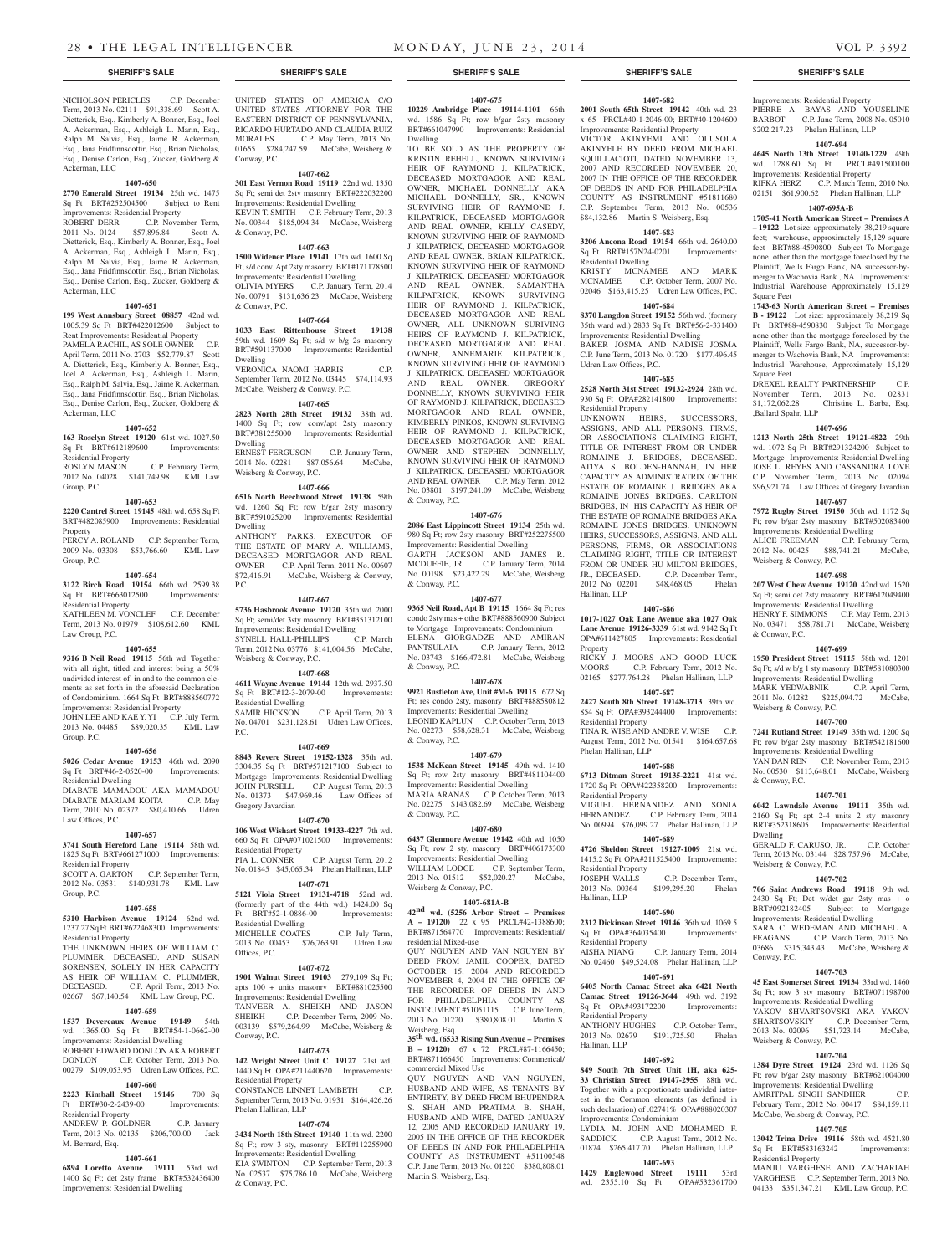Weisberg & Conway, P.C.

& Conway, P.C.

Residential Property<br>JOSEPH PA

Law Group, P.C.

Residential Property

Residential Property

KML Law Group, P.C.

Residential Property

Group, P.C.

Dwelling

No.  $1412$  \$52,171.16

A. Elia, Esq.

Residential Property<br>JUAN C. COLON

DiGiorgio, III, Esq.

Residential Property

Residential Property

Sq Ft OPA#662173200 Residential Property

Hallinan, LLP

Hallinan, LLP

Residential Property

2013 No. 001195 \$181,605.64 McCabe,

**1407-760 7705 Woolston Avenue 19150** 50th wd. 1680 Sq Ft; s/d w b/g 2s masonry BRT#502065400 Improvements: Residential Dwelling FERN ANDREWS C.P. March Term, 2012 No. 00779 \$126,468.76 McCabe, Weisberg

**1407-761 1328 Vankirk Street 19149** 53rd wd. 1792 Sq Ft BRT#531004300 Improvements:

JOSEPH PATANOVICH, AS CO-ADMINISTRATOR OF THE ESTATE OF MARY KATHERINE PATANOVICH, DECEASED, MICHAEL PATANOVICH, AS CO-ADMINISTRATOR OF THE ESTATE OF MARY KATHERINE PATANOVICH, DECEASED AND THERESA WEISSINGER, AS CO-ADMINISTRATOR OF THE ESTATE OF MARY KATHERINE PATANOVICH, DECEASED C.P. April Term, 2013 No. 02250 \$60,396.17 KML

**1407-762 3025 Memphis Street 19134** 25th wd. 975.10 Sq Ft BRT#251493100 Improvements:

THE UNKNOWN HEIRS OF JOSEPH T. BARTOCHOW, DECEASED AND DONALD BARTOCHOW, SOLELY IN HIS CAPACITY AS HEIR OF JOSEPH T. BARTOCHOW, DECEASED C.P. April Term, 2013 No. 02649 \$41,719.54 KML Law Group, P.C. **1407-763 4820 Smick Street 19127** 21st wd. 1152.22 Sq Ft BRT#212434100 Improvements:

MARIA VIRAY AND ROMEO VIRAY C.P. November Term, 2013 No. 01069 \$231,443.43

**1407-764 5127 North 11th Street 19141** 49th wd. 2163.25 Sq Ft BRT#492231300 Improvements:

WANDA HARGROVE C.P. August Term, 2008 No. 02511 \$26,108.50 KML Law

**1407-765 7158 North Uber Street 19138** 10th wd. 1644.32 Sq Ft BRT#101149400 Improvements: Residential Property JAMAR LITTLE C.P. July Term, 2013 No. 03373 \$124,063.84 KML Law Group, P.C. **1407-766A-D 48th wd. (1916 Point Breeze Avenue – Premises A – 19145-2612)** 1284 Sq Ft BRT#482270400 Improvements: Residential

**48th wd. (2212 Winton Street – Premises B – 19145-3320)** 800 Sq Ft BRT#482097500 Improvements: Residential Dwelling **36th wd. (1536 South Garnet Street – Premises C – 19146-4628)** 920 Sq Ft BRT#363222000 Improvements: Residential Dwelling **23rd wd. (5226 Pennway Street – Premises D – 19124-3002)** 1568 Sq Ft BRT#233103500 Improvements: Residential Dwelling RICHARD SITES C.P. July Term, 2013<br>No. 1412 \$52,171.16 Weber Gallagher

Simpson Stapleton Fires & Newby, LLP, Sarah

**1407-767 3895 Dungan Street 19124** 33rd wd. 1050 Sq Ft BRT#332415900 Improvements:

2011 No. 04505 \$51,308.01 Valentino F.

**1407-768 2740 Oakford Street 19146-3718** 36th wd. 679 Sq Ft OPA#362051900 Improvements:

ALICIA C. GORDON AND RICARDO<br>CLARKE C.P. January Term. 2014 No.

ROCHELLE GANGEMI C.P. September Term, 2013 No. 01930 \$104,680.65 Phelan

**1407-770 11924 Alberta Drive 19154** 66th wd. 2828.64<br>Sq Ft OPA#662173200 Improvements:

JOSHUA J. TRIESTMAN C.P. April Term, 2009 No. 02379 \$189,980.33 Phelan

**1407-771 570 Alcott Street 19120** 35th wd. 1022.72 Sq Ft OPA#352055900 Improvements:

MIGDALIA PALACIOS C.P. March Term,

02032 \$96,858.03 Phelan Hallinan, LLP **1407-769 3839 Ronnal Drive 19154** 66th wd. 3644.69 Sq Ft OPA#662440900 Improvements:

C.P. January Term, 2014 No.

C.P. August Term,

## **SHERIFF'S SALE SHERIFF'S SALE SHERIFF'S SALE SHERIFF'S SALE SHERIFF'S SALE**

#### **1407-706**

**4217 Chippendale Street 19136** 65th wd. 1168 Sq Ft; row b/gar 2sty masonry BRT#651124200 Improvements: Residential Dwelling MELVIN O. HARDING, JR. C.P. October Term, 2013 No. 03225 \$163,717.34 McCabe,

Weisberg & Conway, P.C.

**1407-707 2532 South Claymont Street 19153** 40th wd. 1020 Sq Ft; row b/gar 2sty masonry BRT#404156254 Improvements: Residential Dwelling

JARMAL ARTHUR AKA JAMAL D. ARTHUR C.P. September Term, 2009 No. 02721 \$117,944.57 McCabe, Weisberg & Conway, P.C.

#### **1407-708**

**3705 Morrell Avenue 19114** 66th wd. 1242 Sq Ft; row b/gar 2sty Mas + other BRT#661146230 Improvements: Residential Dwelling CHARLES K LEE AKA CHARLES KENNETH LEE AND EILEEN LEE C.P. September Term, 2009 No. 00826 \$180,381.14 McCabe, Weisberg & Conway, P.C.

### **1407-709**

**1001 Livezey Lane and 1011 Livezey Lane aka Rear 1001 Livezey Lane 19119-3356**  9th wd. 3793 Sq Ft BRT#092122110 & BRT#092122120 Improvements: Residential

Dwelling ANDREW J. COOLEY C.P. December Term, 2013 No. 01055 \$749,172.12 Law Offices of Gregory Javardian

#### **1407-710**

**166 West Walnut Park Drive 19120** 61st wd. 1328 Sq Ft; row b/gar 2sty masonry BRT#611370700 Improvements: Residential

Dwelling CHRISTOPHER SEAN BROWN June Term, 2013 No. 01518 \$201,434.37

McCabe, Weisberg & Conway, P.C.

## **1407-711**

**1807 Kendrick Street 19152** 56th wd. 1656 Sq Ft; semi/det 2sty mas + other BRT#562198500 Improvements: Residential Dwelling CHRISTINA MCCULLOUGH AND JERRY PROKOPOWYCZ C.P. June Term, 2013 No. 01659 \$216,664.73 McCabe, Weisberg & Conway, P.C.

#### **1407-712**

**135 Sparks Street 19120** 61st wd. 1128 Sq Ft; row b/gar 2sty masonry BRT#611268300 Improvements: Residential Dwelling<br>SYEETA MCFARLAND C.P. February SYEETA MCFARLAND Term, 2013 No. 01020 \$140,838.29 McCabe,

## Weisberg & Conway, P.C.

**1407-713 403 South Croskey Street 19146** 8th wd. 896 Sq Ft; row 2sty masonry BRT#081191700 Improvements: Residential Dwelling RHONA SCHNEIMAN AKA RHONA GERBER SCHNEIMAN AND ERIK

SCHNEIMAN AKA ERIK REID SCHNEIMAN C.P. December Term, 2011 No. 03345 \$306,097.15 McCabe, Weisberg & Conway, P.C.

#### **1407-714**

**1167 Windrim Avenue 19141** 49th wd. 2400 Sq Ft; det off/str 1sty masonry BRT#493008410 Improvements: Residential Dwelling CORNELL SMITH C.P. May Term, 2012 No. 03977 \$43,408.50 McCabe, Weisberg & Conway, P.C.

#### **1407-715**

**5542 Belmar Terrace 19143** 51st wd. 1062 Sq Ft; row b/gar 2sty masonry BRT#514103700 Improvements: Residential Dwelling THEODORE CURTISS C.P. December Term, 2011 No. 02664 \$122,650.84 McCabe, Weisberg & Conway, P.C.

#### **1407-716**

**6333 Walker Street 19135** 41st wd. 990 sq ft; row b/gar 2sty masonry BRT#552327900 Subject to Mortgage Improvements: Residential Dwelling EILEEN M. KILDERRY C.P. September Term, 2013 No. 03304 \$152,737.98 McCabe,

#### **1407-717**

Weisberg & Conway, P.C.

**513 East Roumfort Road 19119** 9th wd. 2467 Sq Ft; det w/b gar 2sty mason-<br>ry BRT#091057000 Subject to Mortgage Subject to Mortgage Improvements: Residential Dwelling LYNETTE BURGESS AND STEPHAN C. BURGESS C.P. September Term, 2011 No. 03436 \$278,486.75 McCabe, Weisberg & Conway, P.C.

#### **1407-718**

**7936 Provident Street 19150** 50th wd. 1174 Sq Ft; row b/gar 2sty masonry BRT#501170300 Improvements: Residential Dwelling RONALD SLOAN C.P. July Term, 2013 No. 01303 \$96,274.68 McCabe, Weisberg & Conway, P.C.

## **1407-719**

**6224 Algon Avenue 19111** 53rd wd. 1600 Sq Ft; apt 2-4 units 2sty masonry BRT#531207100 Subject to Mortgage Improvements: Residential Dwelling EDWARD J. SCHREIBER AND BARBARA FEINBERG C.P. August Term, 2013 No.

01368 \$130,807.31 McCabe, Weisberg & Conway, P.C. **1407-720**

## **5530 West Jefferson Street 19131** 52nd

wd. 1162 Sq Ft; row conv/apt 2sty masonry BRT#041271500 Improvements: Residential Dwelling JOSEPH A. WILLIAMS C.P. March Term, 2012 No. 00785 \$103,506.53 McCabe, Weisberg & Conway, P.C.

#### **1407-721**

**2323 South Mildred Avenue 19148** 39th wd. 984 Sq Ft; row 2sty, masonry BRT#393360400 Improvements: Residential Dwelling WILLIAM CANNING C.P. August Term, 2013 No. 01261 \$55,041.75 McCabe, Weisberg & Conway, P.C.

## **1407-722**

**5645 Loretto Avenue 19124** 35th wd. 1276 Sq Ft; row b/gar 2sty masonry BRT#351401600 Improvements: Residential Dwelling ROBERT CAPERS C.P. April Term, 2012 No. 03002 \$79,090.64 McCabe, Weisberg & Conway, P.C.

#### **1407-723**

**3049 Tulip Street 19134** 25th wd. 840 Sq Ft; row 2sty masonry BRT#252357600 Improvements: Residential Dwelling APRIL M. BOERNER C.P. October Term, 2012 No. 02436 \$45,360.88 McCabe, Weisberg & Conway, P.C.

#### **1407-724**

**2411 Kimball Street 19146** 30th wd. 1206 Sq Ft; row 2sty masonry BRT#302246200 Improvements: Residential Dwelling JOHN J. CHEATLEY C.P. June Term, 2012 No. 02808 \$234,917.46 McCabe, Weisberg & Conway, P.C.

#### **1407-725**

**323 North 34th Street 19104** 34th wd. 2394 Sq Ft; row 3sty masonry BRT#241221300 Improvements: Residential Dwelling LINDA E. KING C.P. December Term, 2009 No. 00088 \$208,453.64 McCabe, Weisberg & Conway, P.C.

#### **1407-726**

**213 Goodford Road 19154-4321** 66th wd. 900 Sq Ft; row b/gar 1sty masonry BRT#662343900 Improvements: Residential Dwelling KAREN ANNE TEPPER C.P. October Term, 2013 No. 01816 \$214,608.44 McCabe, Weisberg & Conway, P.C.

## **1407-727**

**2760 Willits Road 19136** 57th wd. 1476 Sq Ft; det 1sty masonry BRT#571157502 Improvements: Residential Dwelling AUDREY NANOPOULOS C.P. June Term, 2012 No. 03509 \$184,810.84 McCabe, Weisberg & Conway, P.C.

#### **1407-728**

**818 Swanson Street 19147** 2nd wd. 2882 Sq Ft; row w/gar 3sty masonry BRT#022108767 Improvements: Residential Dwelling MEYER JACK OROCOFSKY AND LOUIS J. OROCOFSKY C.P. June Term, 2013 No. 04431 \$984,769.89 McCabe, Weisberg & Conway, P.C.

#### **1407-729**

**2327 Catherine Street 19146** 30th wd. 2678 Sq Ft; row conv/apt 3sty masonry BRT#302086100 Subject to Mortgage Improvements: Residential Dwelling JAMILLAH WASHINGTON AND JOHN WASHINGTON C.P. July Term, 2012 No. 00319 \$246,741.53 McCabe, Weisberg & Conway, P.C.

#### **1407-730**

**2131 West Master Street 19121** 29th wd. 2319 Sq Ft; s/d conv apt 3 sty stone BRT#291111100 Improvements: Residential Dwelling AJA LIN JONES C.P. October Term, 2013 No. 00889 \$208,833.23 McCabe, Weisberg & Conway, P.C.

#### **1407-731**

**1424 East Johnson Street 19138** 1826 Sq Ft; s/d w b/g 2s masonry BRT#102295100 Improvements: Residential Dwelling FREDERICK L. BLAIN, EXECUTOR OF THE ESTATE OF GEORGE WILLIE LILES, DECEASED MORTGAGOR AND REAL<br>OWNER C.P. December Term, 2013 No. C.P. December Term, 2013 No. 00104 \$182,910.12 McCabe, Weisberg & Conway, P.C.

#### **1407-732**

**1827 South 10th Street 19148** 1st wd. 1260 Sq Ft; row conv/apt 2sty masonry BRT#012395400 Improvements: Residential Dwelling MICHAEL MOSS AND ANN MARIE

LEUZZI C.P. August Term, 2013 No. 00859 \$155,419.81 McCabe, Weisberg & Conway, P.C.

### **1407-733**

**6062 Chester Avenue 19142** 40th wd. 1404 Sq Ft; row 2sty masonry BRT#401226200 Improvements: Residential Dwelling AHMED KEITA C.P. September Term, 2013 No. 01389 \$60,745.54 McCabe, Weisberg & Conway, P.C.

#### **1407-734**

Conway, P.C.

**1715 West Jefferson Street 19121** 47th wd. 3240 Sq Ft; s/d conv apt 3sty masonry BRT#471127700 Improvements: Residential Dwelling TORI KING C.P. June Term, 2013 No.

# 02807 \$209,176.58 McCabe, Weisberg &

**1407-735 2165 West 66th Avenue 19138** 10th wd. 1224 Sq Ft; row b/gar 2sty masonry BRT#102369600 Improvements: Residential Dwelling VIVIAN G. RUSH AND JAMES BRISTOL RUSH AKA JAMES BRISTOL RUSH, JR. C.P. May Term, 2011 No. 03411 \$106,162.81 McCabe, Weisberg & Conway, P.C.

## **1407-736**

**9675 Sandanne Road 19115** 63rd wd. 2157 Sq Ft; det w/bas gar 2sty frame BRT#632200521 Improvements: Residential Dwelling MARCELLA KASTANOS, GEORGIOS APOSTOLIDIS AND MARY APOSTOLIDIS C.P. June Term, 2013 No. 02753 \$279,028.76 McCabe, Weisberg & Conway, P.C.

#### **1407-737**

**7346 Buist Avenue 19153** 40th wd. 1120 Sq Ft; \_row b/gar BRT#404294500 Improvements: Residential Dwelling JOSEPH RAWLINGS C.P. July Term, 2013 No. 01940 \$51,539.13 McCabe, Weisberg

& Conway, P.C. **1407-738**

**119 Wharton Street 19147** 2nd wd. 1272 Sq Ft; row 3sty masonry BRT#021337600 Improvements: Residential Dwelling DAVID M. EAGLE AND LYNN R. EAGLE C.P. July Term, 2013 No. 01889 \$77,992.42 McCabe, Weisberg & Conway, P.C.

#### **1407-739**

**342 Gladstone Street 19148** 39th wd. 920 Sq Ft; row 2sty masonry BRT#392204900 Improvements: Residential Dwelling JOHN SHEPPARD C.P. November Term, 2013 No. 00773 \$52,369.19 McCabe, Weisberg & Conway, P.C.

## **1407-740**

**3536 North 19th Street 19140** 11th wd. 4765 Sq Ft; Row 3sty masonry BRT#112273500 Improvements: Residential Dwelling KAREEM COMPTON C.P. June Term, 2008 No. 05456 \$97,352.70 McCabe, Weisberg & Conway, P.C.

#### **1407-741**

**7220 Marsden Street 19135** 41st wd. 1344 Sq Ft; row 2sty masonry BRT#412380800 Improvements: Residential Dwelling ARTHUR ZAMORANO C.P. August Term, 2013 No. 03251 \$99,139.08 McCabe, Weisberg & Conway, P.C.

#### **1407-742**

**6805 East Roosevelt Boulevard 19149** 55th wd. 1368 Sq Ft; row w/bsmt Grg, s sty/masonry BRT#55125500 Improvements: Residential Dwelling EDWARD CHASE AKA EDWARD F.

CHASE C.P. October Term, 2013 No. 01201 \$123,362.31 McCabe, Weisberg & Conway, P.C.

#### **1407-743**

**5616 Haverford Avenue 19131** 4th wd. 990 Sq Ft; semi det sty masonry BRT#042185300 Improvements: Residential Dwelling ANITA BLAKLEY AKA ANITA BLAKELY AND SAMYIA C. BLAKLEY AKA SAMYIA C. BLAKELY C.P. October Term, 2013 No. 01836 \$71,289.98 McCabe, Weisberg & Conway, P.C.

#### **1407-744**

**128 North 58th Street 19139** 4th wd. 1281.28 Sq Ft BRT#042092600 Improvements: Residential Property THE UNKNOWN HEIRS OF GEORGE C. NIXON, DECEASED AND LAREINE NIXON,

SOLELY IN HER CAPACITY AS HEIR OF GEORGE C. NIXON, DECEASED September Term, 2012 No. 00421 \$60,347.19 KML Law Group, P.C.

#### **1407-745**

**2134 Hartel Avenue 19152** 56th wd. 1060 Sq Ft; s/d w b/g 1sty masonry BRT#561490000 Improvements: Residential Dwelling MARIAMMA POTHEN C.P. November Term, 2012 No. 00140 \$184,315.32 McCabe, Weisberg & Conway, P.C.

# **1407-746**

**3265 Mercer Street 19134** 45th wd. 935.62 Sq Ft BRT#451256600 Improvements: Residential Property AMANDA S. KONCZYK C.P. September Term, 2013 No. 03405 \$145,620.38 KML Law Group, P.C.

#### **1407-747**

**5137 Spruce Street 19139-4122** 60th wd. 2400 Sq Ft; apt 2-4 units 2sty masonry BRT#602104800 Improvements: Residential Dwelling SABRINA THIGPEN AND JULIUS W. THIGPEN C.P. October Term, 2013 No. 03024 \$249,857.15 McCabe, Weisberg & Conway, P.C.

#### **1407-748**

**1926 South Woodstock Street 19145- 2830 48th wd. 1120 Sq Ft; row 2sty mason-<br>ry BRT#481338000 Subject to Rent** ry BRT#481338000 Improvements: Residential Dwelling LISA GOLDSMITH C.P. September Term, 2013 No. 02643 \$59,742.02 McCabe, Weisberg & Conway, P.C.

**3276 East Thompson Street 19134** 45th wd. 982.24 Sq Ft BRT#451243600 Improvements:

KATHY MILLER AND STEPHEN TAYLOR C.P. June Term, 2013 No. 02625 \$122,074.66

**1407-750 3622 East Allen Street 19134** 45th wd. 962 Sq Ft BRT#451127300 Improvements:

CARL WESCOTT C.P. July Term, 2013 No. 01984 \$89,746.44 KML Law Group, P.C. **1407-751 2113 East Somerset Street 19134** 25th wd. 1120 Sq Ft BRT#252029700 Improvements:

**1407-752 4505 Magee Street 19135-2722** 41st wd. 1280 Sq Ft; semi det 2sty masonry BRT#411182000 Improvements: Residential Dwelling SHAWNEE KANE C.P. September Term, 2013 No. 02335 \$94,555.70 McCabe,

**1407-753 4635 Lesher Street 19124** 23rd wd. 1433 Sq Ft; semi det 2sty masonry BRT#232238400 Improvements: Residential Dwelling FAINA VASSERMAN C.P. July Term, 2012 No. 02563 \$65,580.44 McCabe, Weisberg

**1407-754 520 Wartman Street 19128-3237** 21st wd. 1110 Sq Ft; s/d w b/g 1sty masonry BRT#214028100 Improvements: Residential

JARED A. CARTER AND EMILY J. CARTER C.P. September Term, 2013 No. 01865 \$174,210.36 McCabe, Weisberg & Conway,

**1407-755 316 Devereaux Avenue 19111** 35th wd. 1060 Sq Ft; row 2 sty masonry BRT#352192300 Improvements: Residential Dwelling ANGELE BARREAU AND GODFREY SCUTT C.P. December Term, 2013 No. 01392 \$116,385.51 McCabe, Weisberg &

**1407-756 2511 South 2nd Street 19148** 39th wd. 1077 Sq Ft; row 2sty masonry BRT#391274300 Improvements: Residential Dwelling BRIAN MCKENNA C.P. September Term 2013 No. 04208 \$162,877.22 McCabe,

**1407-757 1169 South Clarion Street 19147** 26th wd. 702 Sq Ft; row 2sty masonry BRT#021615400 Improvements: Residential Dwelling LIDA NAVEK C.P. August Term, 2013 No. 00068 \$76,917.42 McCabe, Weisberg &

**1407-758 4207 Stirling Street 19135** 55th wd. 1226 Sq Ft; row b/gar 2sty masonry BRT#552056100 Improvements: Residential Dwelling LESLEY MUCKELROY AND SYEED A. SMITH C.P. October Term, 2013 No. 00798 \$116,980.61 McCabe, Weisberg &

**1407-759 9932 Lorry Place 19114** 65th wd. 1404 Sq Ft; row b/gar 2sty masonry BRT#652203381 Improvements: Residential Dwelling NIKIA BREEDLOVE C.P. August Term,

 $CAMACHO$ , ADMINISTRATOR OF THE ESTATE OF RAFAEL CAMACHO, DECEASED C.P. July Term, 2013 No. 02747 \$83,416.67

#### **1407-749**

Residential Property

KML Law Group, P.C.

Residential Property

Residential Property<br>RAYMOND

KML Law Group, P.C.

Weisberg & Conway, P.C.

& Conway, P.C.

Dwelling

Conway, P.C.

Conway, P.C.

Conway, P.C.

Weisberg & Conway, P.C.

P.C.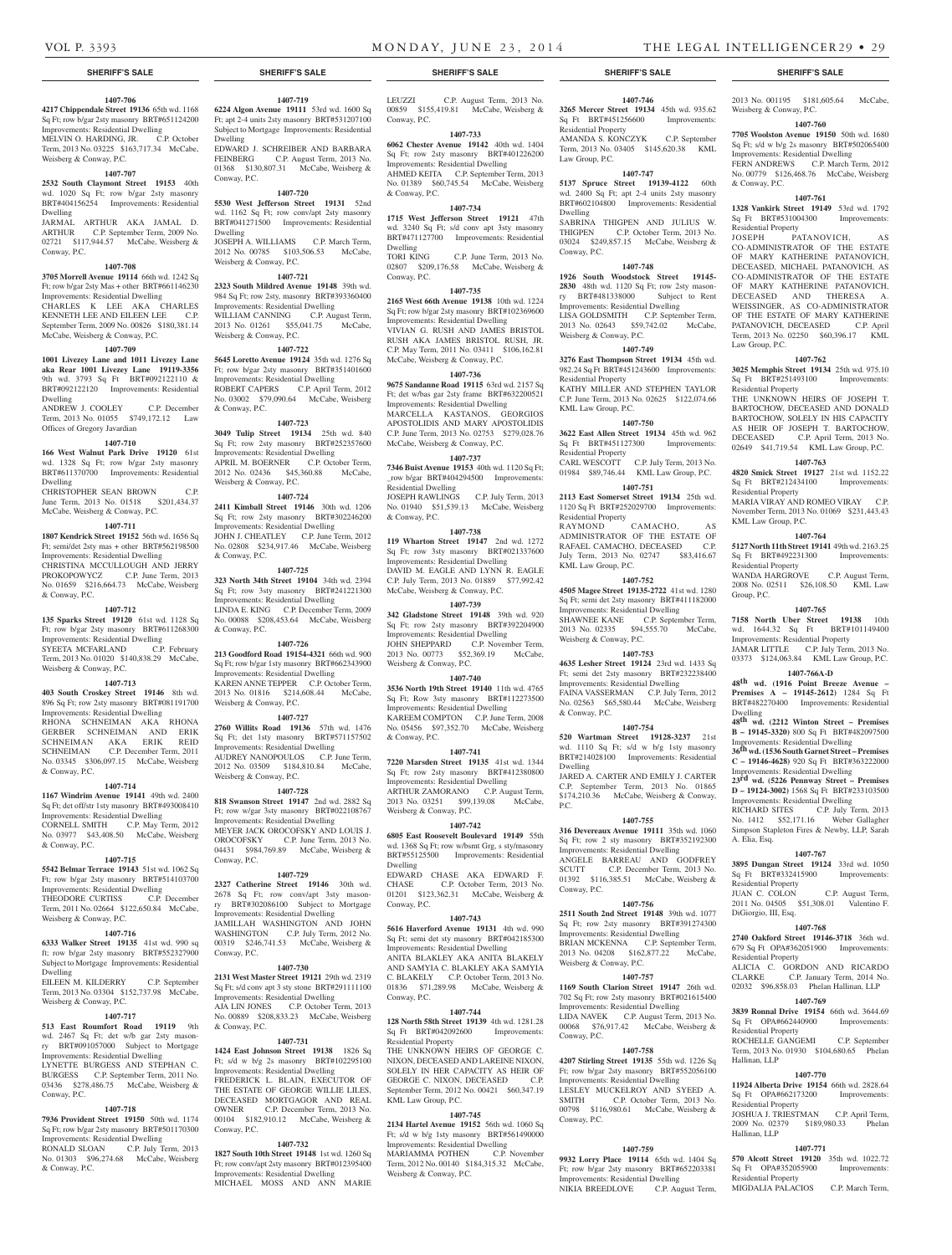C.P. January Term, 2012

2010 No. 05668 \$152,096.38 Phelan

**1407-772 1426 West Nedro Avenue 19141-1823** 17th wd. 1633 Sq Ft OPA#171151900 Improvements:

No. 03298 \$127,553.49 Phelan Hallinan,

**1407-773 9713 Berea Street 19114-1723** 66th wd. 10,250 Sq Ft OPA#661012616 Improvements:

LAWRENCE V. HERMAN C.P. December Term, 2011 No. 01545 \$174,610.50 Phelan

**1407-774 2908 Normandy Drive 19154** 35th wd. 5100 Sq Ft BRT#662494200 Improvements:

THOMAS G. MCANDREWS C.P. December Term, 2012 No. 03743 \$165,311.09 Scott A. Dietterick, Esq. and/or Kathryn L. Mason, Esq. **1407-775 10301 Hoff Street 19116** 58th wd. 4011.67 Sq Ft BRT#582591800 Improvements:

VYACHESLAV MIGACHEV C.P. December Term, 2010 No. 1282 \$249,388.78 Scott A. Dietterick, Esq., Kimberly A. Bonner, Esq., Joel A. Ackerman, Esq., Ashleigh L. Marin, Esq., Ralph M. Salvia, Esq., Jaime R. Ackerman, Esq., Jana Fridfinnsdottir, Esq., Brian Nicholas, Esq., Denise Carlon, Esq., Zucker, Goldberg &

**1407-776 1327 South 29th Street 19146-3617** 36th wd. 1128 Sq Ft BRT#362169300 Improvements:

DARRYL GUNTHER AND JUANITA MOMENT C.P. January Term, 2013 No. 3627 \$81,256.02 Scott A. Dietterick, Esq., Kimberly A. Bonner, Esq., Joel A. Ackerman, Esq., Ashleigh L. Marin, Esq., Ralph M. Salvia, Esq., Jaime R. Ackerman, Esq., Jana Fridfinnsdottir, Esq., Brian Nicholas, Esq., Denise Carlon, Esq., Zucker, Goldberg &

**1407-777 4933 Ormes Street 19120-3919** 42nd wd. 1140 Sq Ft BRT#421334100 Improvements:

CARMEN I. MENDEZ AND RAMON AVILA C.P. December Term, 2012 No. 3737 \$43,217.17 Scott A. Dietterick, Esq., Kimberly A. Bonner, Esq., Joel A. Ackerman, Esq., Ashleigh L. Marin, Esq., Ralph M. Salvia, Esq., Jaime R. Ackerman, Esq., Jana Fridfinnsdottir, Esq., Brian Nicholas, Esq., Denise Carlon, Esq., Zucker, Goldberg & Ackerman, LLC **1407-778 3842 J Street 19124** 33rd wd. 1320 Sq Ft BRT#332225300 Improvements: Residential

SPARKLE L. PENDER C.P. September Term, 2011 No. 1687 \$78,322.61 Scott A. Dietterick, Esq., Kimberly A. Bonner, Esq., Joel A. Ackerman, Esq., Ashleigh L. Marin, Esq., Ralph M. Salvia, Esq., Jaime R. Ackerman, Esq., Jana Fridfinnsdottir, Esq., Brian Nicholas, Esq., Denise Carlon, Esq., Zucker, Goldberg &

**1407-779 2826 Rosehill Street 19134** 7th wd. 15' frontage x 76'4" depth OPA#071412800 Improvements: Residential Property EYDA MENDEZ C.P. September Term, 2013 No. 00505 \$38,677.27 Richard M.

**1407-780 127 Kenilworth Street 19147-3409** 2nd wd. 1343.70 Sq Ft BRT#023042000 Improvements:

DOMINIC WARD AND SARAH WARD FKA SARAH GOLDFINE C.P. August Term, 2010 No. 03038 \$1,026,416.01 Milstead &

**1407-781 1448 W Loudon Street aka 1448 W. Louden Street 19141-2132** 13th wd. 1125 Sq Ft BRT#871519880 Improvements: Row W-off/

ANDRE H. MITCHELL C.P. September Term, 2011 No. 02241 \$157,056.60 Milstead

**1407-782 6902 North Broad St 19126-1701** 10th wd. 4150 Sq Ft BRT#101003500 Improvements:

CARLTON WILLS, STEPHANIE P. WILLS AND UNITED STATES OF AMERICA C.P. June Term, 2011 No. 02011 \$134,069.01

**1407-783 6137 Castor Avenue 19149** 54th wd. 1683.50

Hallinan, LLP

LLP

Residential Property<br>SIMONE WEST

Residential Property

Residential Property

Residential Property

Ackerman, LLC

Residential Property

Ackerman, LLC

Residential Property

Property

Ackerman, LLC

Squire & Associates, LLC

Row W/gar 3sty Masonry

Associates, LLC

str 2sty Masonr

& Associates, LLC

Det 3 Sty Masonry

Milstead & Associates, LLC

Hallinan, LLP

**1407-794 3921 Fairmount Avenue 19104** 24th wd. 1782

SHANEE MITCHELL

Hallinan, LLP

Residential Property

Phelan Hallinan, LLP

PERSONS, FIRMS, OR ASSOCIATIONS CLAIMING RIGHT, TITLE OR INTEREST FROM OR UNDER TROY O. HARLEY, DECEASED. C.P. November Term, 2012 No. 02607 \$130,910.09 Phelan Hallinan, LLP **1407-806 7606 Brentwood Road 19151-2021** 34th wd. 1299.11 Sq Ft OPA#343224200 Multiple 1222.11 Multiple 1222.11 Multiple 1232.11 Multiple 121<br>SHANEE MITCHELL C.P. November

Term, 2013 No. 01509 \$186,080.80 Phelan

**1407-807 218 West Sheldon Street 19120** 42nd wd. 910 Sq Ft OPA#422197600 Improvements:

CHRISTOPHER L. BOWMAN C.P. September Term, 2012 No. 03051 \$131,928.01

**1407-808 3900 Ford Road, Apartment 2A 19131- 2001** 52nd wd. 1330 Sq Ft OPA#888520001 Improvements: Residential Property UNKNOWN HEIRS, SUCCESSORS, ASSIGNS, AND ALL PERSONS, FIRMS, OR ASSOCIATIONS CLAIMING RIGHT, TITLE OR INTEREST FROM OR UNDER DIC MCCLARIN, DECEASED C.P. September Term, 2013 No. 00289 \$143,679.08 Phelan

**1407-809 4741 North Mascher Street aka 4741 Mascher Street 19120-4207** 42nd wd. 1455 Sq Ft OPA#422354400 Improvements: Residential

JENNIFER K. THOMAS C.P. September Term, 2013 No. 02626 \$107,847.00 Phelan

**1407-810 5321 Lesher Street 19124-1243** 42nd wd.

BEDNAREK AKA BETTY BEDNAREK,<br>DECEASED. C.P. November Term, 2013

No. 01136 \$55,001.59 Phelan Hallinan, LLP **1407-811 4647 North 5th Street 19140** 42nd wd. Land area 1402.69 Sq Ft; improvement area 1752 Sq Ft BRT#42-2-4964-00 Improvements:

ALEX M. TRAM C.P. February Term, 2014 No. 2410 \$80,700.34 David Banks, Esq.,

**1407-812 639 Fitzgerald Street 19148** 39th wd. 944 Sq Ft BRT#393110200 Improvements:

UNKNOWN HEIRS, SUCCESSORS, ASSIGNS, AND ALL PERSONS, FIRMS, OR ASSOCIATIONS CLAIMING RIGHT, TITLE OR INTEREST FROM OR UNDER ANTHONY<br>J. RONGIONE. IV. DECEASED. C.P. J. RONGIONE, IV, DECEASED. January Term, 2014 No. 001933 \$95,264.51

**1407-813 5618 Woodcrest Avenue 19131** 52nd wd. 2000 Sq Ft BRT#522140300 Improvements:

PAULETTE WATERS C.P. September Term, 2013 No. 02078 \$65,709.33 Stern &

**1407-814 5441 Christian Street 19143** 46th wd. 1681<br>Sq Ft BRT#463130100 Improvements:

ETHEL BROWN C.P. February Term, 2014 No. 00720 \$64,873.76 Stern & Eisenberg

**1407-815 1018 Morris Street 19148** 57th wd. 802.5 Sq Ft BRT#012326500 Improvements:

ANTHONY CIRANO AND LISA FUSCHINO CIRANO C.P. July Term, 2013 No. 04679 \$142,895.75 Stern & Eisenberg P.C. **1407-816 7016 Ogontz Avenue 19138** 10th wd. 2280 Sq Ft BRT#102014200 Improvements:

MICHELLE BURNETT C.P. April Term, 2013 No. 04489 \$78,668.32 Stern &

**1407-817 5134 Glenloch Street 19124** 62nd wd. 957 Sq Ft BRT#622414500 Improvements:

2014 No. 001162 \$73,541.92 Bradley J.

C.P. February Term,

C.P. November Term, 2013

#### **SHERIFF'S SALE SHERIFF'S SALE SHERIFF'S SALE SHERIFF'S SALE SHERIFF'S SALE**

**1407-818 2707 West Thompson Street 19121** 29th wd. 1143 Sq Ft BRT#292040400 Improvements:

#### Residential Property MARDELLA MARSHALL (MORTGAGOR AND REAL OWNER) AND MARVIN ATWELL (MORTGAGOR) C.P. April Term, 2013 No. 000376 \$92,229.38 Bradley J. Osborne, Esq.

#### **1407-819**

**6532 Marsden Street 19135** 41st wd. 14' frontage x 90' depth OPA#411257700

Improvements: Residential Property YISCHOR D. FRIEDMAN C.P. December Term, 2013 No. 01715 \$63,670.42 Richard M. Squire & Associates, LLC

#### **1407-820**

**260 Wilton Street aka 260 N. Wilton Street 19139** 44th wd. 19'3" frontage x 60' depth OPA#441149200 Improvements: Residential Property

JOHN CLEMENTS C.P. February Term, 2014 No. 02706 \$42,006.45 Richard M. Squire & Associates, LLC

## **1407-821**

**2001 Lardner Street 19149** 62nd wd. irregular dimensions OPA#621180400 Improvements: Residential Property

NAWRAJ LAMA AND VANNY OL C.P. March Term, 2014 No. 01773 \$30,296.71 Richard M. Squire & Associates, LLC

#### **1407-822**

**7104 Frankford Avenue 19135** 55th wd. BRT#871241550 Subject to Mortgage Improvements: None C.P. August Term, 2013 No. 000889 \$233,265.16 Theresa N.

Snow, Esq. **1407-823**

**4925 North Camac Street 19141** 49th wd. 1968 Sq Ft BRT#491477700 Improvements: Residential Property C.P. February Term,

2012 No. 02148 \$93,039.90 KML Law Group, P.C.

#### **1407-824**

**4639 G Street 19120-4607** 42nd wd. 1125 Sq Ft OPA#421609600 Improvements: Residential Property TRICIA S. QUARTEY C.P. January Term, 2014 No. 00398 \$66,578.76 Phelan Hallinan,

#### **1407-825**

LLP

**4811 Kingsessing Avenue 19143-3820** 46th wd. 2000 Sq Ft OPA#461142900 Improvements: Residential Property

THEODORE A. JOHNSON C.P. March Term, 2013 No. 02980 \$164,595.73 Phelan Hallinan, LLP

#### **1407-826**

**5141 Spruce Street 19139-4104** 46th wd. 1721.25 Sq Ft OPA#602105000 Improvements: Residential Property SABRINA THIGPEN AND JULIUS W.

THIGPEN C.P. February Term, 2013 No. 01613 \$234,166.02 Phelan Hallinan, LLP **1407-827**

**3732 Genesee Drive 19154-3019** 66th wd. 1800 Sq Ft OPA#663422300 Improvements: Residential Property<br>MARK GIDZINSKI

C.P. November Term, 2013 No. 02636 \$227,666.91 Phelan Hallinan, LLP

## **1407-828**

**4313 Waln Street 19124-4010** 23rd wd. 1339.41 Sq Ft OPA#232303300 Improvements: Residential Property JOHN PRIOR C.P. July Term, 2013 No. 04276 \$58,600.16 Phelan Hallinan, LLP

## **1407-829**

**5030 Locust Street 19139-4235** 60th wd. 1615 Sq Ft PRCL#602081000 Improvements: Residential Property

VIVIAN WHITE-SULLIVAN C.P. February Term, 2013 No. 00666 \$46,276.35 Phelan Hallinan, LLP

#### **1407-830**

**6119 Charles Street 19135-3413** 55th wd. 2050.45 Sq Ft OPA#552228300 Improvements: Residential Property

VICENTE M. SOLORZANO AKA VINCENTE SOLORZANO AND VINNY ISAIAS SOLORZANO AKA VINNY SOLORZANO C.P. June Term, 2013 No. 00022 \$141,501.43 Phelan Hallinan, LLP

## **1407-831**

**1929 West Westmoreland Street 19140- 4841** 11th wd. 1065 sq.ft. OPA#112031700 Improvements: Residential Property KRISTEN BINDE C.P. May Term, 2013 No. 03680 \$59,957.21 Phelan Hallinan, LLP

#### **1407-832**

**1013 South Frazier Street 19143-3903** 51st wd. 896 Sq Ft OPA#513030400 Improvements:

Sq Ft BRT#541159000 Improvements: Residential Dwelling HIEN K. NGUYEN AND CUNG JOSEPH NGUYEN C.P. August Term, 2013 No.<br>01027 \$123,347.35 Martha E. Von 01027 \$123,347.35 Rosenstiel, Esq., Heather Riloff, Esq. **1407-784**

#### **4018 North Reese Street 19140** 43rd wd. 855 Sq Ft BRT#433049000 Improvements: Residential Property

LUIS URIARTE AS CUSTODIAN FOR LUX HAYDEE CABRERA UNDER THE PENNSYLVANIA UNIFROM TRANSFERS TO MINORS ACT C.P. July Term, 2013 No. 02597 \$28,890.67 KML Law Group, P.C. **1407-785**

**3173 Belgrade Street 19134-5130** 25th wd. 1160 Sq Ft OPA#251343500 Improvements: Residential Property MATHEW MCCABE C.P. March Term, 2012 No. 01415 \$182,475.35 Phelan Hallinan, LLP

#### **1407-786**

**103 North Gross Street 19139** 34th wd. 1178 Sq Ft; row b/gar 2sty masonry BRT#343051900 Improvements: Residential Dwelling FRANK HUEBER C.P. October Term, 2013 No. 01824 \$87,291.11 McCabe, Weisberg & Conway, P.C.

#### **1407-787**

**8424 Pembrook Road 19128** 21st wd. 1680 Sq Ft; s/d w det gar 2.5s masonry BRT#212500200 Improvements: Residential Dwelling JENNIFER D. PARKER AND JOSEPH PARKER, AKA JOSEPH PARKER, JR. C.P. April Term, 2013 No. 05014 \$315,537.46 McCabe, Weisberg & Conway, P.C.

#### **1407-788**

**400-26 South Broad Street, Unit 1803 19146**  948 Sq Ft OPA#888088560 Improvements: Residential Property JOSHUA C. FELZER AND JASON ZEISLER

C.P. November Term, 2009 No. 05220 \$453,910.06 Phelan Hallinan, LLP **1407-789**

**5738 North 20th Street 19138** 49th wd. 1026

Sq Ft; row b/gar 2sty masonry BRT#172379900 Improvements: Residential Dwelling UNKNOWN SURVIVING HEIRS OF SUSAN EMMA BROWN, DECEASED MORTGAGOR AND REAL OWNER, WILBUR L. BROWN, JR., KNOWN SURVIVING HEIR OF SUSAN EMMA BROWN, DECEASED MORTGAGOR AND REAL OWNER, UNITED STATES OF AMERICA, C/O UNITED STATES ATTORNEY FOR THE EASTERN DISTRICT OF PENNSYLVANIA, GREGORY BROWN, KNOWN SURVIVING HEIR OF SUSAN EMMA BROWN, DECEASED MORTGAGOR AND REAL OWNER AND WENDY BAILEY, KNOWN SURVIVING HEIR OF SUSAN EMMA BROWN, DECEASED MORTGAGOR AND REAL OWNER. C.P. April Term, 2013 No. 01905 \$78,984.15 McCabe, Weisberg & Conway, P.C.

#### **1407-790**

**844-846 North 29th Street, Unit #109 19130 1046** sq.ft.; res condo 2sty mason-<br>ry **BRT#888153686 Improvements:** ry BRT#888153686 Condominium

UNITED STATES OF AMERICA, C/O UNITED STATES ATTORNEY FOR THE EASTERN DISTRIC OF PENNSYLVANIA AND CLARICE M. BAILEY C.P. March Term, 2013 No. 03715 \$311,721.33 McCabe, Weisberg & Conway, P.C.

#### **1407-791**

**4450 Tolbut Street 19136** 65th wd. 1120 Sq Ft; row b/gar 2sty masonry BRT#652092000 Improvements: Residential Dwelling MICHAEL R. HAUGHTON AND ASHOK KUMAR C.P. February Term, 2012 No. 01567 \$145,028.96 McCabe, Weisberg & Conway, P.C.

#### **1407-792**

**4220 Claridge Street 19124** 33rd wd. 1136 Sq Ft; row b/gar 2sty masonry BRT#332343000 Improvements: Residential Dwelling YOLANDA ROBINSON AKA YOLANDA HAYDEN C.P. September Term, 2013 No. 02881 \$130,673.44 McCabe, Weisberg & Conway, P.C.

#### **1407-793**

**1307 North Frazier Street 19131** 52nd wd. 1536 Sq Ft; semi det 2sty masonry BRT#043068300 Improvements: Residential Dwelling

UNKNOWN SURVIVING HEIRS OF LILEVE LINDSAY, DECEASED MORTGAGOR AND REAL OWNER AND SHIRLEY MILLER, ONLY KNOWN SURVIVING HEIR OF LILEVE LINDSAY, DECEASED MORTGAGOR AND REAL OWNER C.P. September Term, 2011 No. 03038 \$85,384.71 McCabe, Weisberg & Conway, P.C.

Sq Ft; row 3 sty masonry BRT#243016000 Improvements: Residential Dwelling

SANDRA GEORGE JONES, ONLY KNOWN SURVIVING HEIR OF ANDREW GEORGE DECEASED MORTGAGOR AND REAL OWNER AND UNKNOWN SURVIVING HEIRS OF ANDREW GEORGE, DECEASED MORTGAGOR AND REAL OWNER C.P. July Term, 2009 No. 00187 \$51,933.79 McCabe, Weisberg & Conway, P.C.

#### **1407-795**

**5941 Belden Street 19149** 53rd wd. 1332 Sq Ft; row b/gar 2sty masonry BRT#531301600 Improvements: Residential Dwelling EDWARD O. TAUSENDFREUNDT AND CATHERINE TAUSENDFREUNDT C.P. August Term, 2013 No. 01260 \$103,325.23 McCabe, Weisberg & Conway, P.C.

#### **1407-796**

**5207 Hazel Avenue 19143** 46th wd. 1008 Sq Ft; row 2sty masonry BRT#462019800 Improvements: Residential Dwelling SAMUEL LINER, JR, ADMINISTRATOR OF THE ESTATE OF BARBARA ANN LINER, DECEASED MORTGAGOR AND REAL OWNER C.P. November Term, 2013 No. 01337 \$57,534.97 McCabe, Weisberg &

## Conway, P.C. **1407-797**

**5321 Hadfield Street 19143** 51st wd. 1120 Sq Ft; row conv/apt 2sty masonry BRT#511103900 Improvements: Residential Dwelling LATANYA ROSE, KNOWN SURVIVING HEIR OF JANICE ROSE, DECEASED MORTGAGOR AND REAL OWNER AND ALL UNKOWN SURVIVING HEIRS OF JANICE ROSE, DECEASED MORTGAGOR AND REAL OWNER C.P. October Term, 2012 No. 02953 \$54,649.19 McCabe, Weisberg & Conway, P.C.

#### **1407-798**

**8412 Ridge Avenue 19128** 21st wd. 1759 Sq Ft; det w/gar 2sty masonry BRT#212521100 Improvements: Residential Dwelling YEON SUN LIM AND SETH PRIMOSCH

C.P. November Term, 2013 No. 02377 \$283,810.28 McCabe, Weisberg & Conway, P.C.

### **1407-799**

**5914 West Girard Avenue 19151** 34th wd. 1380 Sq Ft; s/d conv apt 2sty masonry BRT#043026100 Improvements: Residential Dwelling<br>JOHN H. RUCKER C.P. September Term,

2013 No. 02985 \$58,814.21 McCabe, Weisberg & Conway, P.C. **1407-800**

**801 Market Street 19107-3126** Building Complex Known as Eighth and Market Condominium 1st floor Lower Office Unit TXPRCL#88-3-0134-00; Upper Office Unit Improvements: 12-story Commerical Building 801 MARKET STREET HOLDINGS, LP C.P.

May Term, 2013 No. 00713 \$36,284,082.75 Raymond A. Quaglia, Esq., Ballard Spahr LLP

**1407-801 3739 Kensington Avenue 19124-5615** 45th wd. 1125 Sq Ft OPA#452408900 Improvements: Residential Property JAMES J. BOTTOMER AND CHRISTINE

BOTTOMER C.P. September Term, 2013 No. 02918 \$47,335.22 Phelan Hallinan, LLP **1407-802**

**6611 Walker Street 19135-2611** 55th wd. 1289.43 Sq Ft OPA#552332200 Improvements: Residential Property

JUNE M. GBAPAYWEA C.P. September Term, 2013 No. 00122 \$150,326.00 Phelan Hallinan, LLP

## **1407-803**

**447 North 67th Street 19151-4008** 34th wd. 1843 Sq Ft OPA#343142800 Improvements: Residential Property

LEWIS WATSON, III AND KESHO JACKSON AKA KESHO WATSON C.P. July Term, 2013 No. 03425 \$71,860.14 Phelan Hallinan, LLP

#### **1407-804**

**323 South 46th Street 19143-1892** 46th wd. 2100 Sq Ft OPA#461165900 Improvements: Residential Property

JAMES MARTIN C.P. March Term, 2012 No. 01871 \$486,352.20 Phelan Hallinan, LLP

## **1407-805**

**5935 Crystal Street 19120-1127** 35th wd. 1218.75 Sq Ft OPA#352221000 Improvements: Residential Property

GENEVIEVE HARLEY, IN HER CAPACITY AS ADMINSTRATRIX AND HEIR OF THE ESTATE OF TROY Q. HARLEY. UNKNOWN HEIRS, SUCCESSORS, ASSIGNS, AND ALL

819 Sq Ft OPA#622231600 Improvements: Residential Property UNKNOWN HEIRS, SUCCESSORS, ASSIGNS, AND ALL PERSONS, FIRMS, OR ASSOCIATIONS CLAIMING RIGHT, TITLE OR INTEREST FROM OR UNDER BETTY

Residential Property

Residential Property

Caitlin M. Donnelly, Esq.

Residential Real Estate

Sq Ft BRT#463130100 Residential Real Estate

Residential Real Estate

Residential Real Estate

Eisenberg, P.C.

Residential Property<br>
NWAIN HATMIL

Osborne, Esq.

Eisenberg P.C.

P.C.

Banks & Banks

Hallinan, LLP

Hallinan, LLP

Property